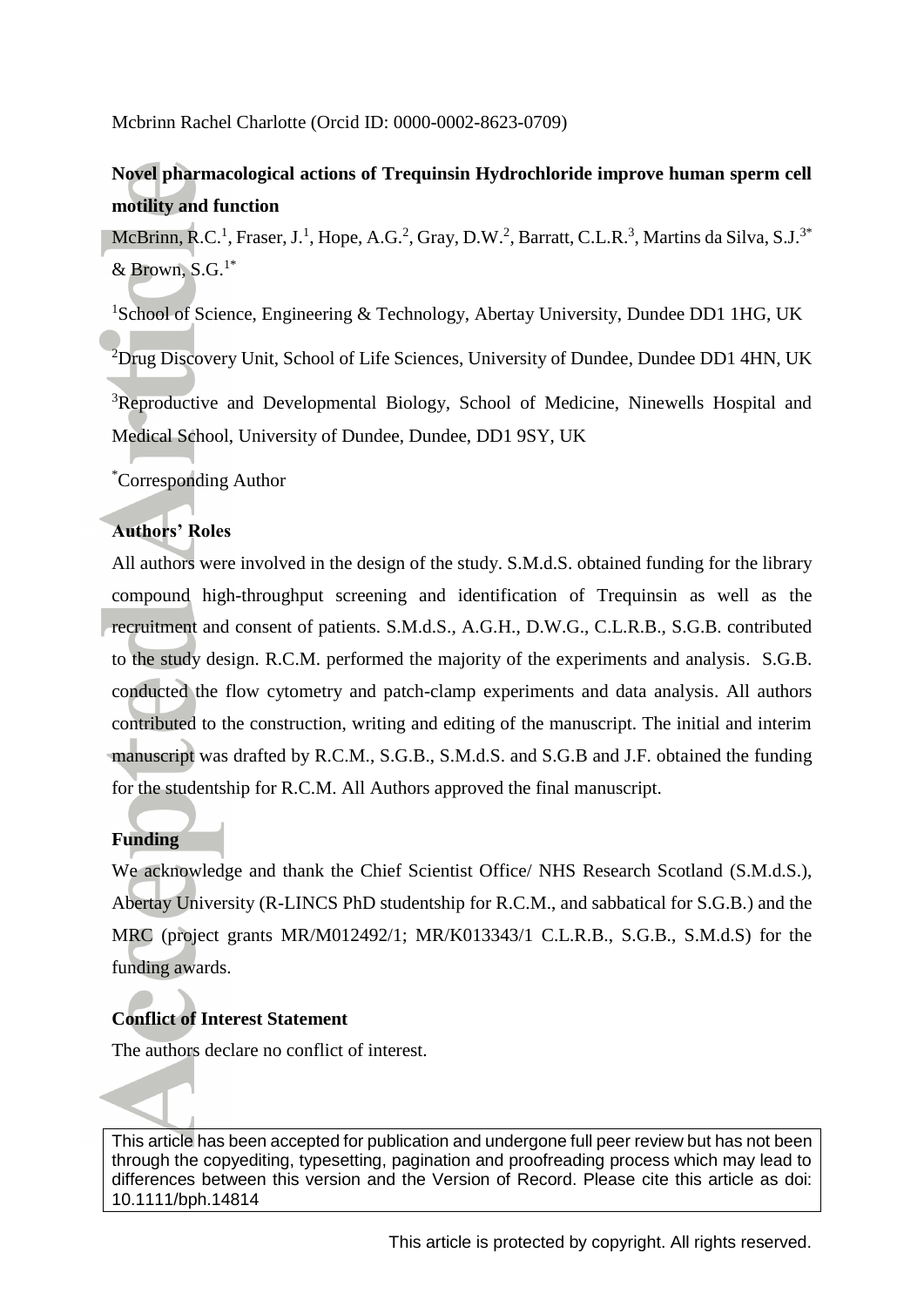### **Declaration of transparency and scientific rigour**

This Declaration acknowledges that this paper adheres to the principles for transparent reporting and scientific rigour of preclinical research as stated in the BJP guidelines for [Design](https://bpspubs.onlinelibrary.wiley.com/doi/full/10.1111/bph.14207)  [& Analysis,](https://bpspubs.onlinelibrary.wiley.com/doi/full/10.1111/bph.14207) and as recommended by funding agencies, publishers and other organisations engaged with supporting research.

# **Acknowledgements**

The authors are extremely grateful to all members of the Assisted Conception Unit at Ninewells Hospital for their invaluable assistance in obtaining patient samples for research purposes, in particular the embryologists, lab practitioners and nurses. We are also grateful to all the patients and donors who took part in this study. The authors acknowledge other members of the research team for their continual helpful advice and comments, including Louise Milne for technical assistance with HPLC and Evelyn Barratt for assisting with the recruitment of patients. We extend a special acknowledgement to Professor Timo Strünker for advice regarding the conduction of the cross desensitisation studies.

### **Word Count**

3,230 excluding abstract, methodology, references and figure legends.

# **Key Words**

Calcium, CatSper, Cyclic nucleotides, Phosphodiesterase Inhibitor, Sperm

### **Bullet Point Summary**

### **What is already known?**

 There is an unmet clinical need for compounds to treat asthenozoospermia (poor sperm motility).

### **What this study adds**

 Trequinsin Hydrochloride elevates intracellular calcium and cyclic GMP in human sperm and improves motility.

### **Clinical significance**

 Trequinsin hydrochloride has clinically relevant positive effects on human sperm motility and has potential to be a novel treatment for male infertility.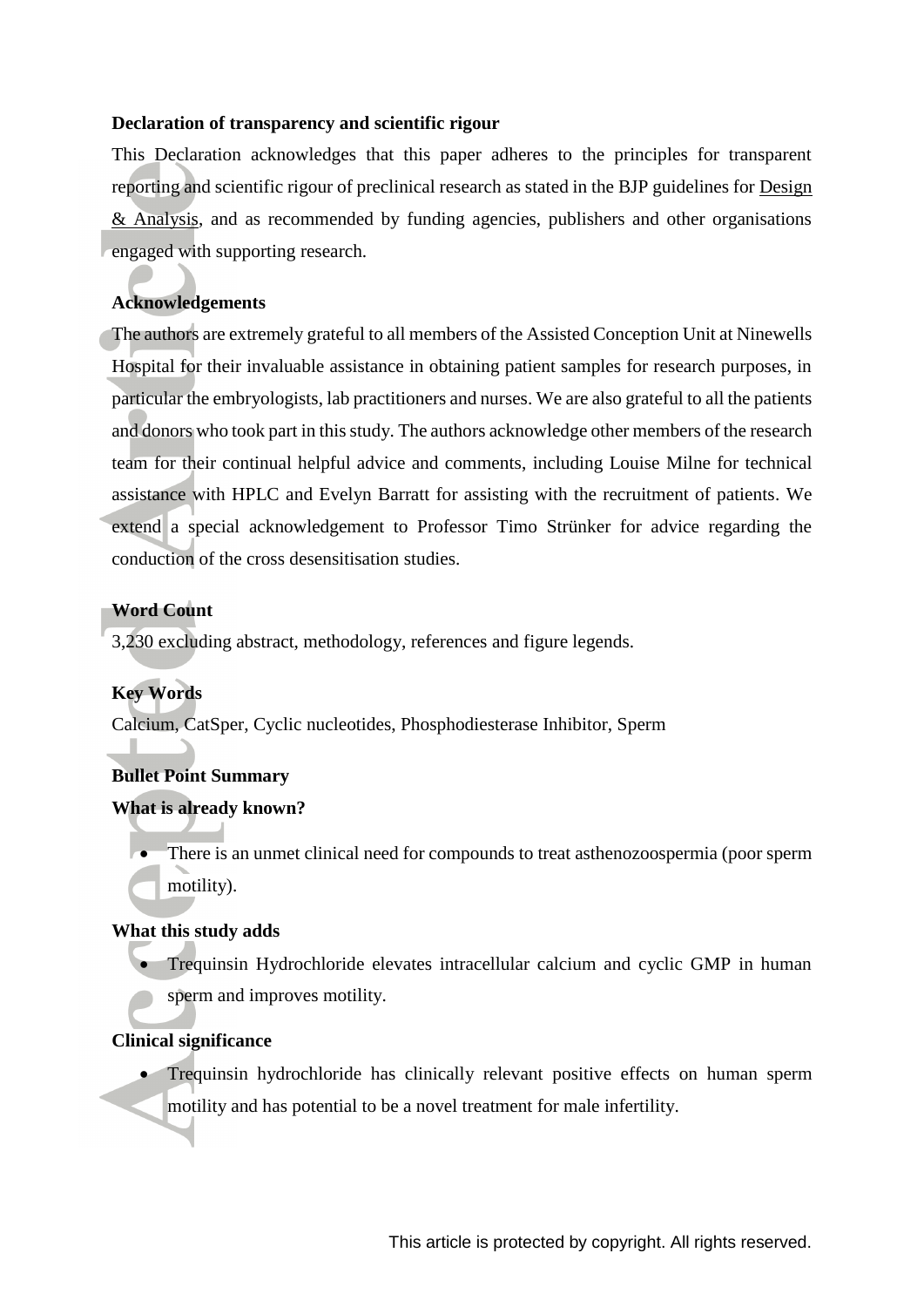### **Abstract**

### **Background and purpose**

Asthenozoospermia is a leading cause of male infertility, but the development of pharmaceuticals to improve sperm motility has been hindered by the lack of effective screening platforms and knowledge of suitable molecular targets. We have demonstrated that a high throughput screening (HTS) strategy in conjunction with established *in vitro* tests can identify and characterise the action of compounds that improve sperm motility. The study aimed to apply HTS to identify new compounds from a novel small molecule library that increase intracellular calcium,  $[Ca^{2+}]$ <sub>I,</sub> promote human sperm cell motility and systemically determine the mechanism of action.

### **Experimental approach**

A validated HTS fluorometric  $[Ca^{2+}]\text{i}$  assay was used to screen an in-house library of compounds. Trequinsin hydrochloride (a phosphodiesterase 3 inhibitor) was selected for detailed molecular (plate reader assays, electrophysiology and cyclic nucleotide measurement) and functional (motility and acrosome reaction) testing in sperm from healthy volunteer donors and, where possible, patients.

### **Key results**

The fluorometric analysis identified Trequinsin as an efficacious agonist of  $[Ca^{2+}]$ <sub>i</sub>, although less potent than progesterone (P4). Functionally, Trequinsin significantly increased cell hyperactivation and penetration into viscous medium in all donor sperm samples and cell hyperactivation in 22/25 (88%) patient sperm samples. The Trequinsin-induced  $[Ca^{2+}]_i$ response was cross-desensitised consistently by prostaglandin E1 but not with P4. Whole-cell patch clamp electrophysiology confirmed that Trequinsin activates CatSper and partially inhibits potassium channel activity. Trequinsin also increases intracellular cGMP.

### **Conclusion and Implications**

Trequinsin exhibits a novel pharmacological profile in human sperm and may be a suitable lead compound for the development of new pharmaceuticals to improve patient sperm function and fertilisation potential.

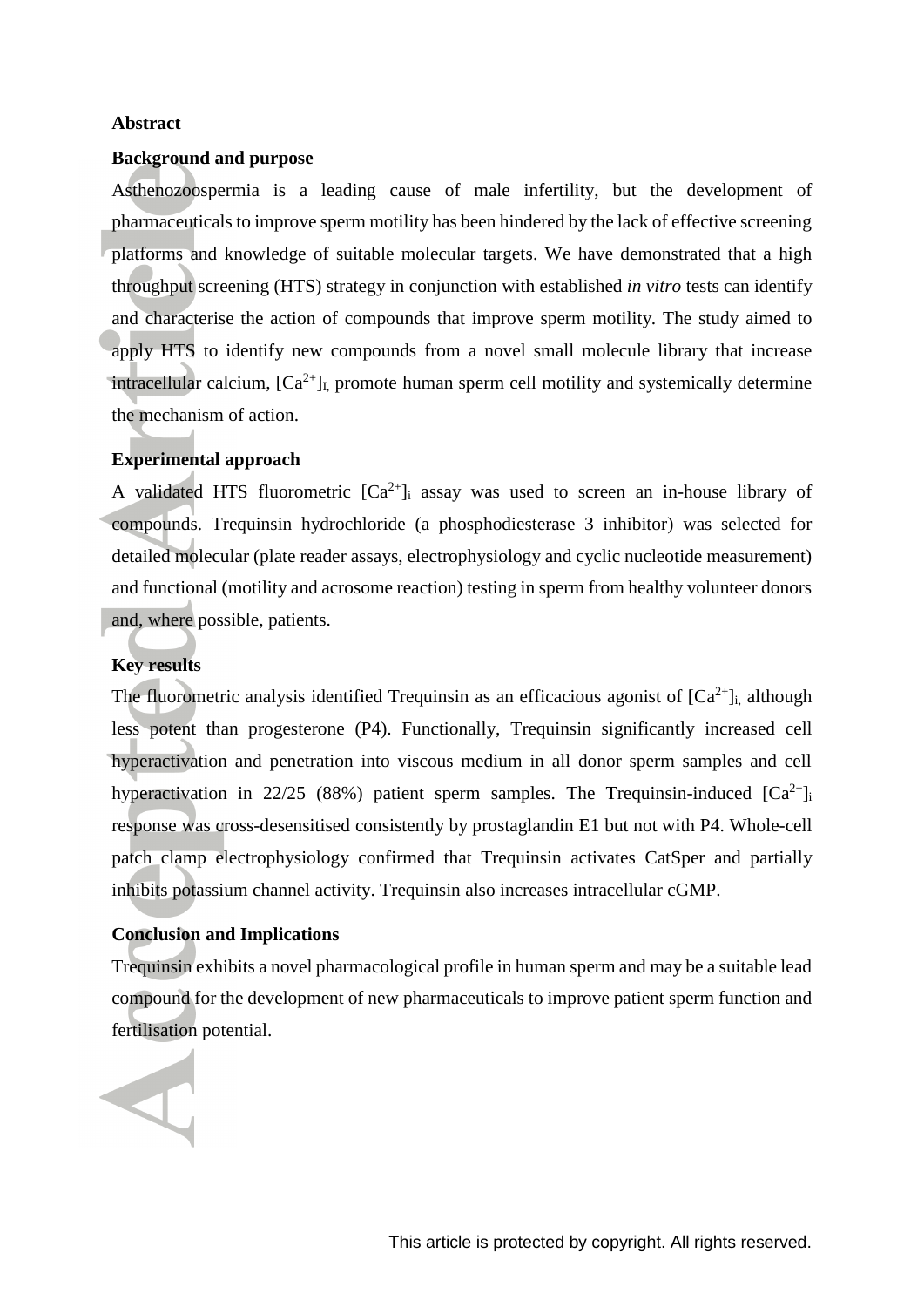### **Introduction**

Asthenozoospermia (low sperm motility) has been reported as the leading cause of male infertility (Kumar & Singh, 2015). Intra Cytoplasmic Sperm Injection (ICSI) is the most common and successful treatment for male infertility. While it is a pragmatic solution, it involves invasive treatment of the female partner and bypasses all natural sperm selection processes. There are concerns that ICSI may be associated with long-term health issues for the children born, particularly in cases where the spermatozoa are predominately immotile and do not have the capacity to fertilise under natural conditions (Esteves & Roque et al., 2018; Hanevik & Hessen et al., 2016). Therefore, the development of novel direct treatments for male infertility is desirable, although this represents a significant challenge due to the limited understanding of the regulation of normal and dysfunctional sperm (Barratt & Björndahl et al., 2017).

Intracellular calcium ( $[Ca^{2+}]$ i) is an established regulator of sperm function and a wealth of evidence suggests that the principle cation channel in sperm [\(CatSper\)](http://www.guidetopharmacology.org/GRAC/FamilyDisplayForward?familyId=70) influences sperm function and fertilisation potential through regulation of extracellular calcium influx (Singh & Rajender, 2015; Strünker & Goodwin et al., 2011; Tamburrino & Marchiani et al., 2014; Williams & Mansell et al., 2015). CatSper is confined to the principle piece of the flagellum is modulated by intracellular pH (pHi) and membrane potential. It is sensitive to [progesterone](http://www.guidetopharmacology.org/GRAC/LigandDisplayForward?ligandId=2377) (P4) (Lishko & Botchkina et al., 2011; Strünker & Goodwin et al., 2011), which stimulates cell penetration into a viscous medium (used as an *in vitro* model for regions of the female reproductive tract) (Alasmari & Costello et al., 2013; Barratt & Publicover, 2012). [Ca<sup>2+</sup>]<sub>i</sub> also plays a significant role in the regulation of soluble cyclases that drive the production of cyclic nucleotides. These key secondary messengers have been shown to be fundamental for human sperm cell motility, cell capacitation and acrosome reaction. Cyclic nucleotides are actively degraded by enzymatic [phosphodiesterases](http://www.guidetopharmacology.org/GRAC/FamilyDisplayForward?familyId=260) (PDE), and PDE-inhibitors can positively impact on sperm cell motility and function (Maréchal & Guillemette et al., 2017; Tardif & Madamidola et al., 2014; Willipinski-Stapelfeldt & Lübberstedt et al., 2004).

Identifying CatSper agonists to improve sperm motility and function is a logical approach to drug discovery for male infertility. We have previously described the development of a high throughput screening (HTS) system to identify compounds that increase  $[Ca^{2+}]_i$  concentration and thereafter assessed the functional consequence of *in vitro* application of 2 compounds (Martins da Silva & Brown et al., 2017). However, sperm motility is multiform, adaptive and not every patient sample responded to treatment *in vitro*. As such, there remains a clear need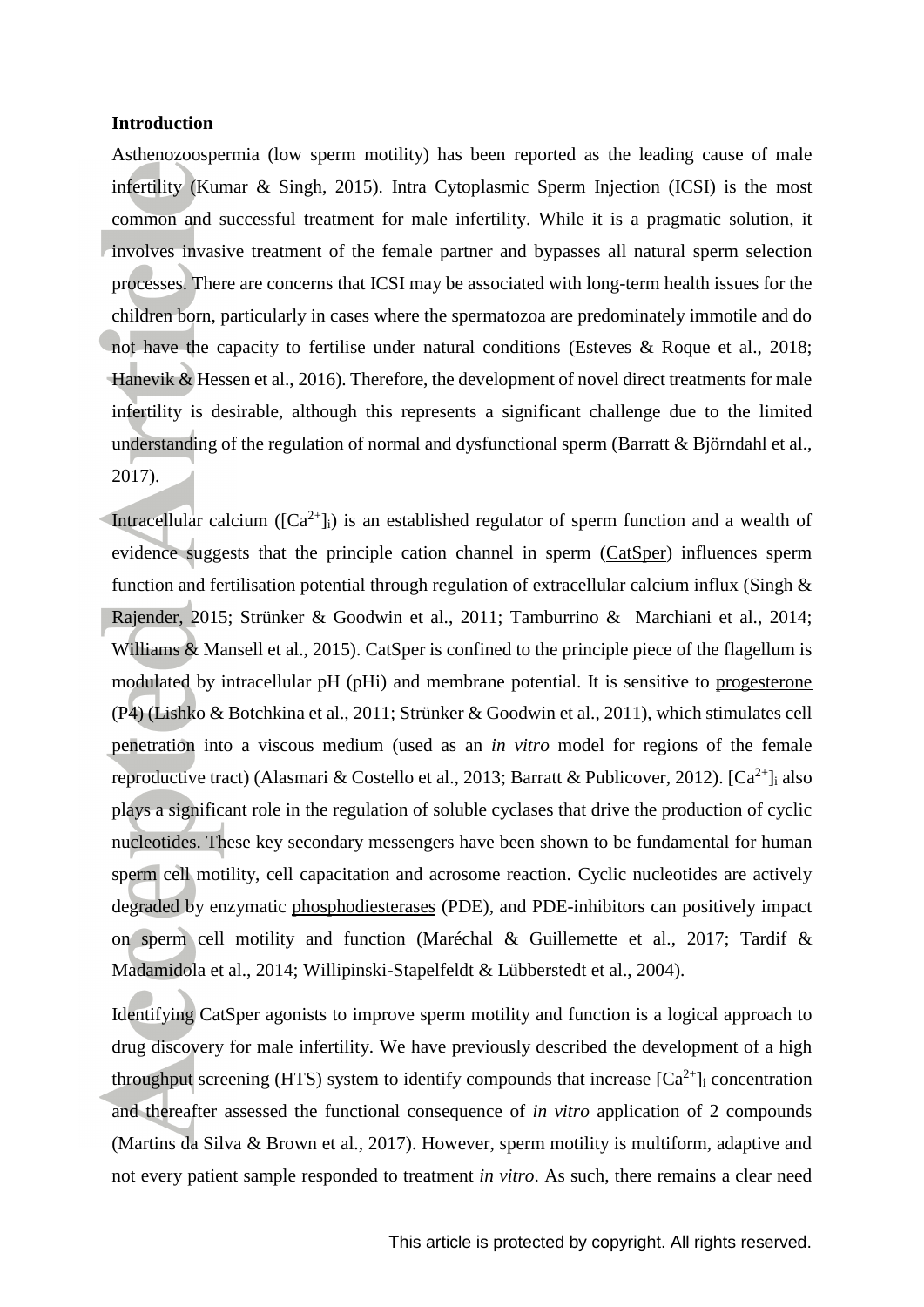to continue to identify potential therapeutic compounds. In this study, we hypothesised that novel CatSper agonists could be identified by screening a library of small molecules with defined molecular targets (chemogenomic library). This library was assembled from well characterised, commercially available ligands (Tocris) for a range of validated drug targets including enzymes, receptors and transporters. We demonstrate that [Trequinsin hydrochloride,](https://www.guidetopharmacology.org/GRAC/LigandDisplayForward?ligandId=10436) [a phosphodiesterase 3-inhibitor](http://www.guidetopharmacology.org/GRAC/ObjectDisplayForward?objectId=1298) (PDE3i) (Lal & Dohadwalla et al., 1984; Degerman & Belfrage et al., 1997) is highly effective at inducing an increase in  $[Ca^{2+}]_i$ , which corresponded with improved sperm motility. Detailed characterisation of the mechanism of action of Trequinsin suggests that these effects are achieved through complex and novel pharmacological activity in human spermatozoa.

### **Experimental Design**

The study aimed to investigate hit compounds from a chemogenomic drug library screen for effects on sperm motility and to determine the mechanism responsible. This was achieved in three phases. Phase 1 employed HTS of compounds for their ability to increase sperm  $[Ca^{2+}]_i$ relative to a saturating concentration of P4. Phase 2 involved detailed sperm function tests, and Phase 3 involved molecular analysis of Trequinsin hydrochloride, which was selected due to its high efficacy in Phase 1 and its purported PDE3i activity. A schematic outlining the experimental approach is shown in Figure 1.

### **Methods**

### **Ethical Approval**

Study Approval was in accordance with the Human Fertilisation and Embryology Authority (HFEA) Code of Practice (version 8) and local ethical approval (13/ES/0091) from East of Scotland Research Ethics Service (EoSRES) REC 1. Following informed consent, samples for research were obtained from patients undergoing investigation and treatment at the Assisted Conception Unit (ACU), Ninewells Hospital, Dundee, and that were surplus to clinical requirement. Samples from healthy volunteer research donors with normal sperm motility parameters in agreement with World Health Organisation (WHO) 2010 criteria (Cooper & Noonan et al., 2010) were used in this study under the same ethical approval. All obtained samples for research were analysed in line with suggested guidance for human semen studies where appropriate (Björndahl & Barratt et al., 2015).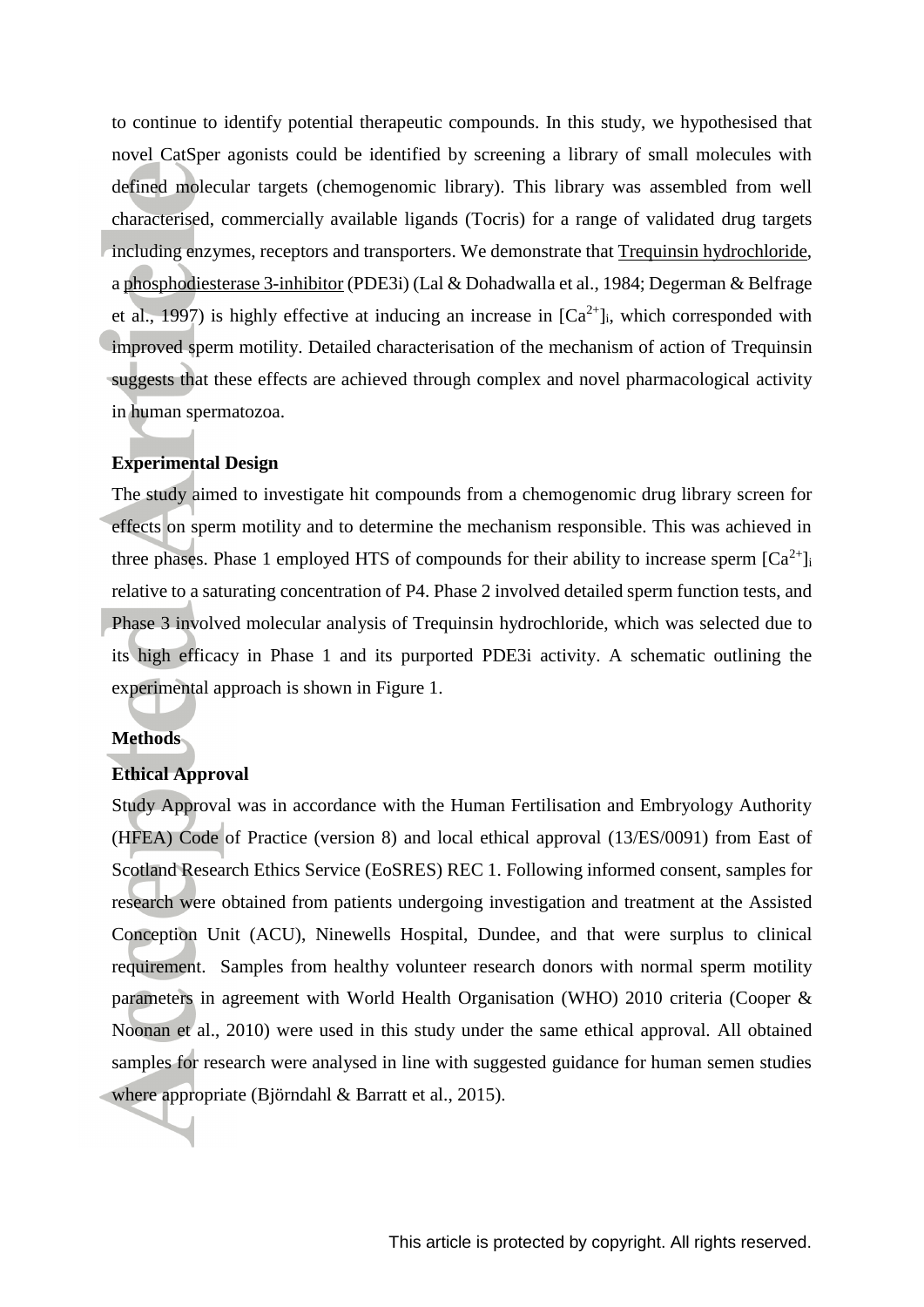### **Preparation of Donor and Patient Sperm Samples**

All donors and patients adhered to an abstinence period of 2-5 days before sample collection by masturbation into a sterile plastic container. The sample was placed in a 37°C incubator for 30 min to allow liquefaction. Semen samples from patients were categorised according to WHO guidelines (Cooper & Noonan et al., 2010).

Donor and andrology semen samples were prepared by density gradient centrifugation (DGC) as described by Martins da Silva & Brown et al., (2017). Solutions for the manufacturing of Non-Capacitating media (NCM), Capacitating media (CM) and density gradient solutions can be found in Appendix 1 (supplementary materials). Preparation of capacitated patient sperm was carried out by the ACU using commercial media from PureSperm™ (Nidacon, Mölndal, Sweden) and Quinn's Advantage Medium with HEPES (SAGE In-Vitro Fertilization; Pasadena, CA, USA) (Brown & Publicover et al., 2016).

### **Chemogenomics Library High-Throughput Screen**

Dundee University Drug Discovery Unit in-house chemogenomics library was screened for compounds that increase  $[Ca^{2+}]$  in human sperm. The compound library is composed of a set of 223 commercially available small molecules and drugs (Tocris), each with a well-defined mechanism of action, potency at the primary target and selectivity. The compounds were selected as representative ligands for a diverse range of drug targets including enzymes, GPCRs, ion channels and transporters. The compound library was initially screened on a single 384 well assay plate, at a single concentration of 40 μM. HTS and data analysis were performed as previously described (Martins da Silva & Brown et al., 2017). In brief, spermatozoa from two to four different donors were pooled together after preparation by DGC, diluted to a density of 2.2 x 10<sup>7</sup> /ml in Flexstation assay buffer (1 X Hanks Buffered Salt Solution (HBSS, Invitrogen), 20 mM HEPES, 0.5 mM probenecid, pH 7.4) and incubated for 60 min (37  $^{\circ}$ C) with 2 x Calcium 3 dye (Molecular Devices). Spermatozoa were washed following incubation, resuspended in Flexstation assay buffer and plated in 384 well clear bottom, black well assay plates (Greiner Bio One) at a density of 2.5 x  $10^5$  cells / 50  $\Box$ 1 / well. [Ca<sup>2+</sup>]<sub>i</sub> was measured using a Flexstation 3 (Molecular Devices). Baseline calcium-dependent fluorescence (excitation wavelength = 485 nm, emission wavelength =  $525$  nm, cut-off =  $515$  nm) was measured for 18 secs. 12.5  $\Box$  of each test compound was transferred to the assay plate using an internal 16 channel robotic pipette head and the resulting change in fluorescence monitored for a further 82 secs. Follow up assays were performed to determine the potency of hit compounds. All assay plates in the screen were subject to quality control analysis.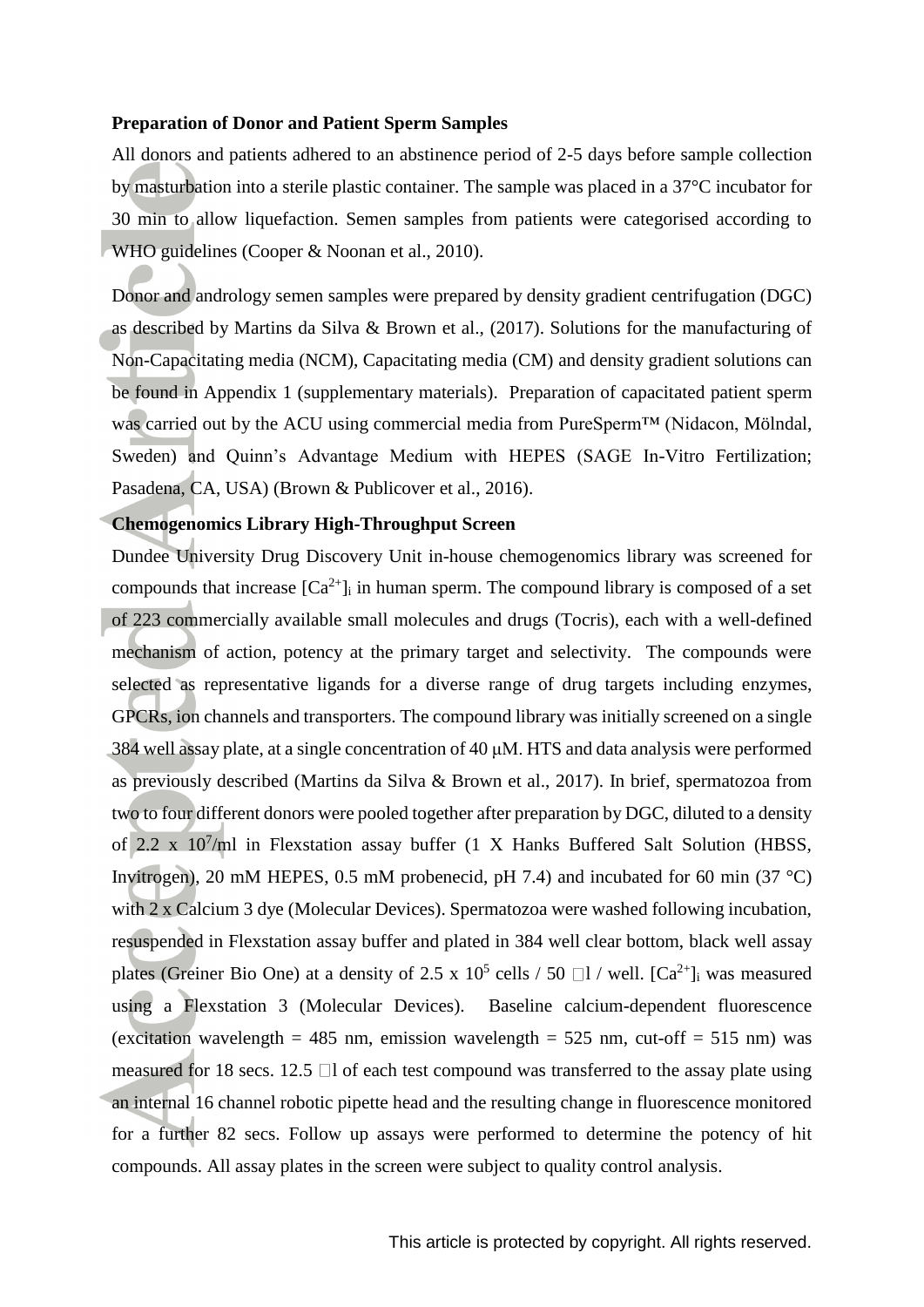Preliminary analysis of all HTS primary and potency raw data was performed using the area under the curve (AUC) function within the SoftMax Pro analysis software **[\(SoftMax Pro Data](http://www.moleculardevices.com/systems/microplate-readers/softmax-pro-data-acquisition-and-analysis-software)  [Acquisition and Analysis Software,](http://www.moleculardevices.com/systems/microplate-readers/softmax-pro-data-acquisition-and-analysis-software) RRID: SCR\_014240)** to quantitate agonist-evoked fluorescence as previously described. Data was exported as a text file for further data processing and analysis in Activity Base version 7.3.1.4 (IDBS) and the percentage effect (PE) for each compound was normalised to the paired positive control (10  $\Box$ M P4). Compounds were pragmatically classified on the basis of calcium fluorescence elicited and designated as low responder (blue 20 - 49%), mild responder (orange 50 – 89%) and high responder (green 90 – 120%) relative to P4 (Table 1).

### **Motility Assessment: Computer Assisted Semen Analysis**

Prepared spermatozoa were incubated for 3 h at 37°C in CM or NCM as appropriate, then mixed with Dimethyl sulfoxide (DMSO; vehicle control, 1% final concentration) or Trequinsin (10 µM final concentration) (Tocris Bioscience, Abingdon, UK). Sperm cells were incubated for 20 min, then motility was assessed (using four chamber 20 µM deep slides) (Vitrolife, Sweden). At least 200 sperm cells were analysed per chamber per condition for each motility parameter (Tardif & Madamidola et al., 2014). Motility readings were recorded over a 2 h period (0, 20, 40, 60, 90 and 120 min) for donor and patient samples using computer-assisted sperm analysis (CASA) [CEROS machine (version 12), Hamilton Thorne Research, Beverly, MA, USA]. Parameters measured included progressive motility (PM), total motility (TM) and hyperactivated motility (HA). Proprietary algorithms on the CASA determined the percentage of cells displaying HA automatically. Specifically, a subpopulation sperm displaying curvilinear velocity (VCL) > 150  $\mu$ m/s, linearity (LIN) < 50% and amplitude of lateral head displacement (ALH)  $\geq$  7 µm algorithms were designated as hyperactive (Mortimer & Mortimer, 2013).

### **Motility Assessment: Sperm Penetration Test**

Sperm penetration test was conducted using Kremer tubes (0.4 x 4 mm ID) (CM Scientific Ltd, New Jersey, USA) placed into eppendorfs containing approximately  $1x10<sup>5</sup>$  spermatozoa in CM at 37°C, 5% CO2 for 1 h (Martins da Silva & Brown et al., 2017). The number of spermatozoa was counted manually at 1 cm and 2 cm, and compared between control (1% DMSO), 10  $\mu$ M Trequinsin, 3.6 µM P4, and 500 µM [3-isobutyl-1-methylxanthine](http://www.guidetopharmacology.org/GRAC/LigandDisplayForward?ligandId=388) (IBMX), a non-specific agonist for sperm motility used as a PDEi positive control (StrÜnker & Goodwin et al., 2011). Data were normalised to paired controls and expressed as a penetration index, i.e. number of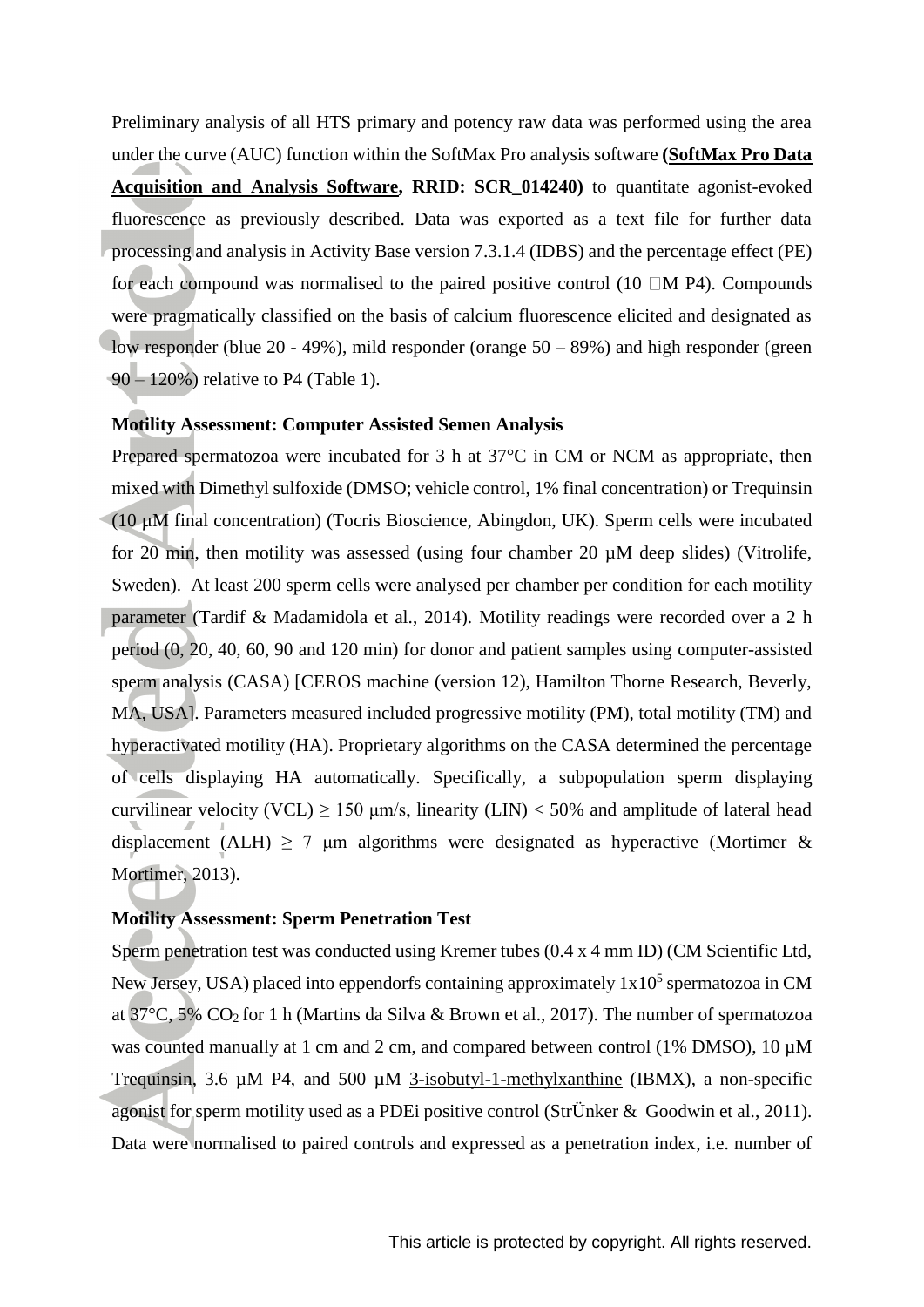spermatozoa observed with treatment/number of spermatozoa without treatment (control) (Ivic & Onyeaka et al., 2002; Martins da Silva & Brown et al., 2017)*.*

### **Flow Cytometry Analysis**

Following 3 h incubation in capacitating conditions, two aliquots containing 2M sperm were centrifuged at 0.3g for 5 min. The supernatant was removed and the pellets were resuspended in a staining solution containing (final concentrations): 10 µg/ml Alexa Fluor™ 647 conjugated peanut agglutinin (PNA-647, Life Technologies Ltd, Paisley, UK) and 0.8 μg/ml propidium iodide (PI, Life Technologies Ltd, Paisley, UK) in sEBSS. Control (1% DMSO) and Trequinsin (10  $\mu$ M) treated sperm were incubated at 37°C / 5% CO<sub>2</sub> for 20 min prior to flow cytometry analysis. Paired positive controls were conducted within each experiment using control cells treated with the calcium ionophore A21387 (10  $\mu$ M) or Triton X-100 (0.1%) to induce the acrosome reaction and cell membrane damage respectively.

The effect of Trequinsin on acrosome reaction and membrane integrity was assessed using an Intellicyt iQue Screener equipped with a 488 nm laser. In accordance with Intellicyt guidelines, emission of fluorescence was detected using fluorescence detector 3 (670 nm LP filter) and 4 (675/25 nm) for PI and PNA-647, respectively. Forward scatter and side scatter fluorescence data were recorded from a minimum of 10000 events per condition. Threshold levels were selected to exclude cellular debris and the gates to discriminate between live/dead and acrosome-reacted/non-reacted were set using the positive control samples. Data were analysed using Intellicyt's proprietary Forecyt software.

### **[Ca2+]<sup>i</sup> Fluorescence Measurements**

After incubation for 3 h in CM or NCM, approximately 3M/mL spermatozoa were incubated with 4.5 uM of FLUO-4 AM, (Thermo Fisher Scientific, Oregon. USA) for 20 min at 37<sup>o</sup>C, 5% CO<sup>2</sup> before centrifugation at 500g for 3 min. The supernatant was removed, and the pellet resuspended in supplemented Earls Buffered Salt Solution (sEBSS) (supplementary materials). Fluorescence measurements were carried out on a FLUOstar Omega reader (BMG Labtech, Offenburg, Germany) at  $37^{\circ}$ C.  $3x10^5$  cells were imaged per well (Martins da Silva & Brown et al., 2017; Tardif & Madamidola et al., 2014). To construct the Trequinsin dose-response curve the Trequinsin data were normalised to paired  $[Ca^{2+}]$  response evoked by 3.4  $\mu$ M P4 (to control for unwanted sources of variation).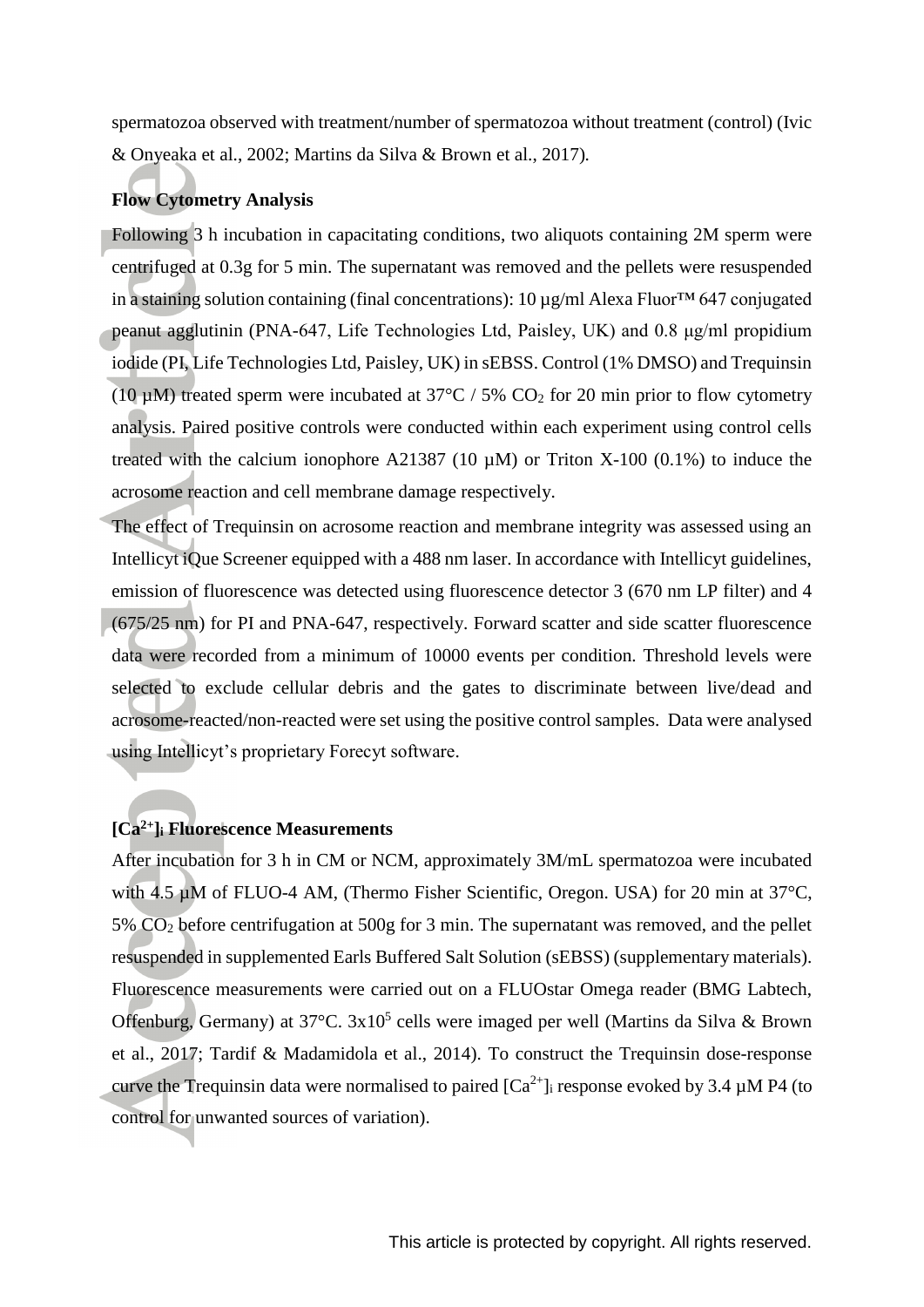Desensitisation experiments were carried in accordance with an established methodology (Brenker & Schiffer et al., 2018; Schaefer &Hofmann et al., 1998; Strünker & Goodwin et al., 2011). The first compound addition was added after 1 min recording of baseline fluorescence, followed by addition of the second compound after 5 min. Control experiments were conducted to demonstrate that P4 and PGE1 do not cross-desensitise. Control experiments to demonstrate desensitisation, involved either additional of P4 followed by [17α-hydroxyprogesterone](http://www.guidetopharmacology.org/GRAC/LigandDisplayForward?ligandId=5104) (17- OH-P4) or addition of [PGE1](http://www.guidetopharmacology.org/GRAC/LigandDisplayForward?ligandId=1882) followed by [PGE2.](http://www.guidetopharmacology.org/GRAC/LigandDisplayForward?ligandId=1883) The protocol used to assess the mode of action of Trequinsin was similar. Cells were first challenged with either P4 or PGE1 followed, after 5 min, by Trequinsin. Readings from an additional time control well (baseline) were taken as were readings from a well that was exposed to a single agonist at the time point that matched the time point of addition of the second agonist in the desensitisation experiments. All compounds we used at a final concentration of 10 µM.

### **Measurement of Intracellular pH (pHi)**

After 3 h in CM, spermatozoa (4M/mL) were incubated with 2  $\mu$ M '2', 7'-bis (2-carboxyethyl) – 5,6 – carboxyfluorescein, (BCECF; ThermoFisher, Paisley, UK) for 30 min at 37°C. The cells were centrifuged for 3 min at 500g, the supernatant removed, and the cells were then resuspended in sEBSS. A FLUOstar Omega reader (BMG Labtech, Offenburg, Germany) was used to detect the emitted fluorescence (excitation wavelength ratio of 440/490 nm and emission wavelength of 530 nm). Cell calibration was achieved following cell lysis by the addition of 1% Triton X-100, a reading was taken from each well, and a calibration curve was constructed using 1 M HCl and 1 M NaOH. Fluorescence measurements for control (cells + 1% DMSO) and Trequinsin 10  $\mu$ M were recorded, as well as ammonium chloride (NH<sub>4</sub>Cl), which was used as a positive control (10 mM final concentration).

### **Electrophysiology**

The effect of Trequinsin on individual sperm plasma membrane ion channels was investigated using whole cell patch clamp electrophysiology (Brown & Publicover et al., 2016). Sperm were allowed to settle on a glass coverslip prior to being placed in the recording chamber that was perfused with standard extracellular solution (supplementary solutions). Gigaseals were achieved between sperm midpiece and high resistance (8-12 Mohm) borosilicate glass pipettes filled with either quasi-physiological standard intracellular solution or Cs<sup>+</sup>-based divalent-free intracellular solution to study membrane slope conductance (Gm) that is predominantly carried by K + ions (Brown & Publicover et al., 2016) and CatSper channels respectively (supplementary materials). Transition to whole-cell configuration was achieved by applying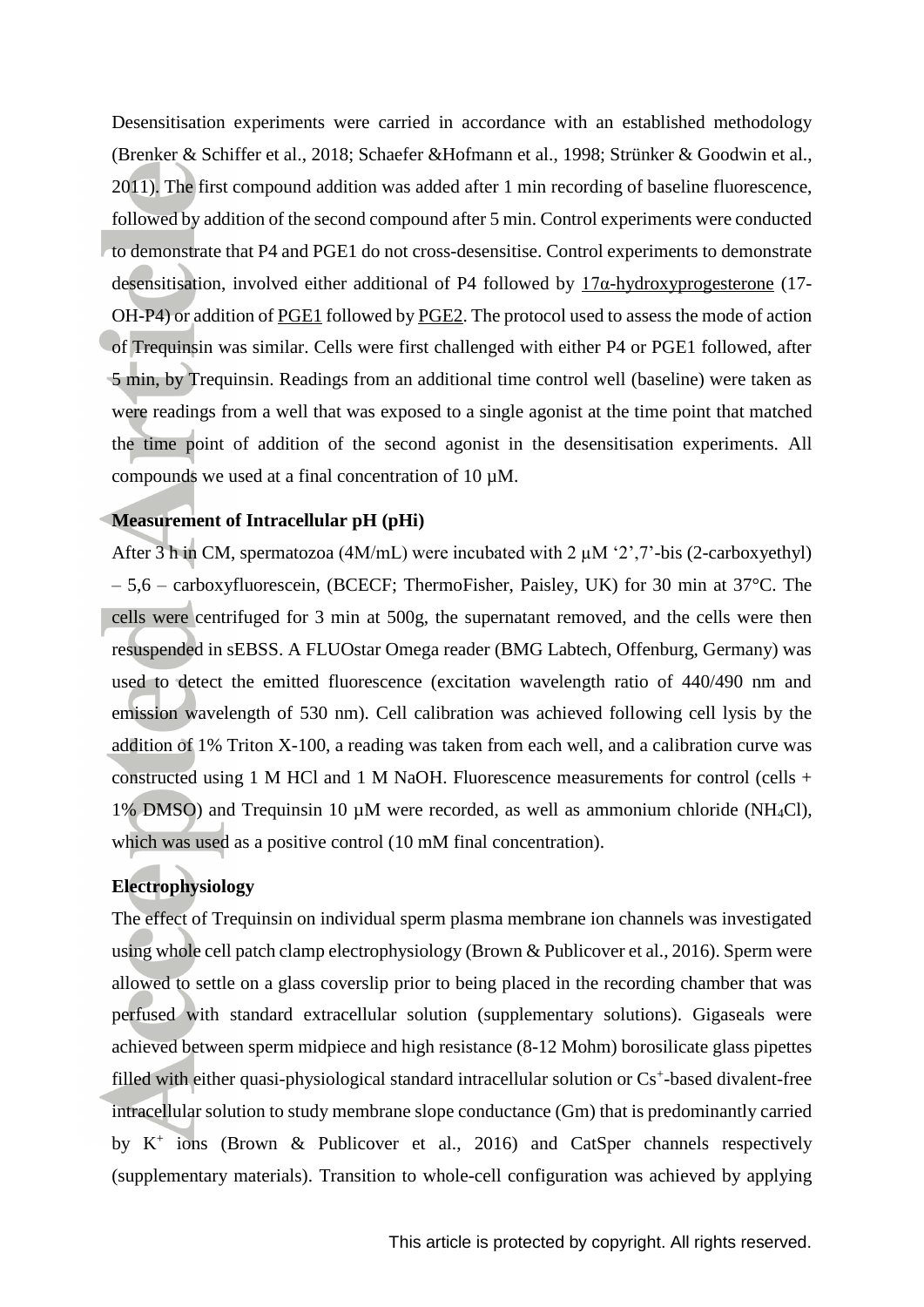brief suction. To study outward membrane conductance, a depolarising ramp protocol was imposed (−92 to 68 mV) over 2500 ms, and membrane potential was held at −92 mV between test pulses. The effect of Trequinsin on reversal potential (Erev) and membrane slope conductance of outward currents was assessed by regression analysis over the voltage range where membrane current crosses the x-axis  $(I = 0)$  and outward current from 20 to 68 mV respectively (Brown & Publicover et al., 2016).

After achieving the whole-cell configuration, monovalent CatSper currents were recorded by superfusing sperm with Cs<sup>+</sup>-based divalent-free bath solution (supplementary solutions). Currents were evoked by a ramp protocol (−80 to 80 mV over 1 s). Membrane potential was held at 0 mV between ramps. Data were sampled at 2 kHz and filtered at 1 kHz (PClamp 10 software, Axon Instruments, USA). The post-recording analysis was conducted as described previously to adjust for liquid junction potential and normalise for cell size (Brown & Publicover et al., 2016).

# **Detection of Cyclic Nucleotides by Reversed-Phase High Performance Liquid Chromatography (RP-HPLC)**

### **HPLC Sample Preparation**

After 3 h incubation in CM, 9M/mL spermatozoa were treated with 1% DMSO (vehicle control), 10 µM Trequinsin or 500 µM IBMX (positive control) and incubated for a further 20 min. The samples were centrifuged (5 min, 300g), the supernatant disposed of and the pellet re-suspended in 0.5 mL of 100 mM sodium acetate (pH 4), sonicated for 1 min in a water bath, briefly vortexed and centrifuged again (5 min, 3000g). The supernatant was removed and placed in a fresh Eppendorf, snap frozen in liquid nitrogen and stored on dry ice until solid phase extraction (SPE).

### **Solid Phase Extraction**

Cyclic nucleotides were extracted using Strata<sup>TM</sup>- X-AW (Phenomenex, Cheshire, UK) 33  $\mu$ M polymeric weak anion SPE cartridges. Cartridges were pre-treatment with 1:1 100 mM sodium acetate and water (final pH 4), conditioned with 0.5 mL 100% methanol and equilibrated with 0.5 mL 100 mM sodium acetate (final pH 4). The supernatant was then loaded into the cartridge, washed with 0.5 mL of sodium acetate (final pH 4), followed by 0.5 mL of 100% methanol; dried for 5 min under full vacuum before 0.5 mL of 28-30% weight solution of ammonium hydroxide was added to methanol (95:5) in order to elute the cyclic nucleotides into ice-cold 1.5 mL centrifuge tubes. This solution was dried under nitrogen for 30 min and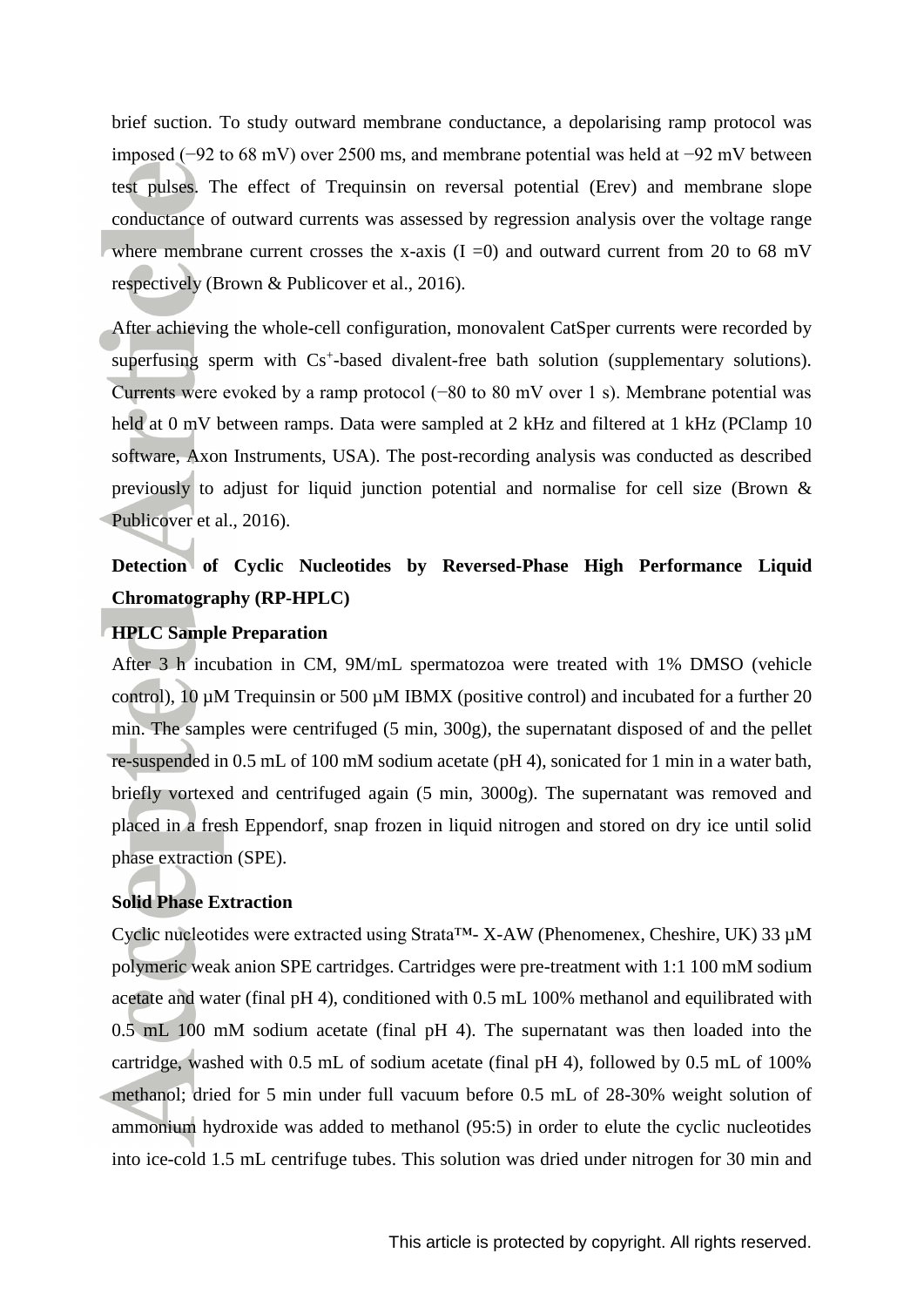suspended in 0.5 mL of mobile phase (20 mM potassium phosphate in 100% ultrapure water, 0.1% TFA and 0.1% ACN, pH 2.8 adjusted with 2.5% phosphoric acid).

### **Standards and Stock Solutions**

Stock solutions of cyclic nucleotides [\(cAMP](http://www.guidetopharmacology.org/GRAC/LigandDisplayForward?ligandId=2352) and [cGMP\)](http://www.guidetopharmacology.org/GRAC/LigandDisplayForward?ligandId=2347) were prepared to 3 mol/L in mobile phase (see HPLC set-up). From the stock solutions, five 10-fold serial dilutions were produced to achieve a 6-point standard curve (peak area under the curve). This was used for quantification of cyclic nucleotides in sperm samples.

### **HPLC Set-up**

The HPLC system: Waters 1525 binary HPLC pump, 2487 dual λ Absorbance detector, 717 plus autosampler and a Synergi<sup>TM</sup> 4  $\mu$ m fusion – RP80A (Phenomenex, Cheshire, UK) C18 analytical column (150 mm  $\times$  4.6 mm Internal Diameter (I.D), 4 µm particle size). Mobile Phase: Isocratic elution of 100% 20 mM potassium phosphate in ultrapure, filtered and degassed water, with 0.1% TFA and 0.1 ACN. pH 2.8 with 2.5% phosphoric acid. Chromatographic Conditions: Flow Rate: 1 mL/min. Injection Volume: 200 µl. Detection Wavelengths: 255 nm (cGMP) and 256 nm (cAMP).

### **Compliance with design and statistical analysis requirements**

This research did not include the use of animals. Statistical power analysis was conducted to ensure the group size was sufficient to measure an effect for each experiment using R pwr package **[\(R Project for Statistical Computing,](http://www.r-project.org/) RRID: SCR\_001905)** (pwr.2p.test) and Cohen's effect size analysis (Control vs treatment, Sig level  $= 0.05$ , power  $= 0.8$ ). N numbers refer to data from independent samples. Donor samples were allocated randomly by the technical team, and patient samples were provided by the ACU based on consent and recruitment on the day of treatment. In cases of analysis of responses from individual patients, replicates were not possible. Therefore, the analysis was conducted, as indicated in the "Data and Statistical Analysis" section. Blinding of the operator and the data analysis was not undertaken; however, multiple investigators were utilised throughout the study to ensure the consistency of observed effects.

### **Data and Statistical Analysis**

Data and statistical analysis comply with the recommendations on experimental design and analysis in pharmacology (Curtis & Bond et al., 2015). A total of 28 donors and 25 patients were included in this study. Statistical comparisons for the effect of Trequinsin vs control conditions used paired t-tests, unpaired t-tests or 2-way ANOVA and Sidak's multiple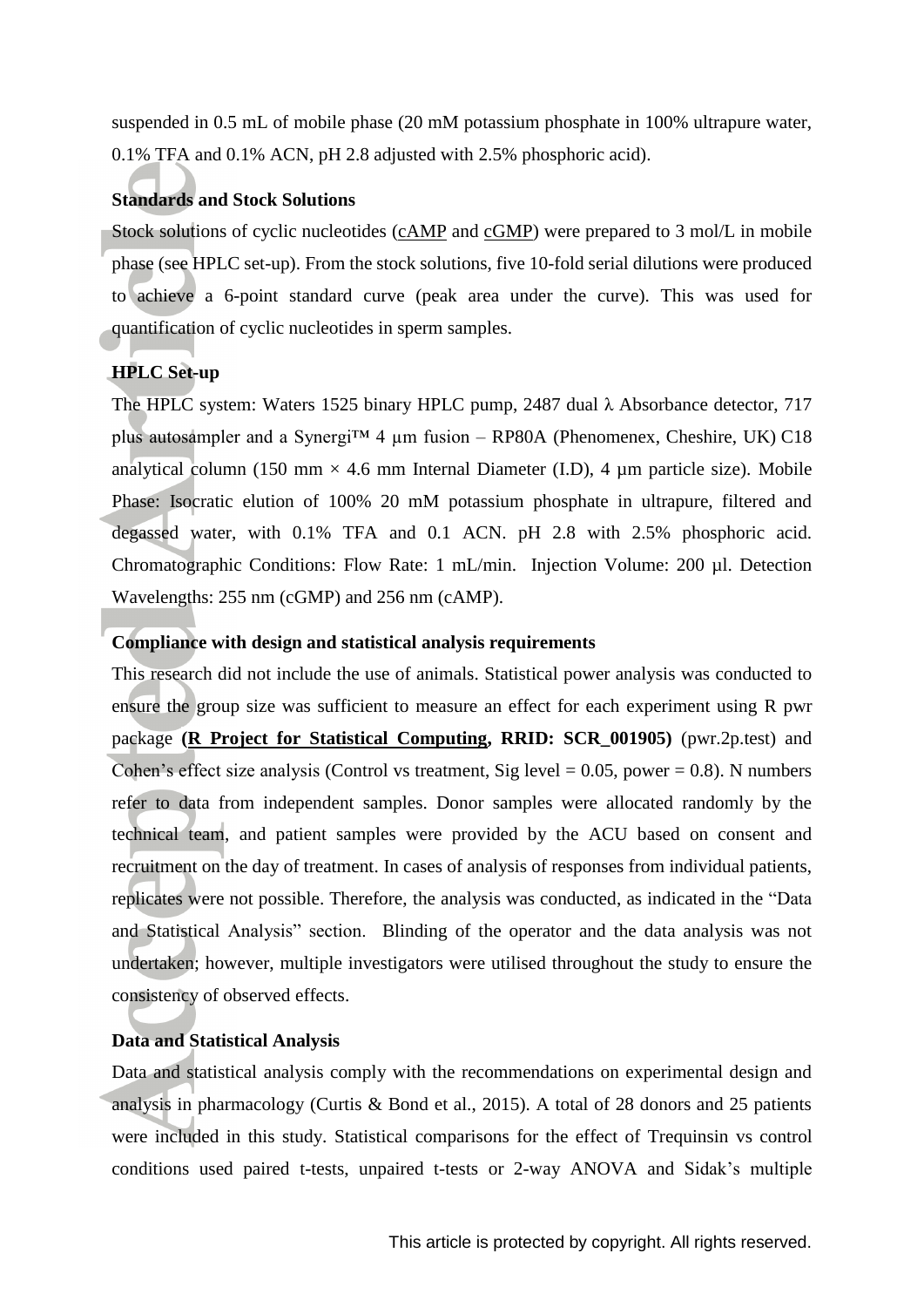comparison analysis as appropriate using the statistical package GraphPad Prism 7 (La Jolla, CA, USA) **[\(GraphPad Prism,](http://www.graphpad.com/) RRID: SCR\_002798)** unless stated otherwise. P < 0.05 as represented by  $*$  is considered significant.  $[Ca^{2+}]$  and pHi studies were recorded as the percentage change in fluorescence from baseline conditions. For the analysis of individual patient sperm motility results, statistical significance was recorded when the  $\pm$  SD did not overlap for control and treatment conditions (Tardif & Madamidola et al., 2014). HPLC data was extracted using Breeze 2 software and analysed using Microsoft Excel. Results are expressed as picomoles per million cells.

### **Nomenclature of Targets and Ligands**

Key protein targets and ligands in this article are hyperlinked to corresponding entries in http://www.guidetopharmacology.org, the common portal for data from the IUPHAR/BPS Guide to PHARMACOLOGY (Harding & Sharman et al., 2018), and are permanently archived in the Concise Guide to PHARMACOLOGY 2017/18 (Alexander & Kelly et al., 2017).

### **Results**

### **Phase 1: Drug library screen**

Dundee University Drug Discovery Unit chemogenomic library compounds were screened for their ability to evoke an increase in  $[Ca^{2+}]$  in capacitated sperm relative to a saturating dose of P4 (3.6  $\mu$ M) using a fluorometric HTS assay and Flexstation 3 microplate reader. When tested at a single concentration of 40  $\mu$ M, we identified 27 putative hits eliciting >23% effect (12.1%) hit rate), 23 putative hits with  $>50\%$  effect (10.3% hit rate) and 4 putative hits with  $>90\%$  effect (1.8% hit rate; Table 1). Trequinsin hydrochloride was notable amongst the compounds eliciting greatest  $[Ca^{2+}]$ <sub>i</sub> response, as it is a phosphodiesterase enzyme inhibitor (PDEi) and we have previously shown that similar compounds provide clinically relevant enhancement of sperm motility (Tardif & Madamidola et al., 2014). Trequinsin caused a concentrationdependent increase in  $[Ca^{2+}]$ ;  $(EC_{50} = 6.4 \mu M)$  (95% Cl: 4.1  $\mu$ M to 9.9  $\mu$ M; Supplementary Fig. 1). The functional and molecular profile of Trequinsin was studied in further detail and is presented in this report. The other 3 compounds eliciting  $>90\%$  increase in  $[Ca^{2+}]\text{i}$  did not promote motility (as assessed by CASA, data not shown) and were therefore not studied further.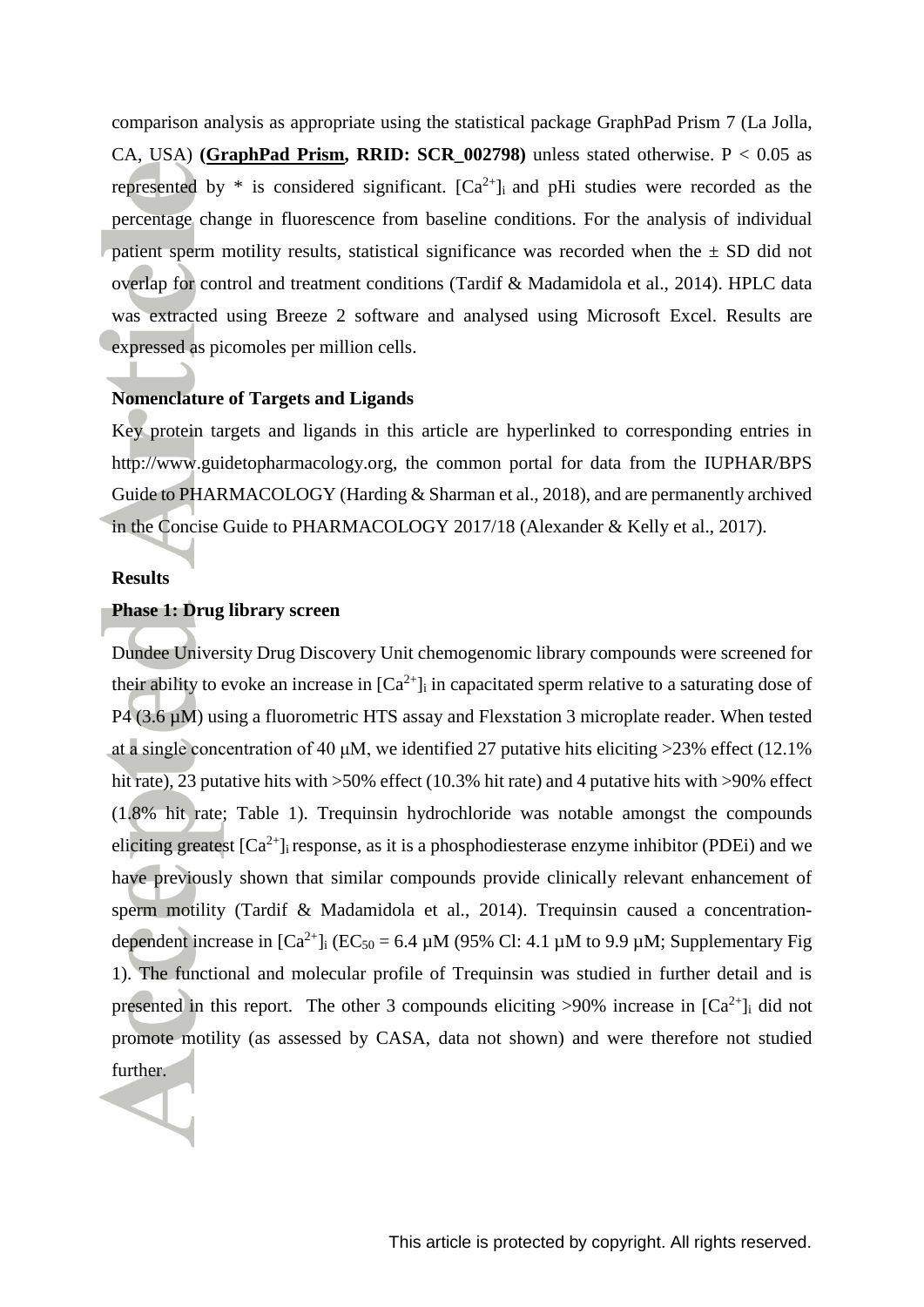### **Phase 2: Functional Effects of Trequinsin**

### **Donor Sperm Assessment**

It is well accepted that activation of CatSper and elevation of cyclic nucleotides are fundamental for sperm motility and function (Ahmad & Murata et al., 2015; Alasmari & Costello et al., 2013; Lefièvre & de Lamirande et al., 2002). Motility and kinematic parameters of capacitated spermatozoa from healthy volunteer donors (80% DGC fraction) after 20 min exposure to Trequinsin was studied using CASA. Trequinsin  $(0.1 - 100 \,\mu\text{M})$  had no significant effect on TM or PM (supplementary Fig 2). However, a bell-shaped dose-response curve was obtained for HA (supplementary Fig 2). As  $\geq$  30  $\mu$ M had no effect on HA, 10  $\mu$ M Trequinsin was used in subsequent experiments. Capacitated sperm from the 80% DGC fraction exposed to 10 µM Trequinsin showed no change in TM or PM [\(Supplementary Fig 3](#page-34-0) A and B) over a 2 h period. However, the percentage of HA cells sperm was significantly increased (Fig 2). We also assessed the ability of Trequinsin to stimulate penetration into viscous medium (Kremer test) as a measure of functional motility in the same spermatozoa population (80%, Capacitated). Trequinsin, P4 and IBMX all significantly and similarly increased cell penetration into viscous medium at 1cm. However, Trequinsin and P4 were significantly better than IBMX at stimulating penetration at 2cm [\(Fig 3\)](#page-25-0). Trequinsin did not induce premature acrosome reaction in capacitated cells [\(Supplementary Fig 4](#page-34-0) B). In contrast, Trequinsin had no effect on the motility parameters of cells from the 80% fraction in non-capacitating conditions [\(Supplementary Fig 5 A-C\)](#page-34-0).

Cells with poor motility isolated from 40% fraction after DGC preparation of ejaculates from healthy volunteer sperm donors were initially used as a surrogate for patient sperm, as previously described (Tardif & Madamidola et al., 2014). In contrast to donor 80% fraction cells incubated in capacitating conditions, 40% fraction capacitated cells showed a Trequinsininduced significant increase in PM 40 min after initial exposure, which was maintained for the duration of the assay period [\(Fig 4 A\)](#page-26-0). Although there was no effect on TM (Supplementary Fig 6 A), hyperactivation was also significantly increased, similar to donor 80% fraction cells (Fig 4 B). Under non-capacitating conditions, Trequinsin significantly improved PM of 40% fraction sperm for the entire experimental period (Fig 4 C) but had no effect on TM or hyperactivation (Supplementary Fig 6 B and C). The significant changes in motility seen in sperm from the 40% DGC fraction in capacitating conditions provided proof of concept that Trequinsin may similarly boost sperm motility in poorly motile sperm from patients. To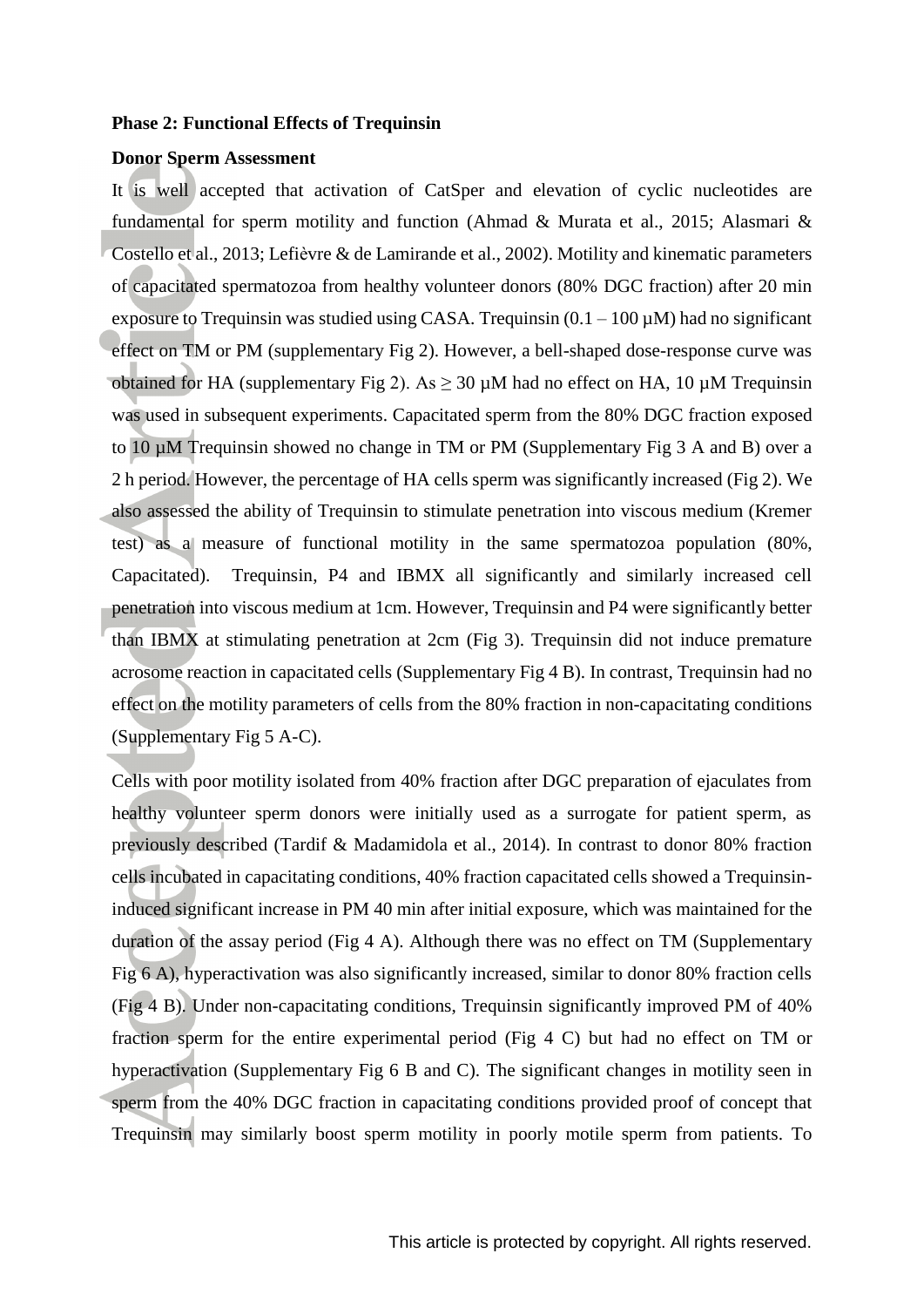investigate this further, we assessed patient sperm motility over a 2 h period in response to treatment with Trequinsin exposed to capacitating conditions.

### **Patient Sperm Assessment**

A total of 25 patients attending the ACU for routine andrology assessment, IVF, ICSI and sperm study (SS) patients [\(Table 2\)](#page-34-0) consented their sample for research. Trequinsin increased the percentage of hyperactivated cells in the majority (88%) of capacitated patient sperm samples (22/25). Total motility and progressive motility were unaffected by treatment with Trequinsin in the majority of samples (18/25 for TM and 18/25 samples for PM). Of note, Trequinsin did not alter motility parameters in two samples (R2946 and R2947) and negatively affected all motility parameters in only one sample (R2117).

### **Phase 3: Molecular Actions of Trequinsin**

Elevated hyperactivation was the most consistent effect induced by Trequinsin. Therefore, we subsequently explored the molecular actions of sperm incubated in capacitating conditions. We first analysed the Trequinsin-induced  $[Ca^{2+}]$  increase from capacitated donor cell populations (80% DGC) normalised to a saturating concentration of P4 (3.6  $\mu$ M) (to control for unwanted sources of variation). Trequinsin induced a concentration-dependent increase in  $[Ca^{2+}]_i$ (Trequinsin-induced peak  $EC_{50} = 3.43 \mu M$ , 95% Cl: 2.19  $\mu$ M to 5.82  $\mu$ M) (Fig 5 A and B), with an agonist profile analogous to P4. Interestingly, although the potency of P4 is reported to be higher (P4 peak =  $EC_{50}$  33 nM) (Strünker et al., 2011), the efficacy of 10  $\mu$ M Trequinsin was equivalent to P4 (Fig 5 C).

CatSper is a ligand-activated, pHi and voltage-sensitive channel. Therefore, to investigate the mechanism by which Trequinsin causes an increase in  $[Ca^{2+}]$  we utilised whole-cell patch clamp electrophysiology to examine the drug's ability to modulate ion channel function directly and monitored changes in pHi using the ratiometric dye BCECF. Predictably, Trequinsin significantly potentiated inward and outward CatSper currents, to a degree not significantly different from P4 (Fig 6 A and B). However, Trequinsin also had inhibitory activity on [potassium channel](http://www.guidetopharmacology.org/GRAC/ObjectDisplayForward?objectId=387) function as 10 µM Trequinsin also significantly suppressed the membrane slope conductance of outward current (Fig 6 E and F) causing a significant shift in Erev (Control = -29.7  $\pm$  6.6mV, + 10  $\mu$ M Trequinsin = -17.4  $\pm$  6.7mV, Fig 6 E). Trequinsin had no direct effect on intracellular pH (Supplementary Fig 7). PGE1 and P4 activate CatSper through mechanisms that exhibit limited cross-desensitisation (Brenker & Schiffer et al., 2018; Lishko & Botchkina et al., 2011; Miller & Mannowetz et al., 2016; Schaefer & Hofmann et al.,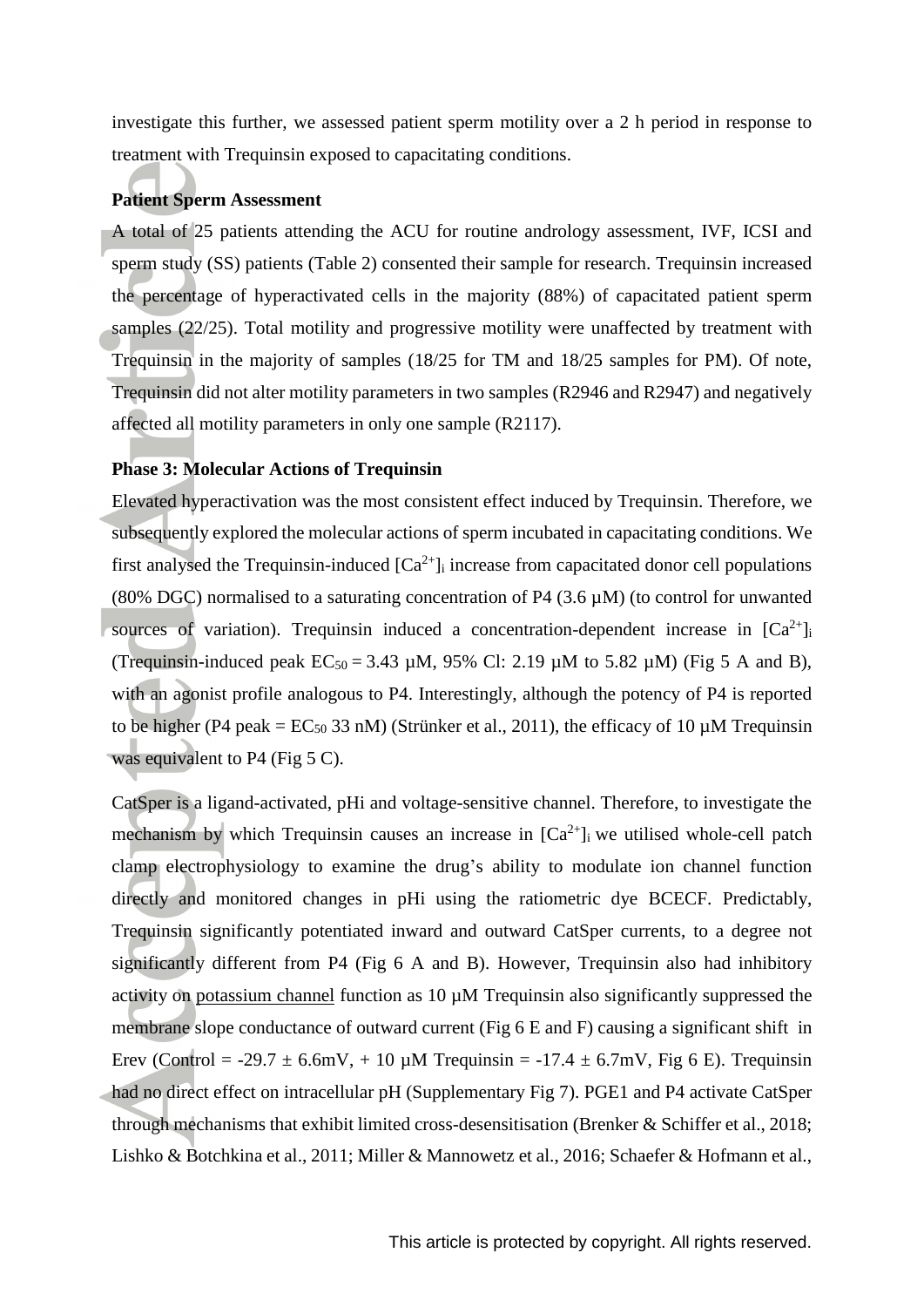1998; Shimizu & Yorimitsu et al., 1998; Strünker & Goodwin et al., 2011). Therefore, we exploited this phenomenon to investigate the mechanism of the Trequinsin induced increase in  $[Ca^{2+}]$ . Pre-treatment with P4 caused desensitisation of the response to 17-OH-P4 but not PGE1 or Trequinsin (Fig 7). Fittingly, pre-treatment with PGE1 caused desensitisation of the Trequinsin, but not P4 response (Fig 7). Trequinsin is a potent PDE3-Inhibitor (Tinsley & Bernard et al., 2009). PDE enzymes control the hydrolysis of cyclic nucleotides, specifically cAMP and cGMP, both of which are substrates for PDE3 (Lefièvre & de Lamirande et al., 2002). In contrast to the non-specific PDE-inhibitor IBMX, Trequinsin did not significantly induce elevation of cAMP (Fig 8 A). However, it induced a significant ~4 fold increase of cGMP in capacitated cells (Fig 8 B).

### **Patient Intracellular Calcium Profile in Response to Trequinsin**

Given that poor motility and impaired fertilisation potential are associated with impaired CatSper function (Kelly & Brown et al., 2018), it is important to determine, where feasible, the functionality of CatSper in patient sperm. Sufficient spermatozoa were available in 9/25 patient samples to examine the ability of Trequinsin to increase  $[Ca^{2+}]\text{i}$ . 10  $\mu$ M Trequinsin increased  $[Ca^{2+}]$  as efficaciously as P4 [\(Supplementary Fig 8\)](#page-34-0), indicating no fundamental abnormality in calcium signalling in these samples. Interestingly, Trequinsin did not alter motility parameters of sperm from patient R2947 despite a robust increase (>50%  $\Delta F$  in [Ca<sup>2+</sup>]<sub>i</sub>) (Supplementary [Fig 10\)](#page-34-0).

### **Discussion**

Male infertility is a significant health challenge that is estimated to affect one in ten men (Datta & Palmer et al., 2016). In up to 40% of these cases, the cause may be due to reduced sperm motility (asthenozoospermia) (van der Steeg & Steures et al., 2011). However, as there are currently no licensed pharmaceuticals to treat infertile men, ICSI remains the only viable treatment option to ensure oocyte-spermatozoon interaction. A fundamental reason for the shortfall in progression in the field of male fertility therapeutics has been the lack of knowledge regarding a suitable molecular target in sperm, thereby limiting the opportunity for implementing drug discovery strategies (Barratt & De Jonge et al., 2018; Hughes & Rees et al., 2011). However, a wealth of studies now demonstrate that CatSper is a key determinant of sperm motility and fertilisation competence (Alasmari & Costello et al., 2013; Brown & Miller et al., 2018; Kelly & Brown et al., 2018; Ren & Navarro et al., 2001; Smith & Syritsyna et al., 2013; Strünker & Goodwin et al., 2011; Williams & Mansell et al., 2015) and therefore represents a plausible target for the development of novel therapeutics for male infertility. We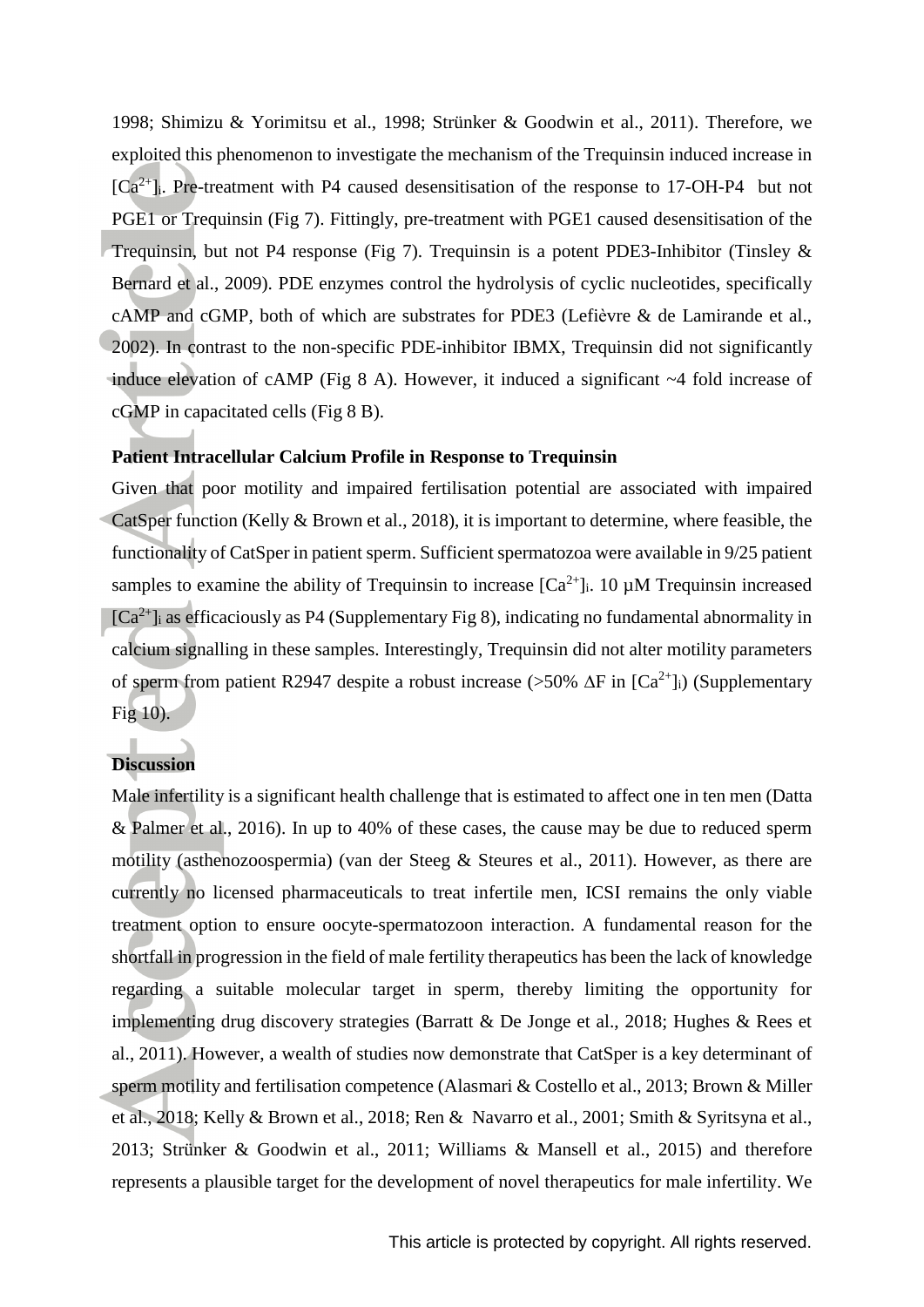have previously described a high-throughput drug screening methodology in conjunction with relevant *in vitro* tests to identify compounds that increase functional sperm motility (Martins da Silva & Brown et al., 2017). While this study validated our drug discovery strategy, there continues to be a significant unmet clinical need to identify efficacious compounds that influence different forms of sperm motility and function. In this study, we utilised a HTS strategy to screen an in-house drug discovery library and identified Trequinsin hydrochloride, a putative selective PDE3 inhibitor, which significantly increased  $[Ca^{2+}]$ .

CatSper is the primary calcium-conducting plasma membrane ion channel in sperm that is activated by intracellular alkalinisation, membrane depolarisation and physiological ligands such as P4 and PGE1 (Singh & Rajender, 2015; Strünker & Goodwin et al., 2011; Tamburrino & Marchiani et al., 2014). It can also be manipulated by compounds, including endocrine disrupting chemicals, that may compromise sperm function (Schiffer & Muller et al., 2014; Tavares & Silva et al., 2013). Detailed analysis of the Trequinsin-induced  $[Ca^{2+}]$  increase in cell populations showed that the kinetics of the response mirrored that of P4. However, while whole-cell patch clamp electrophysiology confirmed the ability of Trequinsin to potentiate CatSper currents to a degree not significantly different from P4, it was also able to suppress outward Gm. P4 is proposed to activate CatSper indirectly through stimulation of a plasma membrane lipid hydrolase ABHD2 which metabolises endogenous inhibitory [endocannabinoids](http://www.guidetopharmacology.org/GRAC/FamilyDisplayForward?familyId=943) to cause channel opening. In contrast, PGE1 activates the channel directly (Miller & Mannowetz et al., 2016). We exploited observations that these mechanisms exhibit limited cross-desensitisation (Brenker & Schiffer et al., 2018; Lishko & Botchkina et al., 2011; Miller & Mannowetz et al., 2016; Schaefer & Hofmann et al., 1998; Shimizu & Yorimitsu et al., 1998; Strünker & Goodwin et al., 2011) to show that the Trequinsin cross-desensitisation profile is indistinguishable from that of PGE1. As Trequinsin did not alter pHi, we conclude that Trequinsin increases  $[Ca^{2+}]_i$  by a combination of direct activation of CatSper as well as by membrane potential depolarisation through a partial blocking effect on the sperm potassium channel. However, we cannot rule out additional direct actions on pathways that regulate intracellular stores (Correia, Michelangeli, & Publicover, 2015) or extracellular calcium entry (De Blas & Darszon et al., 2009; De Toni & Garolla et al., 2016; Kumar & Majhi et al., 2016).

Trequinsin is a potent (subnanomolar  $IC_{50}$ ) inhibitor of recombinant PDE3 (Tinsley & Bernard et al., 2009). As cyclic nucleotides are essential second messengers for sperm motility (Balbach & Beckert et al., 2018; Jansen & Alvarez et al., 2015; Mukherjee & Jansen et al., 2016) we utilised HPLC to measure cAMP and cGMP changes in sperm exposed to Trequinsin and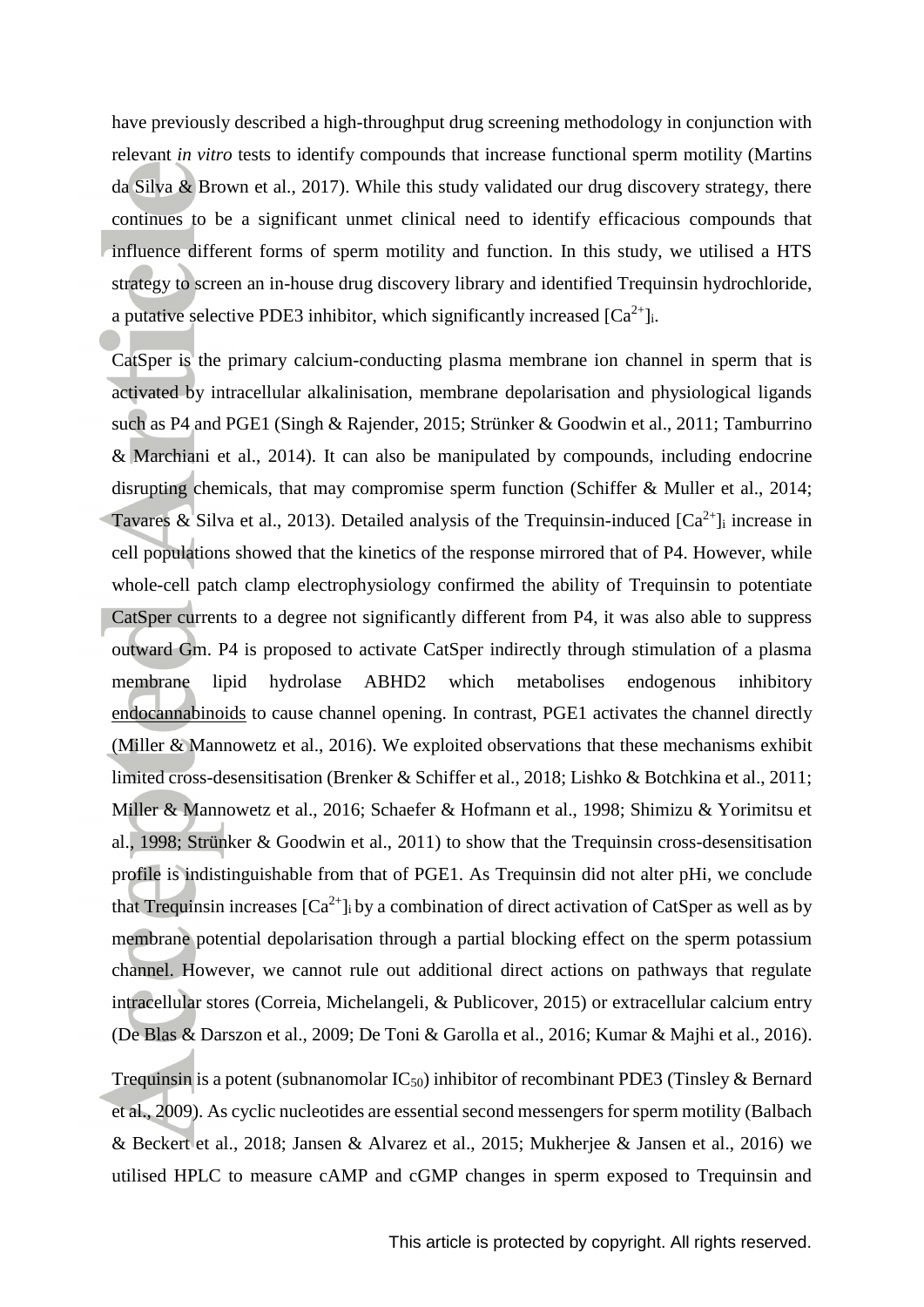demonstrated that only cGMP was significantly increased. Given that PDE3 enzymes metabolise cAMP and cGMP (Ahmad & Degerman et al., 2012), this result is surprising because pharmacological and immunological evidence supports the presence of PDE3 in human sperm, localised to the postacrosomal region of the head (Lefièvre & de Lamirande et al., 2002). In contrast, PDE3 isoforms were not among the seven phosphodiesterase enzymes identified in a study analysing the human sperm proteome (Wang & Guo et al., 2013). Therefore, our data may reflect the inhibitory activity of cGMP-phosphodiesterase [PDE6D.](http://www.guidetopharmacology.org/GRAC/FamilyDisplayForward?familyId=260#1315) The notion of non-selective PDE-inhibitory activity of Trequinsin is supported by the relatively high concentration that is required to increase HA. In fact, 10  $\mu$ M Trequinsin is above the IC<sub>50</sub> at the cAMP-specific  $\underline{PDE2A}$  $\underline{PDE2A}$  $\underline{PDE2A}$  and  $\underline{4}$  and cGMP-specific  $\underline{PDE5A}$  $\underline{PDE5A}$  $\underline{PDE5A}$  (Souness & Rao, 1997; Tinsley & Bernard et al., 2009; Wunder & Gnoth et al., 2009). However, proteomic data does not support their expression in human sperm (Wang & Guo et al., 2013). It is notable that micromolar concentrations of PDE-I are generally required to induce improvements in human sperm motility (Alasmari & Barratt et al., 2002.; Lefièvre & de Lamirande et al., 2002; Maréchal & Guillemette et al., 2017; Tardif & Madamidola et al., 2014) but the reason for this is unknown.

Given that nitric oxide donor compounds can modify sperm kinematic parameters, including VCL and VSL, it is entirely plausible that an effect of Trequinsin on cGMP levels may contribute to the changes seen in VCL and VSL (Supplementary Fig 11) (Miraglia & De Angelis et al., 2011). In further support for this mode of action, Trequinsin boosted the percentage of sperm exhibiting hyperactivated motility and penetration into viscous medium under capacitating conditions in all donor samples. Reassuringly, premature acrosome reaction was not induced in these samples; implying sperm-zona pellucida binding would not be hindered.

As expected, the increase in hyperactivation was dependent upon cell capacitation status. Hyperactivation was unaltered in cells maintained in non-capacitating conditions, despite Trequinsin giving a robust  $[Ca^{2+}]}$  increase in these cells [\(Supplementary](#page-34-0) Fig 9). Although Trequinsin was highly effective at increasing hyperactivation in patient sperm samples incubated in capacitating conditions (22/25), two were unresponsive, and all motility parameters were reduced in one. The reason for this profile is unknown, but we could demonstrate that one unresponsive case (R2947) was not due to defective  $[Ca^{2+}]$  signalling [\(Supplementary](#page-34-0) Fig 10). Biological variability is certainly seen within human sperm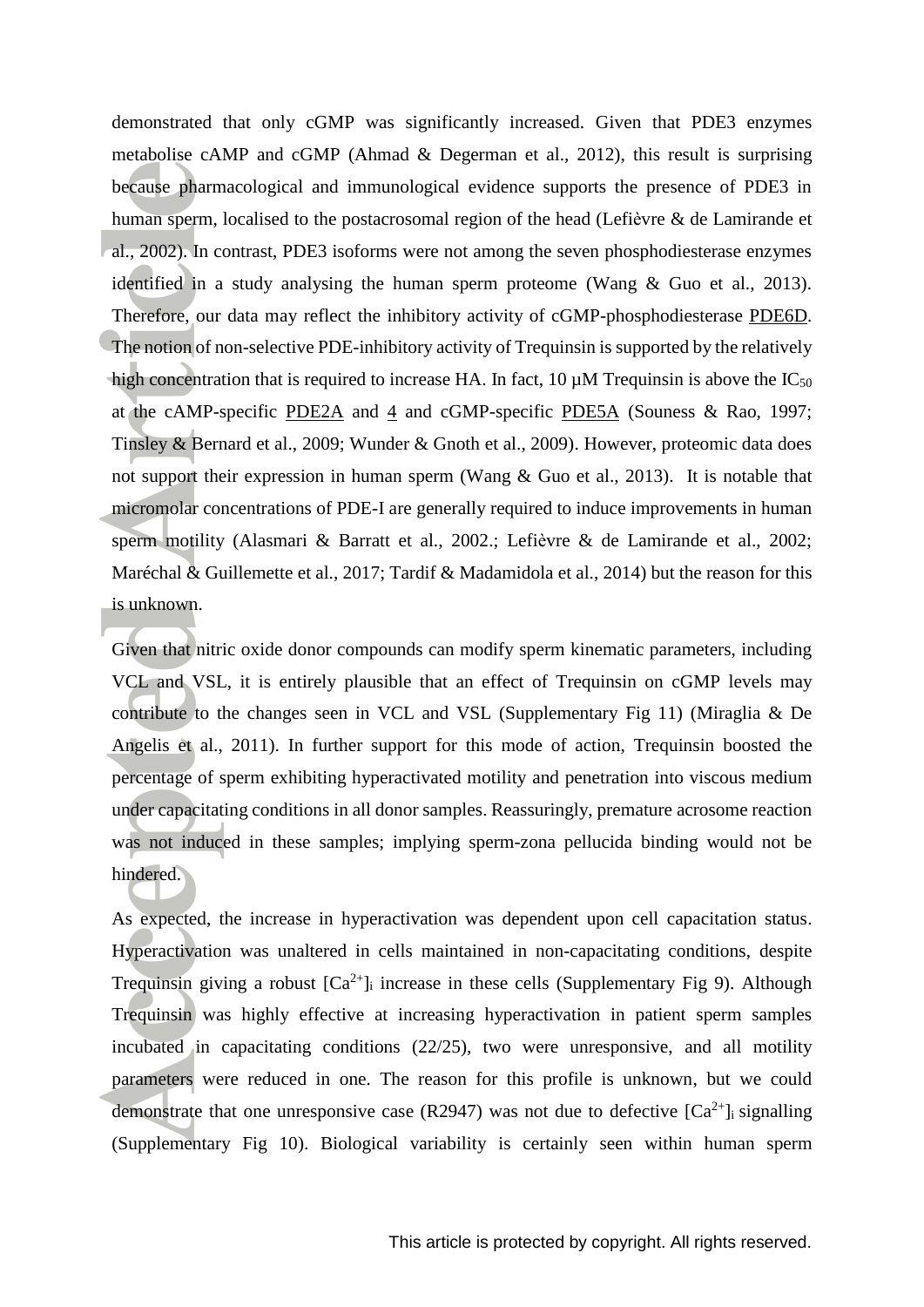populations. Indeed, not all patients respond to drugs, and this finding may not be uncommon (Alvarez & Castilla et al., 2003; Moohan & Winston et al., 1993).

Consequently, the same level of exposure to a drug, for example, Trequinsin, may result in different levels of biologic effects in individual patients. This is the key concept encompassed by the term 'individualised medicine'. Determining the reasons for the biological variability seen in this and other studies (Martins da Silva & Brown et al., 2017) is an important consideration for future drug development and is dependent upon robust screening strategies and phenotypic assays to identify and treat specific molecular and functional impairment. Additionally, the development of multi-target compounds could be advantageous. For example, it would be interesting to determine if Trequinsin could restore the fertilising potential of sperm affected by CatSper and sperm potassium channel dysfunction (Brown & Publicover et al., 2016; Kelly & Brown et al., 2018; Williams & Mansell et al., 2015).

In Summary, we have shown that Trequinsin hydrochloride is an efficacious CatSper agonist, that suppresses sperm potassium channel activity, elevates cGMP (but not cAMP) and induces similar kinetics of  $[Ca^{2+}]$  increase as progesterone through a mechanism that cross-desensitises with PGE1. This novel pharmacological profile results in a phenotype of increased hyperactivation and penetration into viscous medium, which is relevant to sperm function required for natural conception. We conclude that the pharmacological profile of Trequinsin in human sperm is unique in terms of effect on multiple key intracellular mediators that influence sperm function (Esposito & Jaiswal et al., 2004; Hess & Jones et al., 2005; Martins da Silva & Brown et al., 2017; Tardif & Madamidola et al., 2014; Williams & Mansell et al., 2015) and holds promise as a novel agent to treat male infertility.

Acce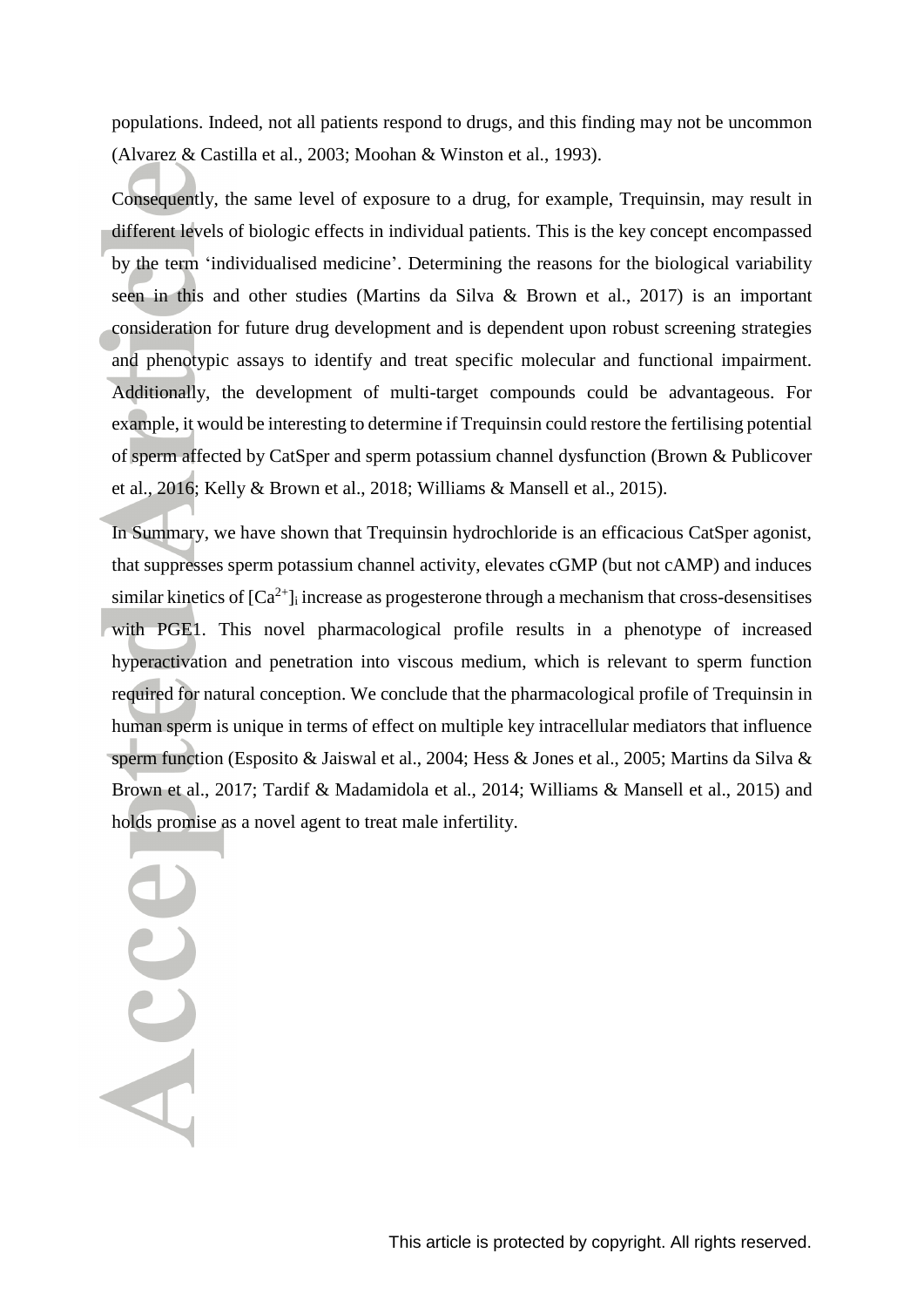### **References**

- Ahmad, F., Degerman, E., & Manganiello, V. (2012). Cyclic Nucleotide Phosphodiesterase 3 Signaling Complexes. *Hormone and Metabolic Research*, *44*(10), 776–785. https://doi.org/10.1055/s-0032-1312646
- Ahmad, F., Murata, T., Shimizu, K., Degerman, E., Maurice, D., & Manganiello, V. (2015). Cyclic nucleotide phosphodiesterases: important signaling modulators and therapeutic targets. *Oral Diseases*, *21*(1), e25-50. https://doi.org/10.1111/odi.12275
- Alasmari, W., Barratt, C. L. R., Publicover, S. J., Whalley, K. M., Foster, E., Kay, V., … Oxenham, S. K. (n.d.). The clinical significance of calcium- signalling pathways mediating human sperm hyperactivation. https://doi.org/10.1093/humrep/des467
- Alasmari, W., Costello, S., Correia, J., Oxenham, S. K., Morris, J., Fernandes, L., … Barratt, C. L. R. (2013). Ca2+ signals generated by CatSper and Ca2+ stores regulate different behaviors in human sperm. *The Journal of Biological Chemistry*, *288*(9), 6248–6258. https://doi.org/10.1074/jbc.M112.439356
- Alexander, S. P., Kelly, E., Marrion, N. V, Peters, J. A., Faccenda, E., Harding, S. D., … Davies, J. A. (2017). THE CONCISE GUIDE TO PHARMACOLOGY 2017/18: Overview. *British Journal of Pharmacology*, *174*, S1–S16. https://doi.org/10.1111/bph.13882
- Alvarez, C., Castilla, J. A., Martínez, L., Ramírez, J. P., Vergara, F., & Gaforio, J. J. (2003). Biological variation of seminal parameters in healthy subjects. *Human Reproduction (Oxford, England)*, *18*(10), 2082–2088. Retrieved from http://www.ncbi.nlm.nih.gov/pubmed/14507825
- Balbach, M., Beckert, V., Hansen, J. N., & Wachten, D. (2018). Shedding light on the role of cAMP in mammalian sperm physiology. *Molecular and Cellular Endocrinology*, *468*, 111–120. https://doi.org/10.1016/J.MCE.2017.11.008
- Barratt, C. L., & Publicover, S. J. (2012). Sperm are promiscuous and CatSper is to blame.... *The EMBO Journal*, *31*(7), 1624–1626. https://doi.org/10.1038/emboj.2012.62
- Barratt, C. L. R., Björndahl, L., De Jonge, C. J., Lamb, D. J., Osorio Martini, F., McLachlan, R., … Tournaye, H. (2017). The diagnosis of male infertility: an analysis of the evidence to support the development of global WHO guidance—challenges and future research opportunities. *Human Reproduction Update*, *23*(6), 660–680. https://doi.org/10.1093/humupd/dmx021
- Barratt, C. L. R., De Jonge, C. J., & Sharpe, R. M. (2018). 'Man Up': the importance and strategy for placing male reproductive health centre stage in the political and research agenda. *Human Reproduction*, *33*(4), 541–545. https://doi.org/10.1093/humrep/dey020
- Björndahl, L., Barratt, C. L. R., Mortimer, D., & Jouannet, P. (2015). 'How to count sperm properly': checklist for acceptability of studies based on human semen analysis. *Human Reproduction*, *31*(2), dev305. https://doi.org/10.1093/humrep/dev305
- Brenker, C., Schiffer, C., Wagner, I. V., Tüttelmann, F., Röpke, A., Rennhack, A., … Strünker, T. (2018). Action of steroids and plant triterpenoids on CatSper Ca2+ channels in human sperm. *Proceedings of the National Academy of Sciences*, *115*(3), E344–E346. https://doi.org/10.1073/PNAS.1717929115

Brown, S. G., Miller, M. R., Lishko, P. V, Lester, D. H., Publicover, S. J., Barratt, C. L. R., …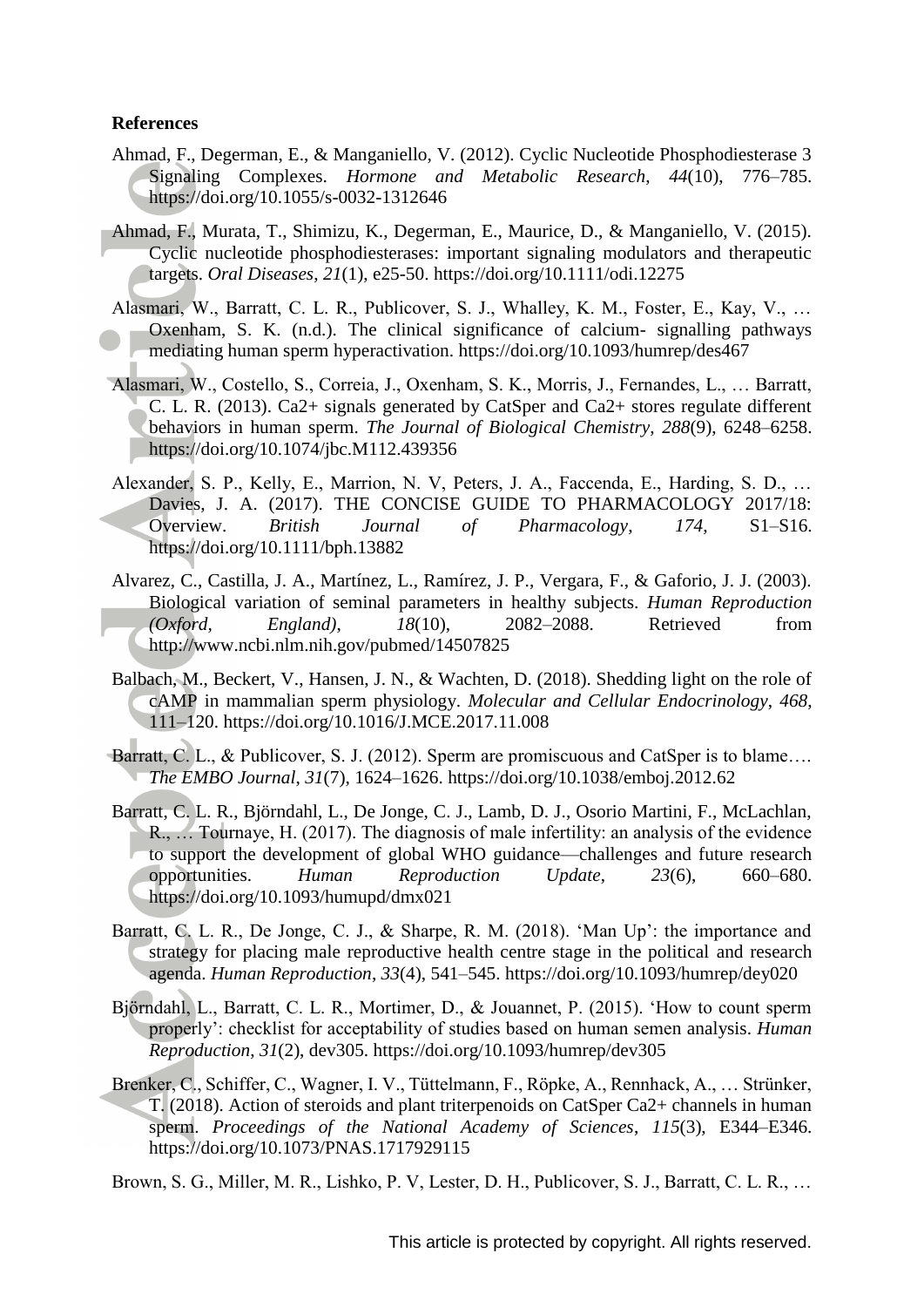Silva, D. (2018). Homozygous in-frame deletion in CATSPERE in a man producing spermatozoa with loss of CatSper function and compromised fertilizing capacity. *Human Reproduction*, *33*(10), 1812–1816. https://doi.org/10.1093/humrep/dey278

- Brown, S. G., Publicover, S. J., Mansell, S. A., Lishko, P. V., Williams, H. L., Ramalingam, M., … Da Silva, S. M. (2016). Depolarization of sperm membrane potential is a common feature of men with subfertility and is associated with low fertilization rate at IVF. *Human Reproduction*, *31*(6), 1147–1157. https://doi.org/10.1093/humrep/dew056
- Cooper, T. G., Noonan, E., von Eckardstein, S., Auger, J., Baker, H. W. G., Behre, H. M., … Vogelsong, K. M. (2010). World Health Organization reference values for human semen characteristics. *Human Reproduction Update*, *16*(3), 231–245. https://doi.org/10.1093/humupd/dmp048
- Correia, J., Michelangeli, F., & Publicover, S. (2015). Regulation and roles of Ca2+ stores in human sperm. *REPRODUCTION*, *150*(2), R65–R76. https://doi.org/10.1530/REP-15- 0102
- Curtis, M. J., Bond, R. A., Spina, D., Ahluwalia, A., Alexander, S. P. A., Giembycz, M. A., … McGrath, J. C. (2015). Experimental design and analysis and their reporting: new guidance for publication in BJP. *British Journal of Pharmacology*, *172*(14), 3461–3471. https://doi.org/10.1111/bph.12856
- Datta, J., Palmer, M. J., Tanton, C., Gibson, L. J., Jones, K. G., Macdowall, W., … Wellings, K. (2016). Prevalence of infertility and help seeking among 15 000 women and men. *Human Reproduction*, *31*(9), 2108–2118. https://doi.org/10.1093/humrep/dew123
- De Blas, G. A., Darszon, A., Ocampo, A. Y., Serrano, C. J., Castellano, L. E., Hernández-González, E. O., … Treviño, C. L. (2009). TRPM8, a Versatile Channel in Human Sperm. *PLoS ONE*, *4*(6), e6095. https://doi.org/10.1371/journal.pone.0006095
- De Toni, L., Garolla, A., Menegazzo, M., Magagna, S., Di Nisio, A., Šabović, I., … Foresta, C. (2016). Heat Sensing Receptor TRPV1 Is a Mediator of Thermotaxis in Human Spermatozoa. *PLOS ONE*, *11*(12), e0167622. https://doi.org/10.1371/journal.pone.0167622
- Degerman, E., Belfrage, P., & Manganiello, V. C. (1997). Structure, localization, and regulation of cGMP-inhibited phosphodiesterase (PDE3). *The Journal of Biological Chemistry*, *272*(11), 6823–6826. Retrieved from http://www.ncbi.nlm.nih.gov/pubmed/9102399
- Esposito, G., Jaiswal, B. S., Xie, F., Krajnc-Franken, M. A. M., Robben, T. J. A. A., Strik, A. M., … Jaiswal, B. S. (2004). Mice deficient for soluble adenylyl cyclase are infertile because of a severe sperm-motility defect. *Proceedings of the National Academy of Sciences of the United States of America*, *101*(9), 2993–2998. https://doi.org/10.1073/pnas.0400050101
- Esteves, S. C., Roque, M., Bedoschi, G., Haahr, T., & Humaidan, P. (2018). Intracytoplasmic sperm injection for male infertility and consequences for offspring. *Nature Reviews Urology*, *15*(9), 535–562. https://doi.org/10.1038/s41585-018-0051-8
- Hanevik, H. I., Hessen, D. O., Sunde, A., & Breivik, J. (2016). Can IVF influence human evolution?: Table I. *Human Reproduction*, *31*(7), 1397–1402. https://doi.org/10.1093/humrep/dew089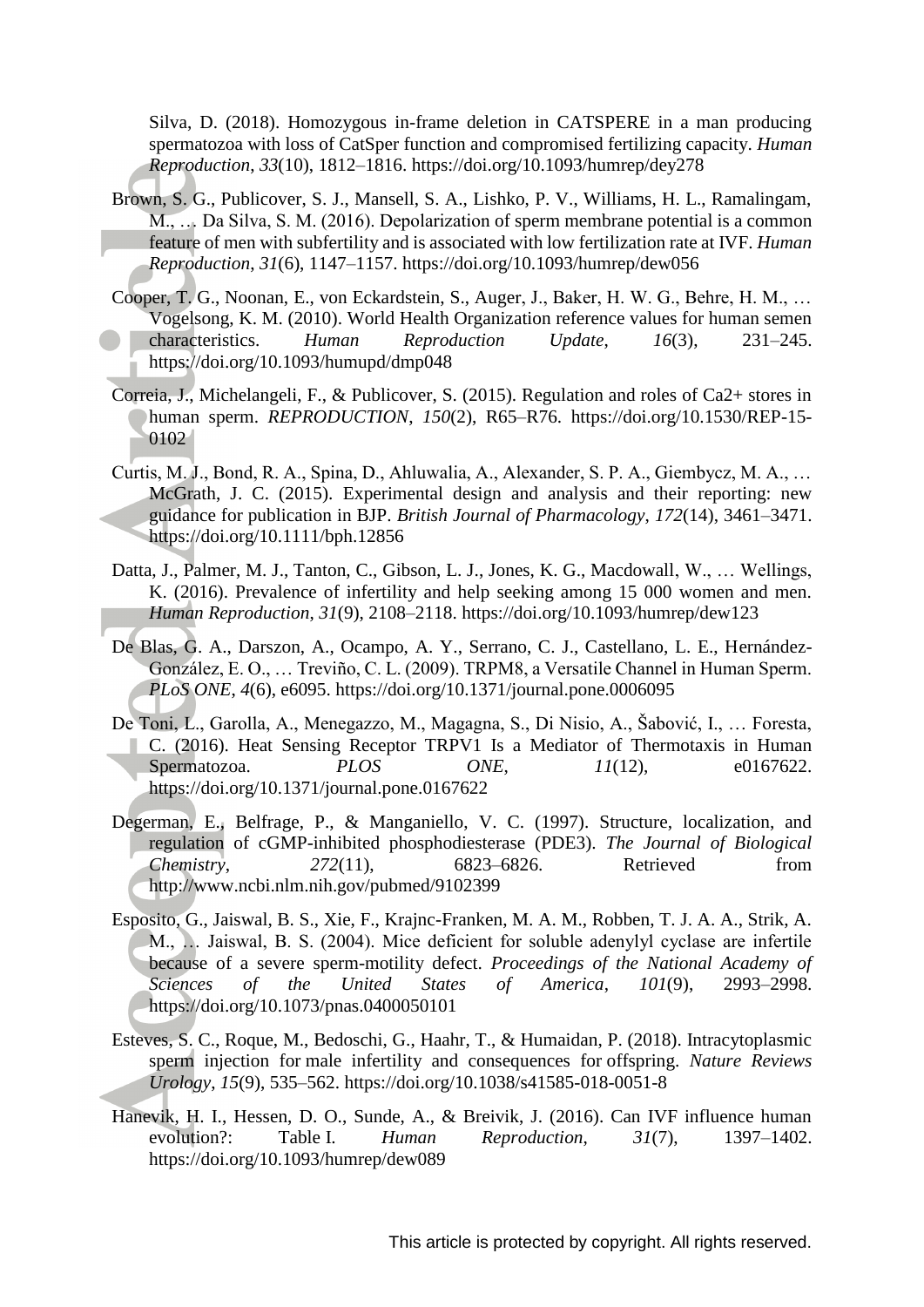- Harding, S. D., Sharman, J. L., Faccenda, E., Southan, C., Pawson, A. J., Ireland, S., … NC-IUPHAR. (2018). The IUPHAR/BPS Guide to PHARMACOLOGY in 2018: updates and expansion to encompass the new guide to IMMUNOPHARMACOLOGY. *Nucleic Acids Research*, *46*(D1), D1091–D1106. https://doi.org/10.1093/nar/gkx1121
- Hess, K. C., Jones, B. H., Marquez, B., Chen, Y., Ord, T. S., Kamenetsky, M., … Moss, S. B. (2005). The  $\&$ quot;soluble $\&$ quot; adenylyl cyclase in sperm mediates multiple signaling events required for fertilization. *Developmental Cell*, *9*(2), 249–259. https://doi.org/10.1016/j.devcel.2005.06.007
- Hughes, J. P., Rees, S., Kalindjian, S. B., & Philpott, K. L. (2011). Principles of early drug discovery. *British Journal of Pharmacology*, *162*(6), 1239–1249. https://doi.org/10.1111/j.1476-5381.2010.01127.x
- Ivic, A., Onyeaka, H., Girling, A., Brewis, I. A., Ola, B., Hammadieh, N., … Barratt, C. L. R. (2002). Critical evaluation of methylcellulose as an alternative medium in sperm migration tests. *Human Reproduction*, 17(1), 143–149. https://doi.org/10.1093/humrep/17.1.143
- Jansen, V., Alvarez, L., Balbach, M., Strünker, T., Hegemann, P., Kaupp, U. B., & Wachten, D. (2015). Controlling fertilization and cAMP signaling in sperm by optogenetics. *ELife*, *4*. https://doi.org/10.7554/eLife.05161
- Kelly, M. C., Brown, S. G., Costello, S. M., Ramalingam, M., Drew, E., Publicover, S. J., … Martins Da Silva, S. (2018). Single-cell analysis of [Ca2+] is signalling in sub-fertile men: characteristics and relation to fertilization outcome. *Human Reproduction*, *33*(6), 1023– 1033. https://doi.org/10.1093/humrep/dey096
- Kumar, A., Majhi, R. K., Swain, N., Giri, S. C., Kar, S., Samanta, L., & Goswami, C. (2016). TRPV4 is endogenously expressed in vertebrate spermatozoa and regulates intracellular calcium in human sperm. *Biochemical and Biophysical Research Communications*, *473*(4), 781–788. https://doi.org/10.1016/j.bbrc.2016.03.071
- Kumar, N., & Singh, A. K. (2015). Trends of male factor infertility, an important cause of infertility: A review of literature. *Journal of Human Reproductive Sciences*, *8*(4), 191– 196. https://doi.org/10.4103/0974-1208.170370
- Lal, B., Dohadwalla, A. N., Dadkar, N. K., D'Sa, A., & de Souza, N. J. (1984). Trequinsin, a potent new antihypertensive vasodilator in the series of 2-(arylimino)-3-alkyl-9,10 dimethoxy-3,4,6,7-tetrahydro-2H-py rim ido [6,1-a]isoquinolin-4-ones. *Journal of Medicinal Chemistry*, *27*(11), 1470–1480. Retrieved from http://www.ncbi.nlm.nih.gov/pubmed/6492077
- Lefièvre, L., de Lamirande, E., & Gagnon, C. (2002). Presence of Cyclic Nucleotide Phosphodiesterases PDE1A, Existing as a Stable Complex with Calmodulin, and PDE3A in Human Spermatozoa1. *Biology of Reproduction*, *67*(2), 423–430. https://doi.org/10.1095/biolreprod67.2.423
- Lishko, P. V., Botchkina, I. L., & Kirichok, Y. (2011). Progesterone activates the principal Ca2+ channel of human sperm. *Nature*, *471*(7338), 387–391. https://doi.org/10.1038/nature09767
- Maréchal, L., Guillemette, C., Goupil, S., Blondin, P., Leclerc, P., & Richard, F. J. (2017). Cyclic nucleotide phosphodiesterases in human spermatozoa and seminal fluid: Presence of an active PDE10A in human spermatozoa. *Biochimica et Biophysica Acta (BBA) -*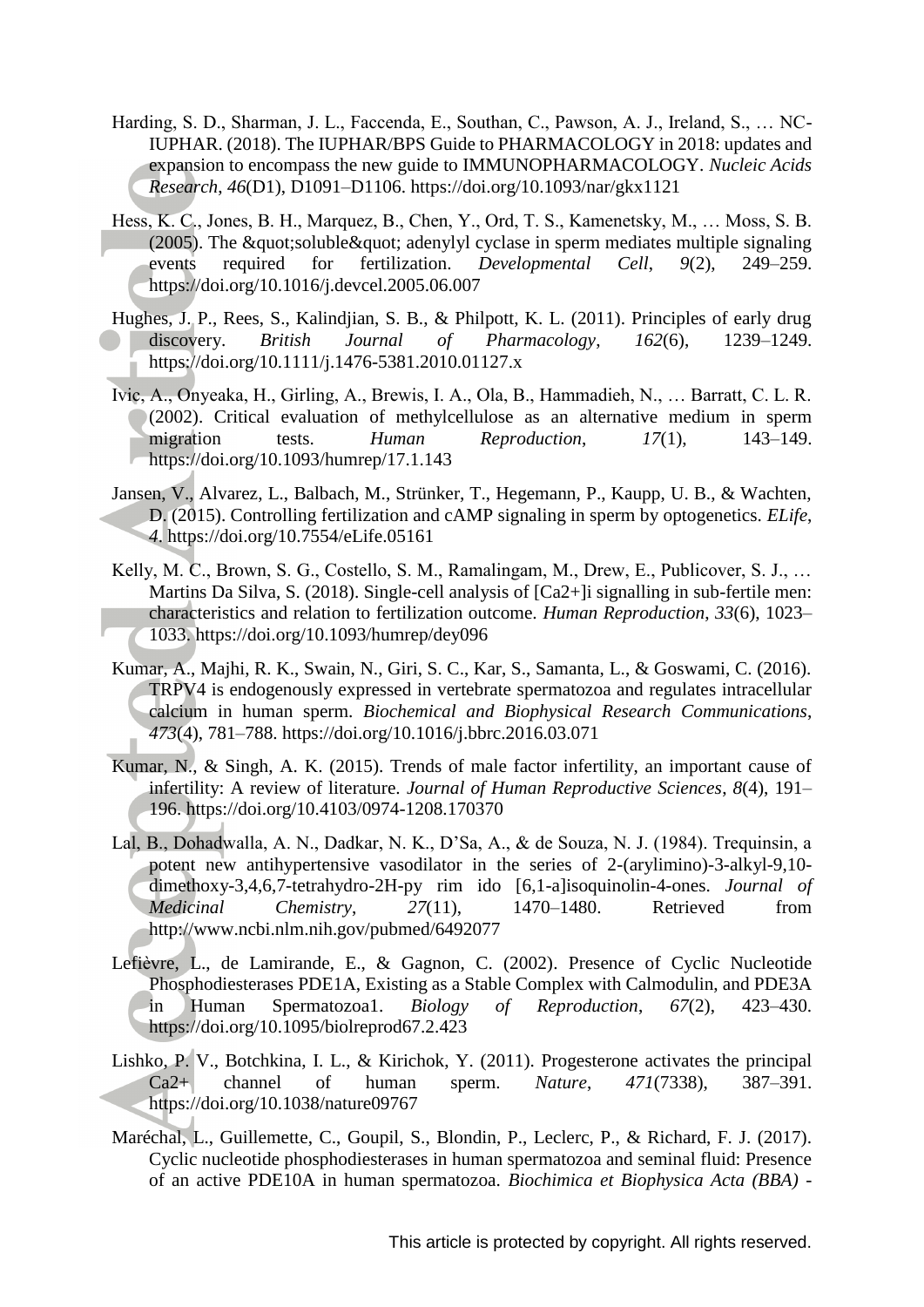*General Subjects*, *1861*(2), 147–156. https://doi.org/10.1016/J.BBAGEN.2016.11.006

- Martins da Silva, S. J., Brown, S. G., Sutton, K., King, L. V., Ruso, H., Gray, D. W., … Hope, A. G. (2017). Drug discovery for male subfertility using high-throughput screening: a new approach to an unsolved problem. *Human Reproduction*, *32*(5), 974–984. https://doi.org/10.1093/humrep/dex055
- Miller, M. R., Mannowetz, N., Iavarone, A. T., Safavi, R., Gracheva, E. O., Smith, J. F., … Lishko, P. V. (2016a). Unconventional endocannabinoid signaling governs sperm activation via the sex hormone progesterone. *Science*, *352*(6285), 555–559. https://doi.org/10.1126/science.aad6887
- Miller, M. R., Mannowetz, N., Iavarone, A. T., Safavi, R., Gracheva, E. O., Smith, J. F., … Lishko, P. V. (2016b). Unconventional endocannabinoid signaling governs sperm activation via the sex hormone progesterone HHS Public Access. *Science*, *352*(6285), 555–559. https://doi.org/10.1126/science.aad6887
- Miraglia, E., De Angelis, F., Gazzano, E., Hassanpour, H., Bertagna, A., Aldieri, E., … Ghigo, D. (2011). Nitric oxide stimulates human sperm motility via activation of the cyclic GMP/protein kinase G signaling pathway. *Reproduction*, *141*(1), 47–54. https://doi.org/10.1530/REP-10-0151
- Moohan, J. M., Winston, R. M. L., & Lindsay, K. S. (1993). Andrology: Variability of human sperm response to immediate and prolonged exposure to pentoxifylline. *Human Reproduction*, *8*(10), 1696–1700. https://doi.org/10.1093/oxfordjournals.humrep.a137916
- Mortimer, D., & Mortimer, S. T. (2013). Computer-Aided Sperm Analysis (CASA) of Sperm Motility and Hyperactivation. *Methods in Molecular Biology*, *927*, 77–87. https://doi.org/10.1007/978-1-62703-038-0\_8
- Mukherjee, S., Jansen, V., Jikeli, J. F., Hamzeh, H., Alvarez, L., Dombrowski, M., … Palmiter, R. (2016). A novel biosensor to study cAMP dynamics in cilia and flagella. *ELife*, *5*, 694– 697. https://doi.org/10.7554/eLife.14052
- Ren, D., Navarro, B., Perez, G., Jackson, A. C., Hsu, S., Shi, Q., … Clapham, D. E. (2001). A sperm ion channel required for sperm motility and male fertility. *Nature*, *413*(6856), 603– 609. https://doi.org/10.1038/35098027
- Schaefer, M., Hofmann, T., Schultz, G., & Gudermann, T. (1998). A new prostaglandin E receptor mediates calcium influx and acrosome reaction in human spermatozoa. *Proceedings of the National Academy of Sciences of the United States of America*, *95*(6), 3008–3013. https://doi.org/10.1073/PNAS.95.6.3008
- Schaefer, M., Hofmann, T., Schultz, G., & Gudermann, T. (1998). *A new prostaglandin E receptor mediates calcium influx and acrosome reaction in human spermatozoa (cation channelsfertilizationG proteinsseminal plasma Zn 2 ) The block of PGE 1-induced Ca 2 transients and acrosome re-action by physiological Zn 2 concentrations highlights a role of Zn 2 as an endogenous Ca 2 channel blocker present in seminal plasma protecting sperm from premature PGE 1-evoked in-creases in intracellular Ca 2 concentrations*. *Cell Biology* (Vol. 95). Retrieved from www.pnas.org.
- Schiffer, C., Muller, A., Egeberg, D. L., Alvarez, L., Brenker, C., Rehfeld, A., … Strunker, T. (2014). Direct action of endocrine disrupting chemicals on human sperm. *EMBO Reports*, *15*(7), 758–765. https://doi.org/10.15252/embr.201438869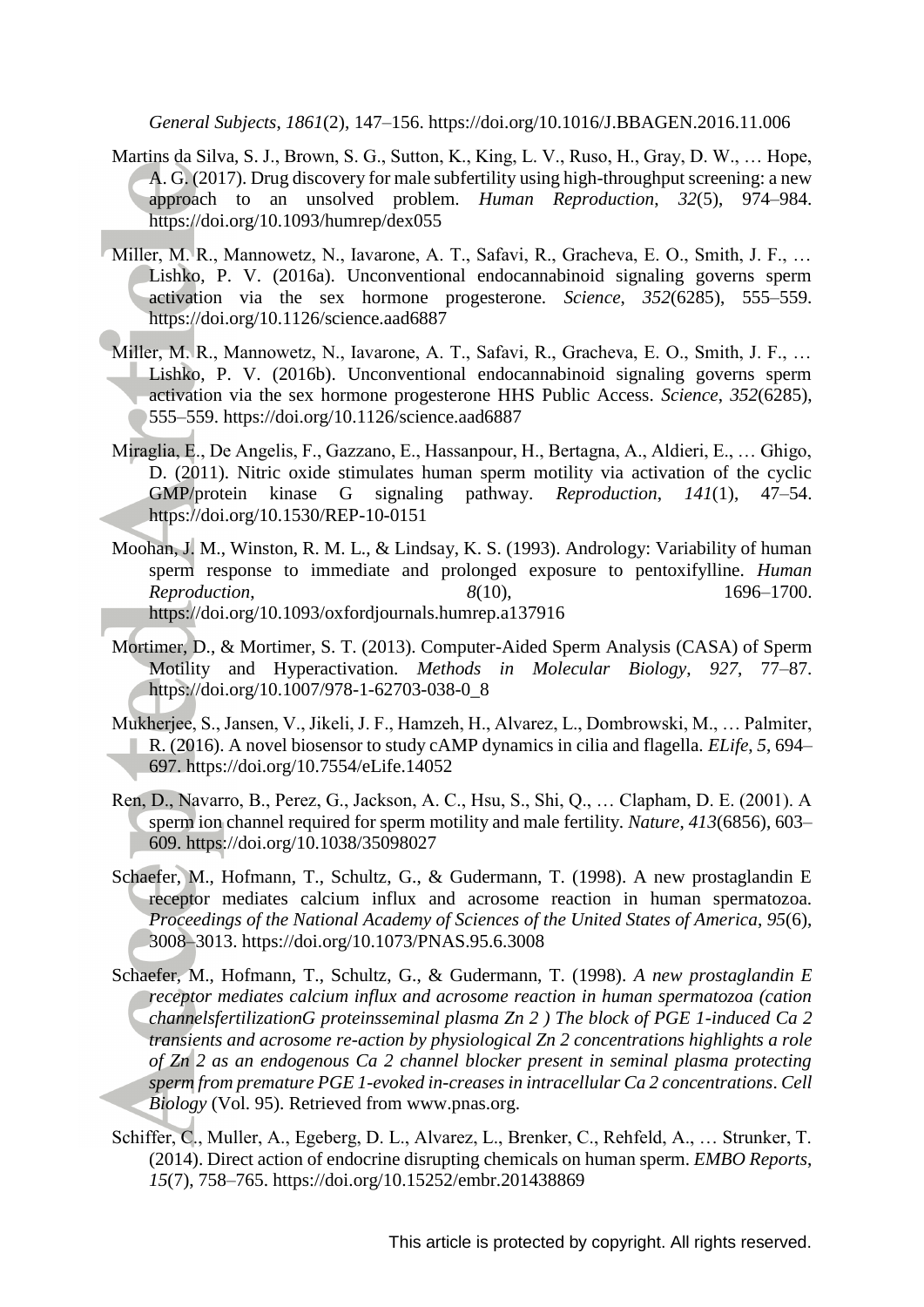- Shimizu, Y., Yorimitsu, A., Maruyama, Y., Kubota, T., Aso, T., & Bronson, R. A. (1998). Prostaglandins induce calcium influx in human spermatozoa. *Molecular Human Reproduction*, *4*(6), 555–561. https://doi.org/10.1093/molehr/4.6.555
- Singh, A. P., & Rajender, S. (2015). CatSper channel, sperm function and male fertility. *Reproductive BioMedicine Online*, *30*(1), 28–38. https://doi.org/10.1016/j.rbmo.2014.09.014
- Smith, J. F., Syritsyna, O., Fellous, M., Serres, C., Mannowetz, N., Kirichok, Y., & Lishko, P. V. (2013). Disruption of the principal, progesterone-activated sperm Ca2+ channel in a CatSper2-deficient infertile patient. *Proceedings of the National Academy of Sciences of the United States of America*, *110*(17), 6823–6828. https://doi.org/10.1073/pnas.1216588110
- Souness, J. E., & Rao, S. (1997). Proposal for Pharmacologically Distinct Conformers of PDE4 Cyclic AMP Phosphodiesterases. *Cellular Signalling*, *9*(3–4), 227–236. https://doi.org/10.1016/S0898-6568(96)00173-8
- Strünker, T., Goodwin, N., Brenker, C., Kashikar, N. D., Weyand, I., Seifert, R., & Kaupp, U. B. (2011). The CatSper channel mediates progesterone-induced Ca2+ influx in human sperm. *Nature*, *471*(7338), 382–386. https://doi.org/10.1038/nature09769
- Tamburrino, L., Marchiani, S., Minetti, F., Forti, G., Muratori, M., & Baldi, E. (2014). The CatSper calcium channel in human sperm: relation with motility and involvement in progesterone-induced acrosome reaction. *Human Reproduction*, *29*(3), 418–428. https://doi.org/10.1093/humrep/det454
- Tardif, S., Madamidola, O. A., Brown, S. G., Frame, L., Lefièvre, L., Wyatt, P. G., … Martins Da Silva, S. J. (2014). Clinically relevant enhancement of human sperm motility using compounds with reported phosphodiesterase inhibitor activity. *Human Reproduction (Oxford, England)*, *29*(10), 2123–2135. https://doi.org/10.1093/humrep/deu196
- Tavares, R. S., Silva, A. F., Lourenço, B., Almeida-Santos, T., Sousa, A. P., & Ramalho-Santos, J. (2013). Evaluation of human sperm chromatin status after selection using a modified Diff-Quik stain indicates embryo quality and pregnancy outcomes following in vitro fertilization. *Andrology*, *1*(6), 830–837. https://doi.org/10.1111/j.2047- 2927.2013.00127.x
- Tinsley, H. N., Gary, B. D., Keeton, A. B., Zhang, W., Abadi, A. H., Reynolds, R. C., & Piazza, G. A. (2009). Sulindac sulfide selectively inhibits growth and induces apoptosis of human breast tumor cells by PDE5 inhibition, elevation of cGMP, and activation of PKG. *Mol Cancer Ther*, *8*(12), 3331–3340. https://doi.org/10.1158/1535-7163.MCT-09-0758
- van der Steeg, J. W., Steures, P., Eijkemans, M. J. C., F. Habbema, J. D., Hompes, P. G. A., Kremer, J. A. M., … van der Veen, F. (2011). Role of semen analysis in subfertile couples. *Fertility and Sterility*, *95*(3), 1013–1019. https://doi.org/10.1016/j.fertnstert.2010.02.024
- Wang, G., Guo, Y., Zhou, T., Shi, X., Yu, J., Yang, Y., … Sha, J. (2013). In-depth proteomic analysis of the human sperm reveals complex protein compositions. *Journal of Proteomics*, *79*, 114–122. https://doi.org/10.1016/j.jprot.2012.12.008
- Williams, H. L., Mansell, S., Alasmari, W., Brown, S. G., Wilson, S. M., Sutton, K. A., ... Martins da Silva, S. (2015). Specific loss of CatSper function is sufficient to compromise fertilizing capacity of human spermatozoa. *Human Reproduction (Oxford, England)*, *30*(12), 2737–2746. https://doi.org/10.1093/humrep/dev243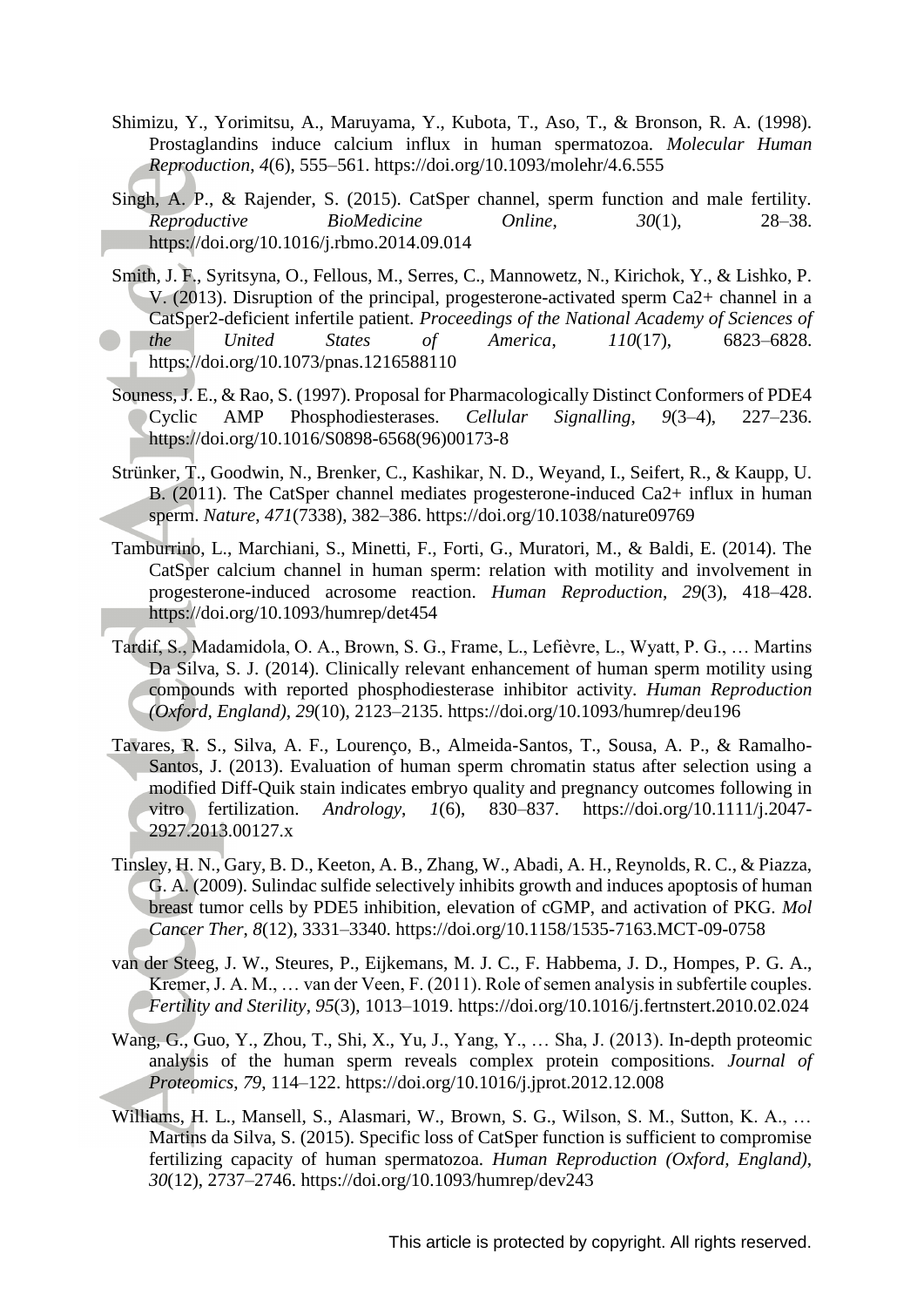- Willipinski-Stapelfeldt, B., Lübberstedt, J., Stelter, S., Vogt, K., Mukhopadhyay, A. K., & Müller, D. (2004). Comparative analysis between cyclic GMP and cyclic AMP signalling in human sperm. *Molecular Human Reproduction*, *10*(7), 543–552. https://doi.org/10.1093/molehr/gah065
- Wunder, F., Gnoth, M. J., Geerts, A., & Barufe, D. (2009). A Novel PDE2A Reporter Cell Line: Characterization of the Cellular Activity of PDE Inhibitors. *Molecular Pharmaceutics*, *6*(1), 326–336. https://doi.org/10.1021/mp800127n

Acce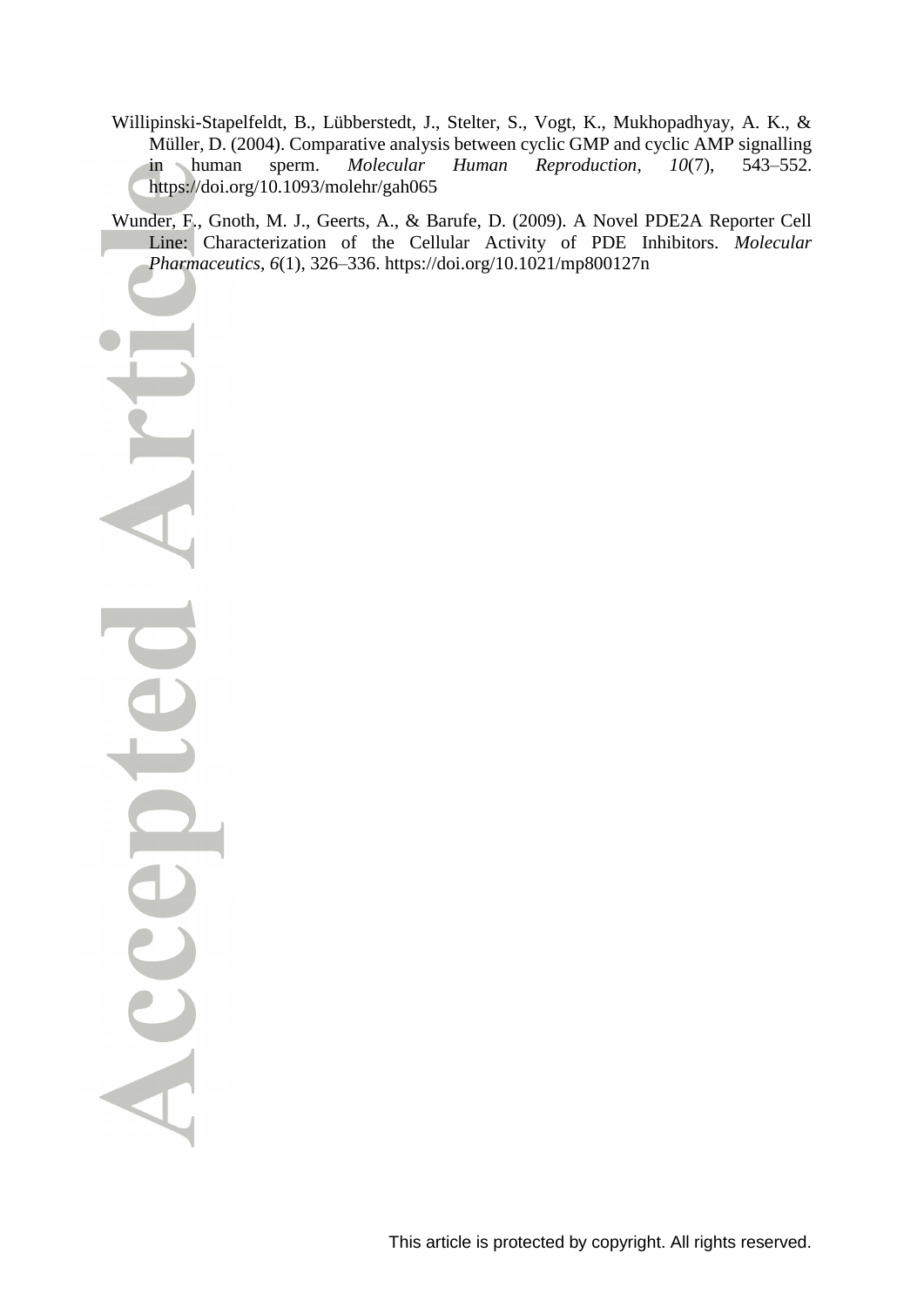

**Figure 1: Experimental Plan.** Systematic functional and mechanistic screening strategy for the identification of the molecular and functional effects of Trequinsin*.*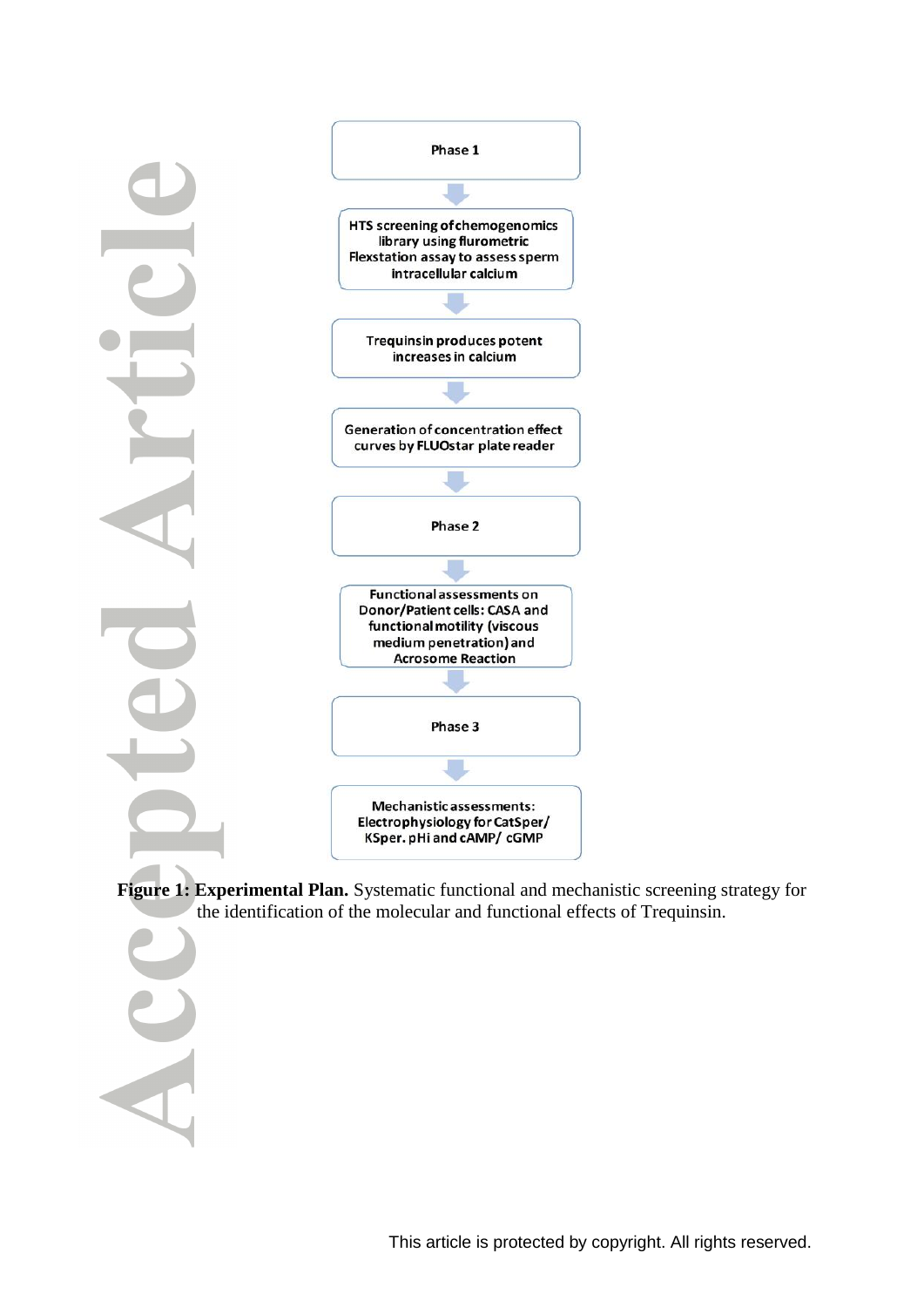

**Figure 2: Effect of Trequinsin on Capacitated Donor Sperm Cell Hyperactivation***.* Trequinsin significantly increased HA in all donor cells from the 80% DGC fraction exposed to capacitating conditions (2-way ANOVA Sidak's multiple comparison analysis). The increase in hyperactivation was sustained for a 2hr period after initial exposure. A minimum of 200 cells were counted at each time point. Hyperactivation classified by CASA parameters:  $VCL > 150 \mu M/s$ , LIN <50% and ALH >7  $\mu$ M. In the same sample set %TM and %PM were unaffected by the addition of Trequinsin (Supplementary Fig 3).

<span id="page-25-0"></span>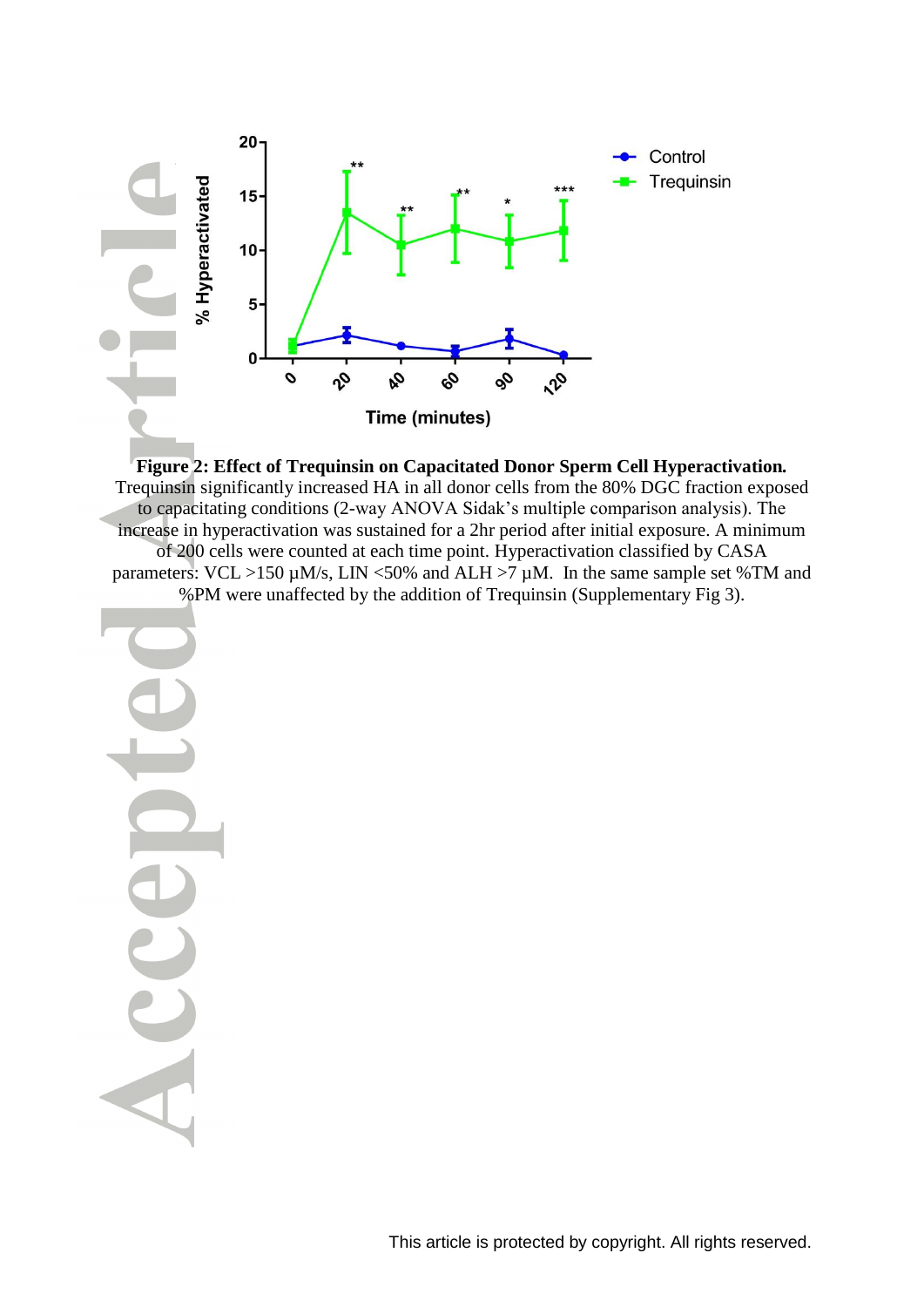

**Figure 3: [Sperm Penetration Assay.](file:///C:/Users/1007274/AppData/Local/Microsoft/Windows/Temporary%20Internet%20Files/Content.Outlook/GYSN6RM1/Paper%20update%20(06.11.2018).docx%23_Figure_3)** The ability of Trequinsin to stimulate sperm penetration into viscous medium was assessed using capacitated sperm from the 80% DGC fraction  $(n = 5)$ . A significant increase in cell penetration was observed in the presence of Trequinsin in comparison to control, but not in comparison to cells stimulated with P4. Cell penetration at 1 cm was not significantly different between Trequinsin, or IBMX treated cells. However, Trequinsin stimulated a significantly greater cell number to penetrate at 2cm compared to IBMX. Statistical significance shown on the graph is relative to control.

<span id="page-26-0"></span>

 $\star$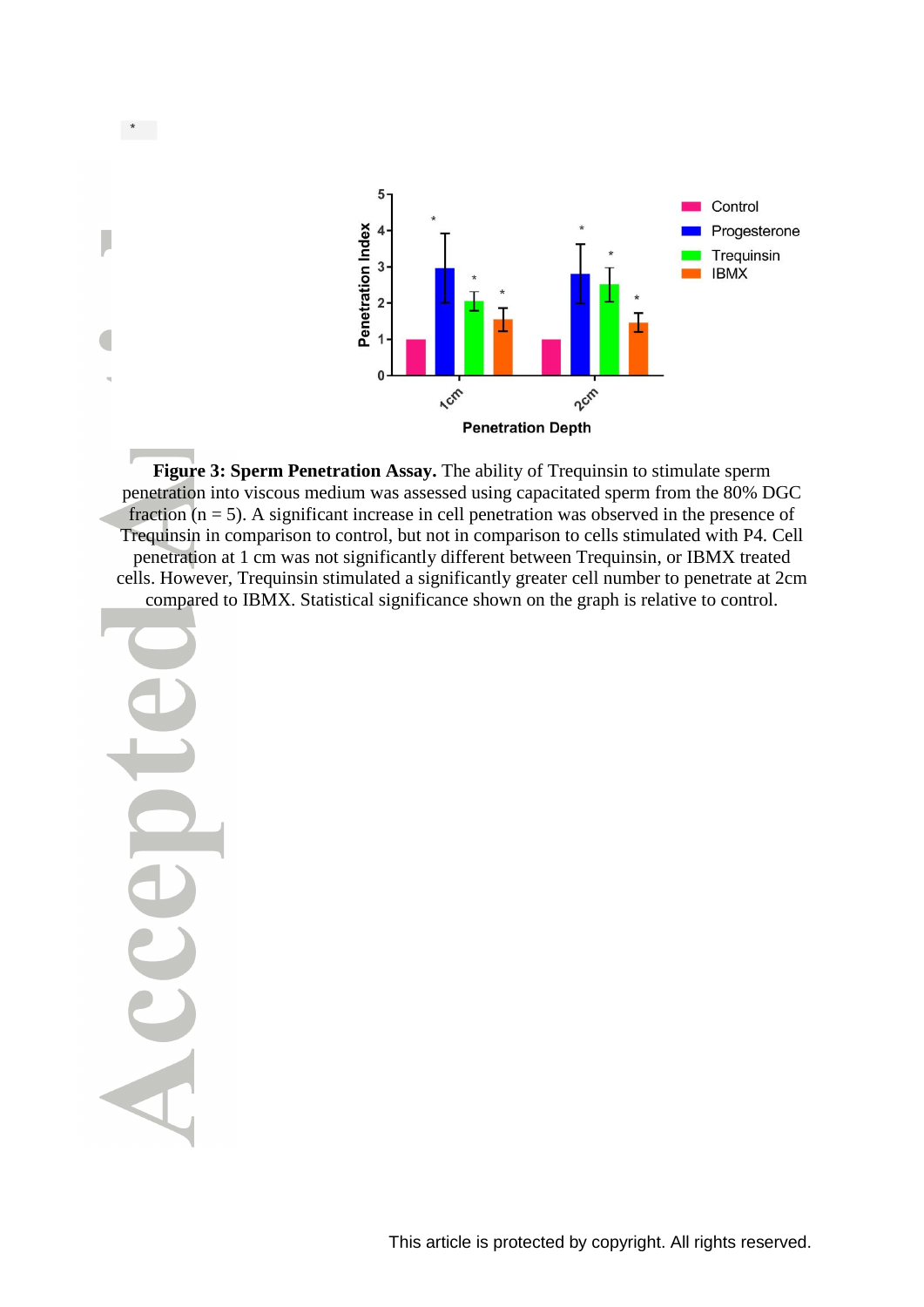

**Figure 4: Effect of Trequinsin on 40% DGC Fraction (poor motility) Donor Sperm Motility.** Trequinsin significantly increased the percentage of progressively motile sperm in capacitating (A,  $n = 5$ ) and non-capacitating (B,  $n = 6$ ) conditions. Hyperactivation was also significantly increased when sperm were incubated in capacitating conditions  $(C, n = 8)$ .

Corresponding motility data can be found in Supplementary Fig 6.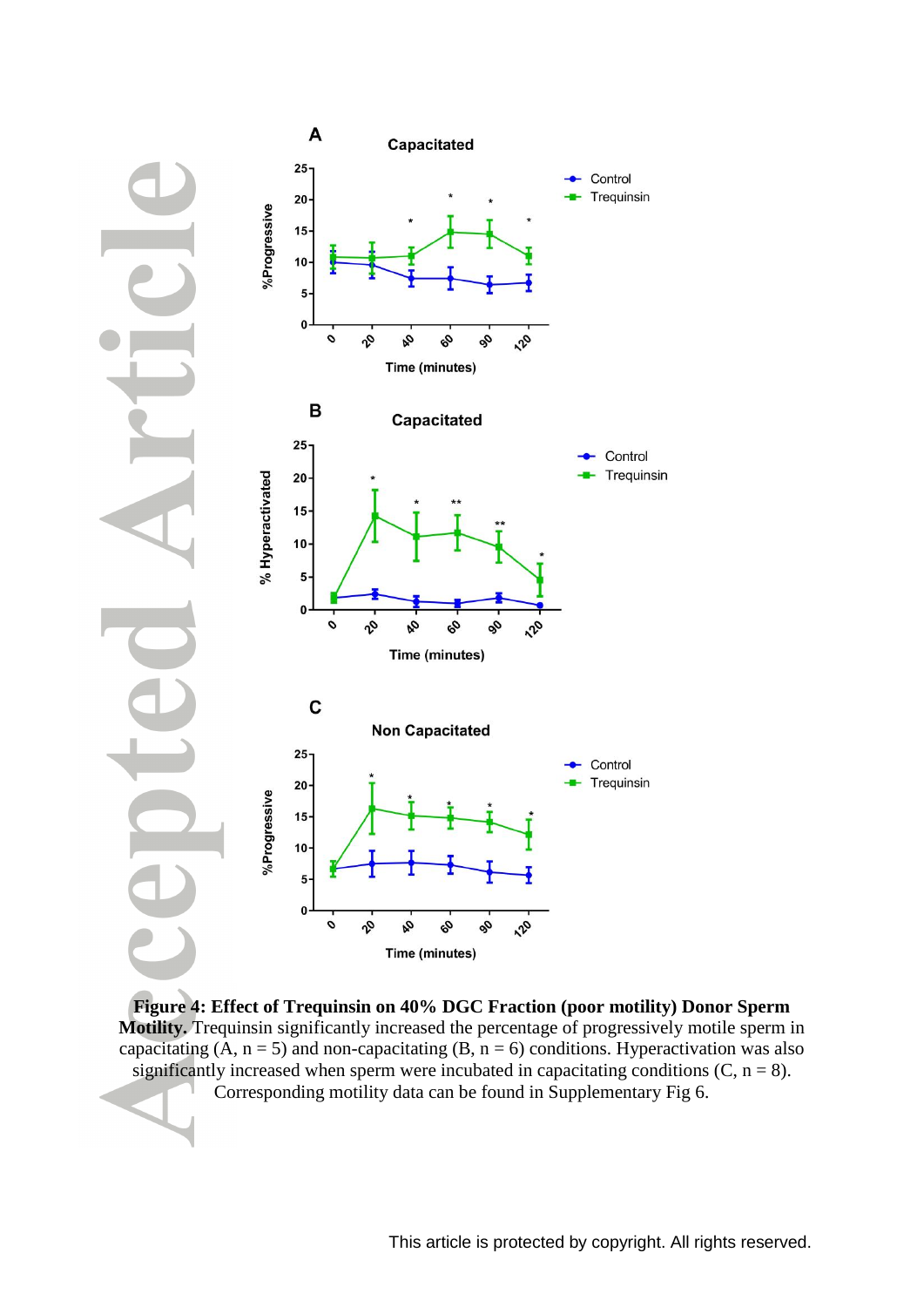



F**igure 5: Effect of Trequinsin on [Ca2+]<sup>i</sup> in Capacitated Donor Cells***.* (A) Mean dose response traces for Trequinsin  $(0.1 - 30 \mu M)$ . (B) Dose-response curve for Trequinsin induced peak of  $[Ca^{2+}]$  relative to P4 (3.6  $\mu$ M) (EC<sub>50</sub> = 3.43  $\mu$ M, 95% Cl: 2.19  $\mu$ M to 5.82  $\mu$ M) (n = 5) in 80% DGC fraction capacitated donor sperm. (C) Mean data set (n = 6) trace of 10  $\mu$ M Trequinsin and 3.6  $\mu$ M P4 [Ca<sup>2+</sup>]<sub>i</sub> recording ( $\sqrt{\mu}$  represents the addition of compounds, **Ο** highlights the peak and **П** represents the sustained (between 180 -200 s) fluorescent measured). Peak and sustained responses for P4 and Trequinsin are not significantly different.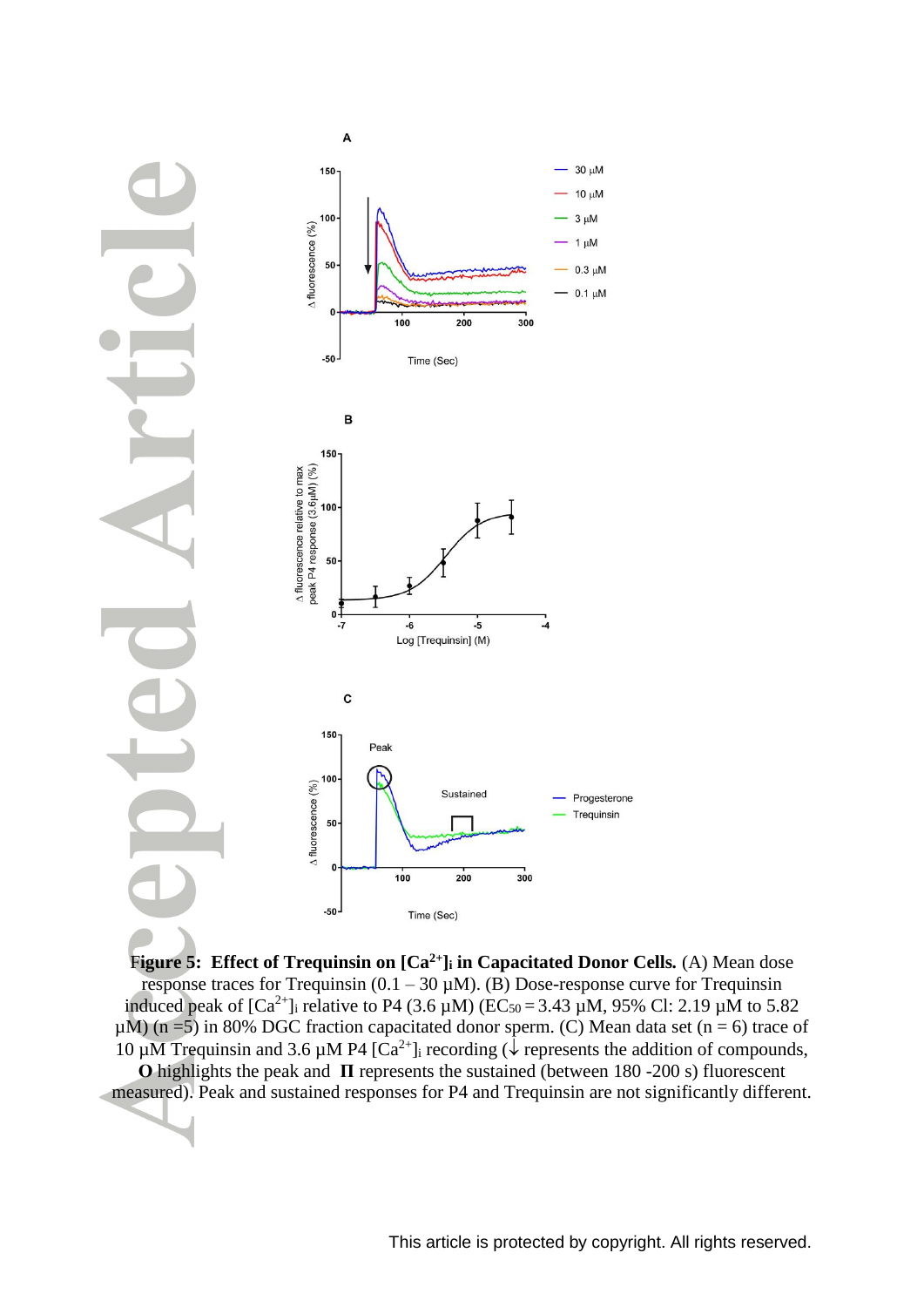

Figure 6: Patch Clamp Electrophysiology. (A, B) Inward CatSper-mediated Cs<sup>+</sup> currents (n  $= 6$ ) in response to Trequinsin (10  $\mu$ M) were not significantly different to P4 (C, D). (E) I-V relationship showing the shift in Erev and Gm inhibitory effect caused by  $10$   $\Box$ M Trequinsin  $(n = 7)$ . (F) Dose-response curve for showing the partial inhibitory effect of Trequinsin on  $Gm$  ( $n = 5$ ). Patch-clamp solution configurations are shown in insets. Donor sperm were from the 80% DGC fraction incubated in capacitating conditions.

This article is protected by copyright. All rights reserved.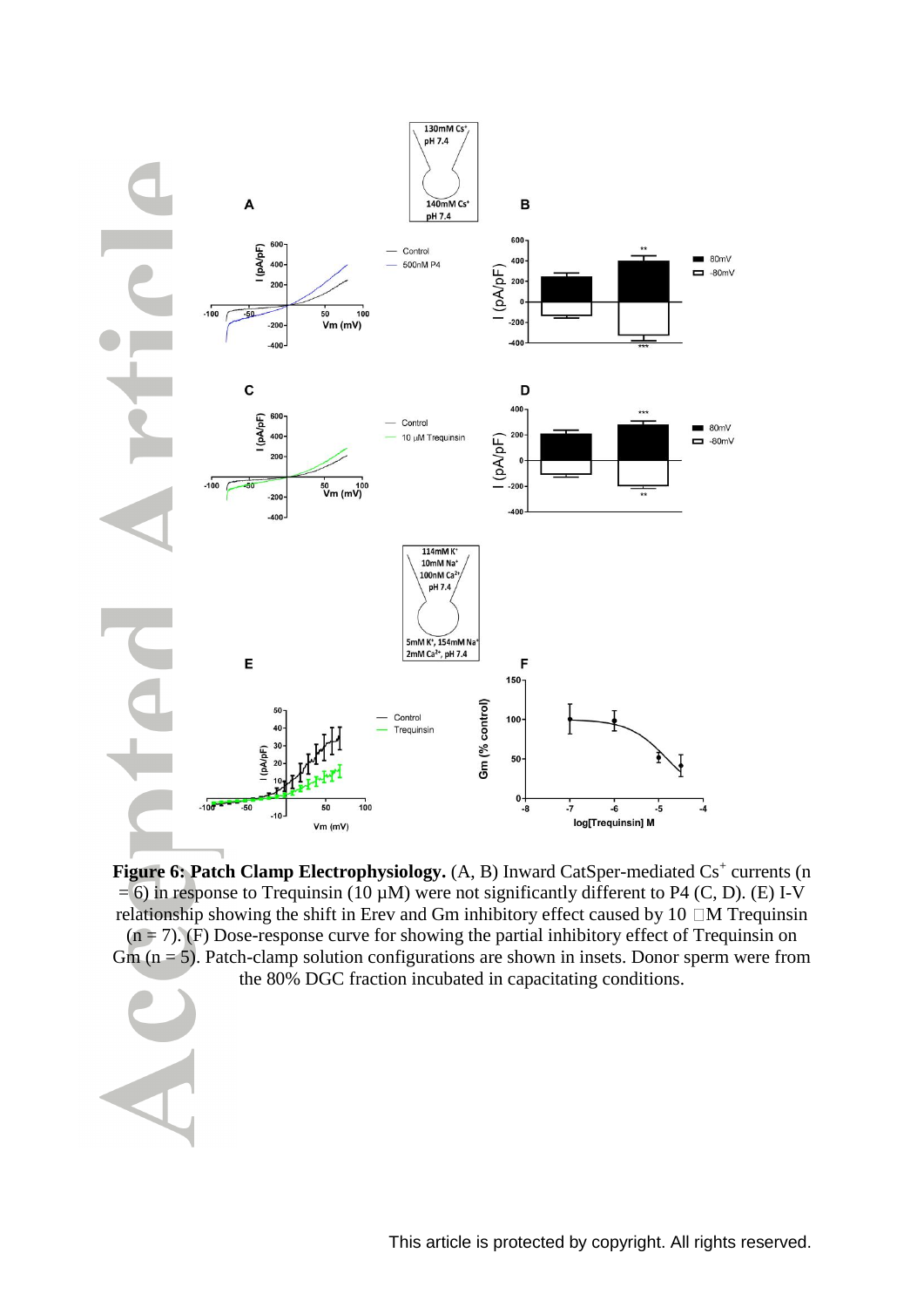

**Figure 7: Examination of agonist cross-desensitisation.** Population average  $[Ca^{2+}]\text{i}$  trace using capacitated donor sperm from the 80% DGC fraction ( $n = 5$ ) showing initial agonist addition of either a saturating concentration of 10  $\mu$ M P4 (A, C and E) or 10  $\mu$ M PGE1 (B, D and F), followed by the 2nd agonist addition. A baseline control shown in Blue was included in each experiment and a blank (sEEBS, represented as "B") followed by the addition of the second agonist green. Cross-Desensitisation experiments are shown in red. (G) Bar chart showing cell exposed to 10  $\mu$ M P4 did not produce a significant Ca<sup>2+</sup> response compared to that of PGE (10  $\mu$ M) and Trequinsin (10  $\mu$ M). PGE1 and Trequinsin were not significantly different. (H) Cells pre-exposed to 10  $\mu$ M PGE1 had significantly lower Ca<sup>2+</sup> responses (<2%) compared to p4 exposure. PGE2 and Trequinsin were not significantly different.

This article is protected by copyright. All rights reserved.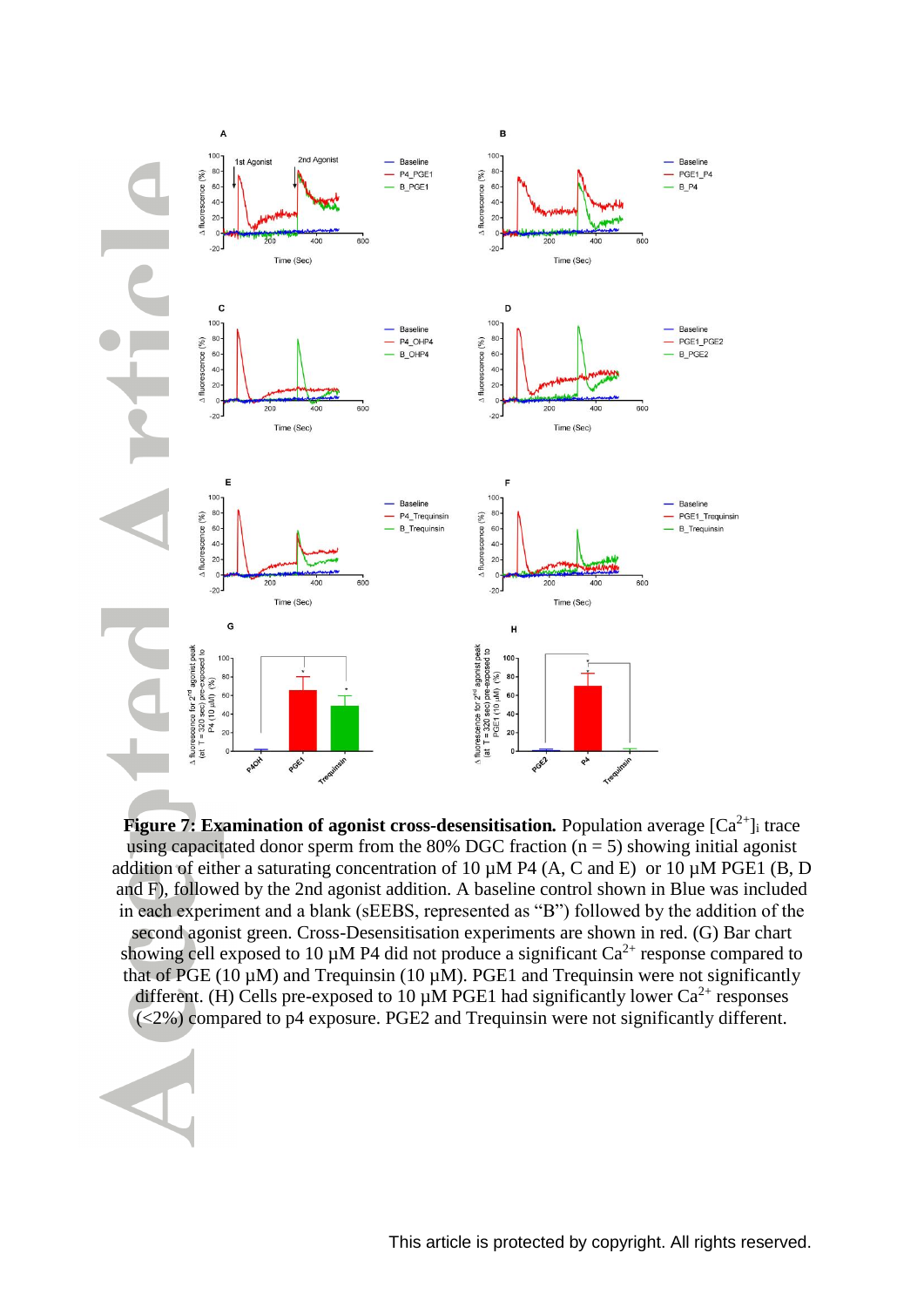

**Figure 8: Measurement of Cyclic [Nucleotides levels in capacitated 80% DGC fraction](file:///C:/Users/1007274/AppData/Local/Microsoft/Windows/Temporary%20Internet%20Files/Content.Outlook/GYSN6RM1/Paper%20update%20(06.11.2018).docx%23_Figure_8)  [donor sperm using RP-HPLC.](file:///C:/Users/1007274/AppData/Local/Microsoft/Windows/Temporary%20Internet%20Files/Content.Outlook/GYSN6RM1/Paper%20update%20(06.11.2018).docx%23_Figure_8)** (A) Trequinsin did not alter intracellular cAMP in comparison to control (Cells  $+ 1\%$  DMSO) (n = 11). (B) Trequinsin significantly increased intracellular cGMP ( $n = 11$ ). IBMX, a non-specific PDE was used as a positive control. IBMX significantly increased both cAMP and cGMP ( $n = 11$ ).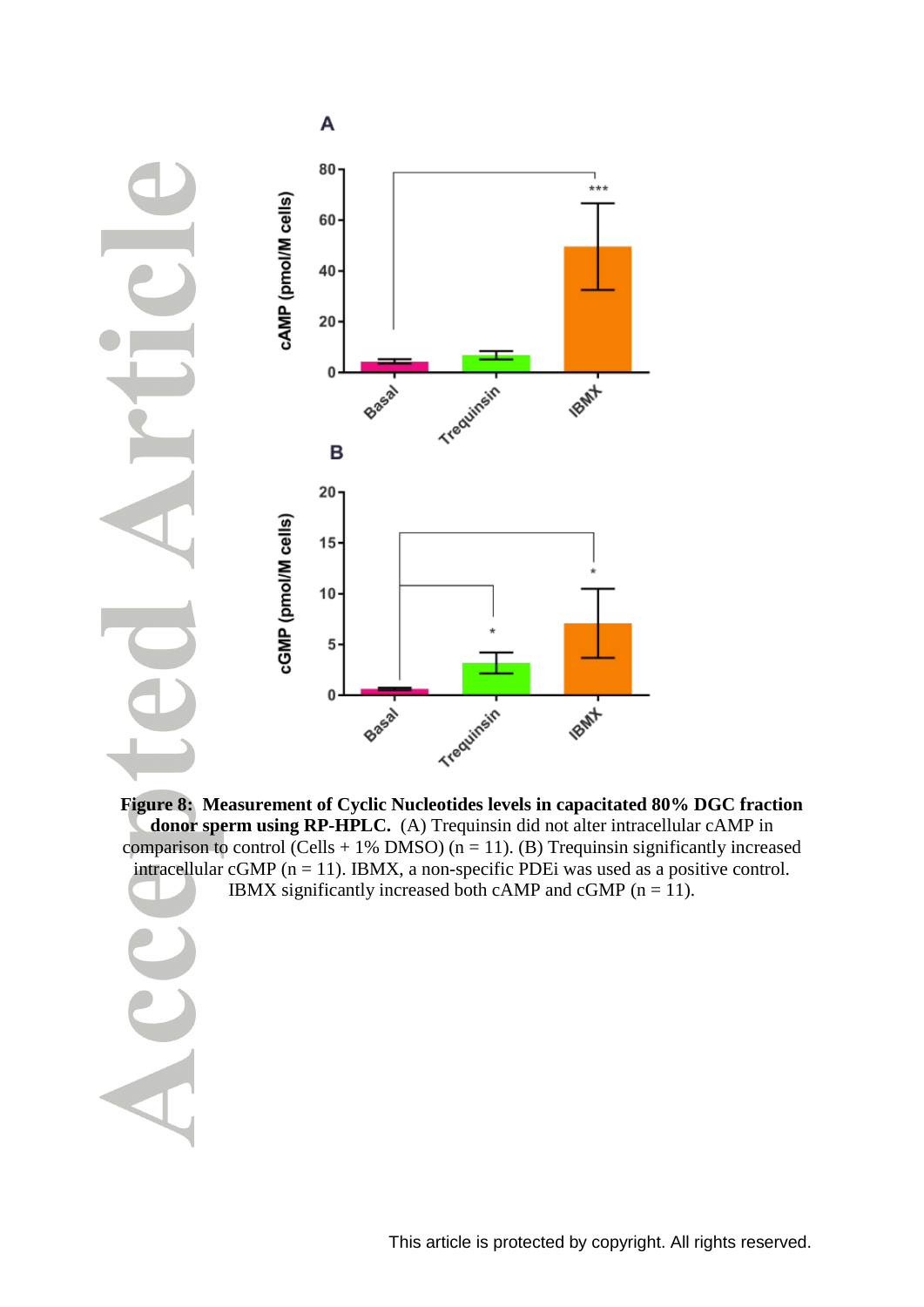*Table 1: Summary of [Ca2+]<sup>I</sup> elevating Compounds Identified in Screen of the Chemogenomics library.* 27 US Food and Drug Administration approved active compounds were identified from the DDU Chemogenomics library screen following Flexstation assay testing and categorised based on their ability to increase  $[Ca^{2+}]$  (low to high percentage increase relative to 10 µM P4 (positive control). Trequinsin Hydrochloride was selected for this study as it was highly efficacious and a phosphodiesterase inhibitor (The compound library screen of all 223 commercially available small molecules and drugs  $[Ca^{2+}]$  is shown in Supplementary Fig 12.)

|                       |                                                      | Percentage         |  |  |
|-----------------------|------------------------------------------------------|--------------------|--|--|
|                       |                                                      | increase<br>in     |  |  |
|                       |                                                      | fluorescence<br>in |  |  |
| <b>Compound name</b>  | <b>Primary Action (Tocris)</b>                       | sperm              |  |  |
|                       |                                                      |                    |  |  |
| Zaprinast             | PDE5/6/9/11 inhibitor                                | 23                 |  |  |
| SB 218078             | Inhibitor of checkpoint kinase 1 (Chk1)              | 25                 |  |  |
| $RO-3$                | Selective P2X3 and P2X2/3 antagonist                 | 26                 |  |  |
| GP 1a                 | Highly selective CB2 agonist                         | 32                 |  |  |
| <b>NNC</b><br>55-0396 |                                                      |                    |  |  |
| dihydrochloride       | Highly selective $Ca^{2+}$ channel blocker (T-type)  | 32                 |  |  |
| <b>EHT 1864</b>       | Potent inhibitor of Rac family GTPases               | 32                 |  |  |
| SD 208                | Potent ATP-competitive TGFRI inhibitor               | 34                 |  |  |
|                       | Inhibitor of hedgehog (Hh) signalling; antagonizes   |                    |  |  |
| SANT-2                | smoothened activity                                  | 36                 |  |  |
| Repaglinide           | <b>KATP</b> channel blocker                          | 38                 |  |  |
| <b>EO 1428</b>        | Selective inhibitor of $p38\alpha$ and $p38\alpha_2$ | 39                 |  |  |
| <b>BI</b> 78D3        | Selective, competitive JNK inhibitor                 | 45                 |  |  |
| <b>IKK16</b>          | Selective inhibitor of IKK                           | 47                 |  |  |
| <b>BRL 50481</b>      | Selective PDE7 inhibitor                             | 49                 |  |  |
| Calcipotriol          | Vitamin D3 analog                                    | 51                 |  |  |
|                       |                                                      |                    |  |  |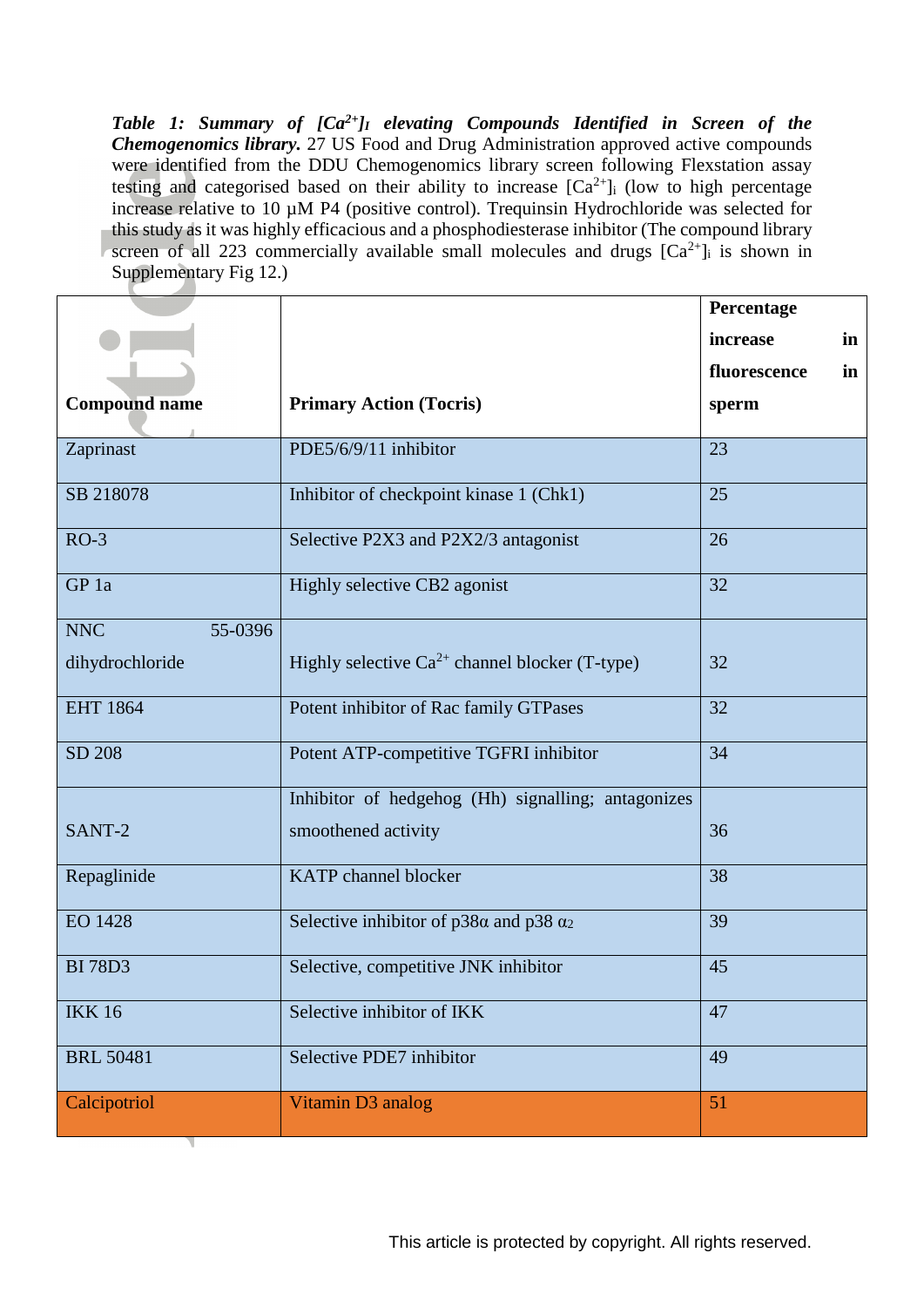|                          | SH2 domain-containing inositol 5'-phosphatase 2    |     |
|--------------------------|----------------------------------------------------|-----|
| AS 1949490               | (SHIP2) inhibitor                                  | 54  |
| <b>U</b> 89843A          | Positive allosteric modulator of GABAA receptors   | 57  |
|                          | Inhibitor of hedgehog (Hh) signalling; antagonizes |     |
| SANT-1                   | smoothened activity                                | 57  |
| Ciglitazone              | <b>Selective PPAR agonist</b>                      | 64  |
| UK 78282 hydrochloride   | Blocker of KV1.3 and KV1.4 channels                | 66  |
| <b>GW 9508</b>           | Potent and selective FFA1 (GPR40) agonist          | 67  |
| FPL 64176                | Potent activator of $Ca^{2+}$ channels (L-type)    | 75  |
| <b>NVP 231</b>           | Potent, selective and reversible CerK inhibitor    | 77  |
| Y 29794 oxalate          | Prolyl endopeptidase inhibitor                     | 88  |
| Trequinsin hydrochloride | <b>Ultrapotent inhibitor of PDE3</b>               | 91  |
| Lylamine hydrochloride   | CB1 agonist                                        | 108 |
| PHA 665752               | Potent and selective MET inhibitor                 | 111 |
| <b>JX 401</b>            | Potent, reversible $p38\alpha$ inhibitor           | 115 |

Accept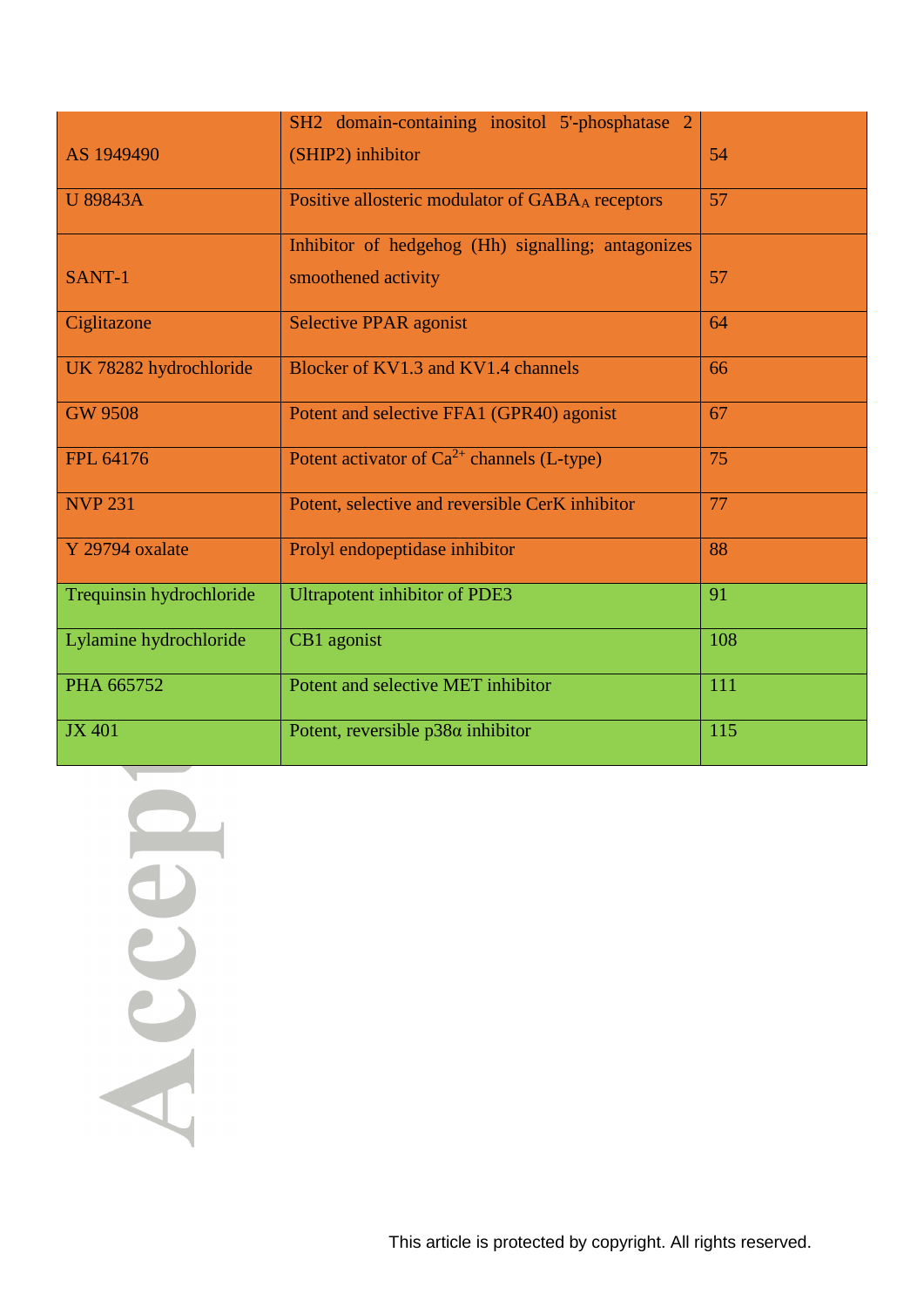*Table 2: Effect of Trequinsin on Patient Sperm Motility.* Summary of motility changes in patient samples (IVF, ICSI and Andrology) treated with 10  $\mu$ M Trequinsin. The motility of 25 patient samples was assessed using CASA over a 2 h period at regular intervals (see methods), and an average for each parameter was taken overall. A minimum of 200 cells were counted at each time point. **↑**, significant increase; **—**, no change; **↓**, significant decrease. Significant means SD (control vs treatment at each time point) do not or do overlap for increase and decrease, respectively (TM: total motility, PM: progressive motility and HA: Hyperactivated motility). Patient samples are categorised based on semen WHO parameters (see methods). represents a WHO guideline criterion met, **×** represents a criterion not meeting WHO guidelines.

<span id="page-34-0"></span>

| <b>Patient</b>    | <b>Initial WHO Semen Criteria</b> |              | <b>Effect of Trequinsin on patient</b> |                             |              |            |
|-------------------|-----------------------------------|--------------|----------------------------------------|-----------------------------|--------------|------------|
| ID                | assessment                        |              | sperm motility                         |                             |              |            |
|                   | Conc.                             | <b>PM</b>    | <b>Classification</b>                  | TM (%)                      | PM (%)       | HA(%)      |
|                   | (M/mL)                            | (%)          |                                        |                             |              |            |
| <b>R2117</b>      | $\checkmark$                      | ✓            | Normal                                 | $\downarrow$                | $\downarrow$ | ↓          |
| <b>R2926</b>      | $\checkmark$                      | $\checkmark$ | Normal                                 |                             |              | ↑          |
| <b>R2929</b>      | $\checkmark$                      | $\checkmark$ | Normal                                 |                             |              |            |
| R2937             | ✓                                 | $\checkmark$ | Normal                                 |                             | $\downarrow$ |            |
| <b>R2939</b>      | $\checkmark$                      | $\checkmark$ | Normal                                 |                             |              |            |
| R <sub>2945</sub> | $\checkmark$                      | $\checkmark$ | Normal                                 | œ                           | $\downarrow$ |            |
| <b>R2946</b>      | $\checkmark$                      | $\checkmark$ | Normal                                 | $\mathcal{L}_{\mathcal{A}}$ |              |            |
| R <sub>2947</sub> | $\checkmark$                      | $\checkmark$ | Normal                                 | $\equiv$                    |              |            |
| <b>R2949</b>      | $\checkmark$                      | $\checkmark$ | Normal                                 | $\uparrow$                  | $\uparrow$   | $\uparrow$ |
| <b>R2951</b>      | $\checkmark$                      | $\checkmark$ | Normal                                 |                             |              | ↑          |
| R <sub>2952</sub> | $\checkmark$                      | $\checkmark$ | Normal                                 |                             |              |            |
| <b>R2919</b>      | ✓                                 | $\checkmark$ | Normal                                 | <b>Service Service</b>      |              |            |
| R2927             | ✓                                 | $\times$     | <b>Borderline</b>                      | $\uparrow$                  |              |            |
| R2792             | $\checkmark$                      | $\times$     | <b>Borderline</b>                      | $\Box$                      |              |            |
| <b>R2931</b>      | ✓                                 | $\times$     | <b>Borderline</b>                      | $\downarrow$                |              |            |
| R <sub>2935</sub> | $\checkmark$                      | $\times$     | <b>Borderline</b>                      |                             |              |            |
| R <sub>2943</sub> | $\times$                          | $\checkmark$ | <b>Borderline</b>                      |                             |              |            |
| <b>R2950</b>      | $\checkmark$                      | $\times$     | <b>Borderline</b>                      | $\uparrow$                  | $\uparrow$   |            |
| R <sub>2953</sub> | $\checkmark$                      | $\times$     | <b>Borderline</b>                      |                             |              |            |
| R <sub>2971</sub> | $\checkmark$                      | $\times$     | <b>Borderline</b>                      |                             |              |            |
| R2974             | $\checkmark$                      | $\times$     | <b>Borderline</b>                      |                             |              |            |
| <b>R2976</b>      | $\times$                          | $\times$     | Low                                    | $\uparrow$                  | $\uparrow$   |            |
| <b>R2340</b>      | $\times$                          | $\times$     | Low                                    |                             |              |            |
| <b>R2730</b>      | $\times$                          | $\times$     | Low                                    | ↑                           | ↑            |            |
| <b>R2938</b>      | $\times$                          | $\times$     | Low                                    |                             |              |            |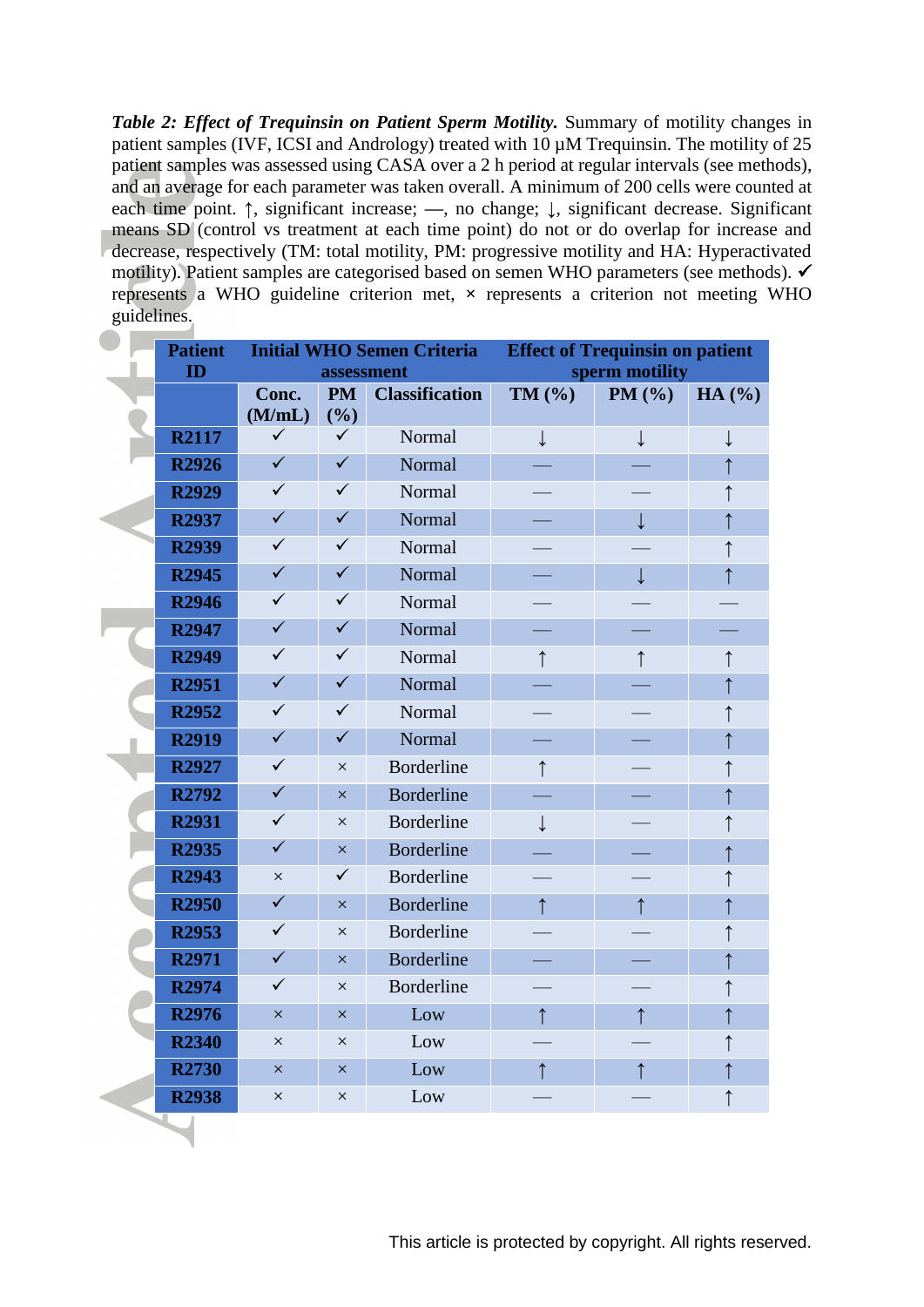| <b>Abbreviations</b> |                                                     |  |  |
|----------------------|-----------------------------------------------------|--|--|
| $[Ca^{2+}]_i$        | <b>Intracellular Calcium Concentration</b>          |  |  |
| A23187               | Calcium Ionophore                                   |  |  |
| <b>ACU</b>           | <b>Assisted Conception Unit</b>                     |  |  |
| <b>ALH</b>           | Amplitude of lateral head displacement              |  |  |
| AR                   | Acrosome reaction                                   |  |  |
| <b>ART</b>           | <b>Assisted Reproductive Treatment</b>              |  |  |
| <b>BCECF</b>         | $2^7$ , $7^{\circ}$ -bis<br>(2-carboxyethyl)<br>5,6 |  |  |
|                      | carboxyfluorescein                                  |  |  |
| CASA                 | Computer-assisted sperm analysis                    |  |  |
| <b>CM</b>            | Capacitating media                                  |  |  |
| <b>DGC</b>           | Density gradient centrifugation                     |  |  |
| <b>E</b> oSRES       | East of Scotland Research Ethics Service            |  |  |
| Erev                 | Reversal potential                                  |  |  |
| <b>FITC</b>          | Fluorescein-isothiocyanate                          |  |  |
| Gm                   | Membrane conductance                                |  |  |
| HA                   | <b>Hyperactivated Motility</b>                      |  |  |
| <b>HFEA</b>          | Fertilisation<br>Human<br>Embryology<br>and         |  |  |
|                      | Authority                                           |  |  |
| <b>HPLC</b>          | High-performance liquid chromatography              |  |  |
| <b>HTS</b>           | High throughput screening                           |  |  |
| <b>ICSI</b>          | Intracytoplasmic sperm injection                    |  |  |
| <b>IVF</b>           | In Vitro Fertilisation                              |  |  |
| <b>NCM</b>           | Non-capacitating media                              |  |  |
| <b>P4</b>            | Progesterone                                        |  |  |
| PDE3i                | Phosphodiesterase 3-inhibitor                       |  |  |
| <b>PDEs</b>          | Phosphodiesterases                                  |  |  |
| PDE                  | Phosphodiesterase                                   |  |  |
| PE                   | Percentage Effect                                   |  |  |
| <b>PM</b>            | Progressive Motility                                |  |  |
| pHi                  | Intracellular pH                                    |  |  |
| PSA-FITC             | Fluorescein-isothiocyanate<br>conjugated            |  |  |
|                      | Pisum sativum lectin                                |  |  |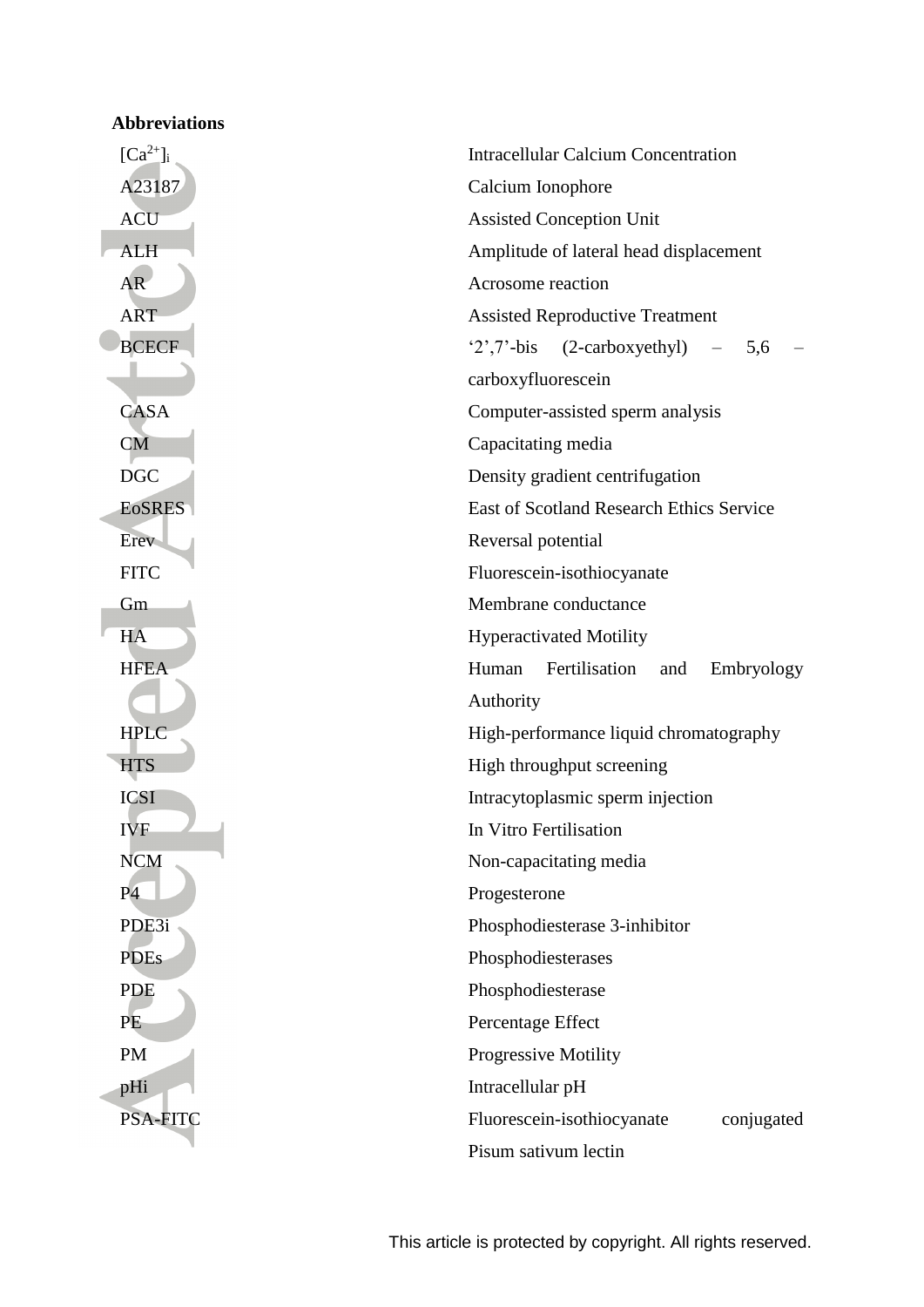RP Reversed-phase SA Semen Andrology sEBSS Supplemented Earls Buffered Salt Solution SPE Solid phase extraction VCL Curvilinear velocity Vm Membrane potential VSL Straight line velocity WHO World Health Organisation

# SS Sperm Studies TM Total Motility Sccep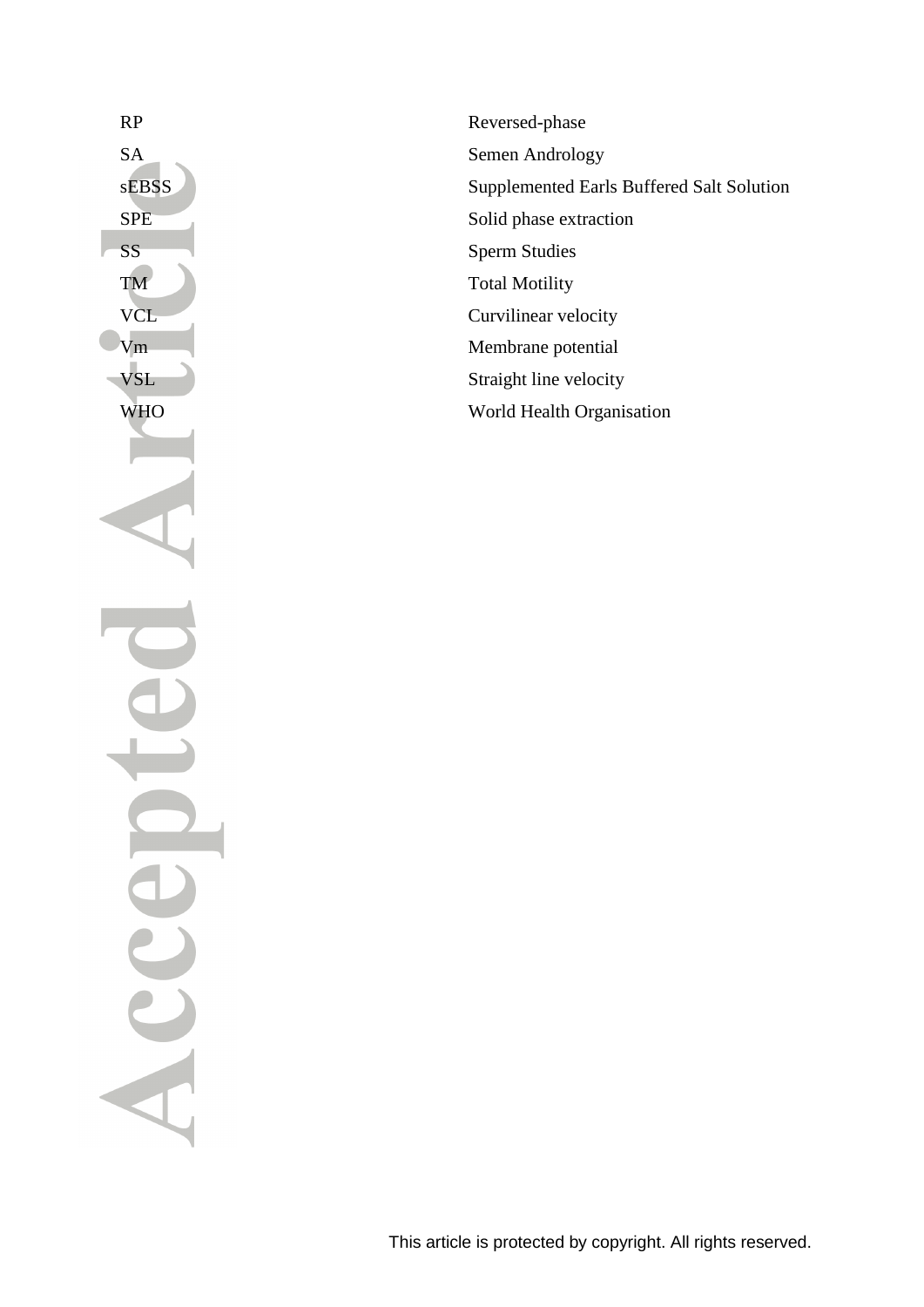# **Appendix**

# **Supplementary Methods**

# **Density Gradient Centrifugation for Donor and Andrology Samples**

Sperm cells were isolated using a 40:80% discontinuous density gradient procedure (Alasmari et al., 2013; Tardif et al., 2014). Briefly, after 30 min of liquefaction at 37°C, up to 2 mL of semen was loaded on top of a colloidal silica suspension (Percoll, Sigma Aldrich, UK) made of 80 and 40% layers (1.5 mL each). The density gradient was then centrifuged at 300 g for 20 min. Cells were washed in NCM (300g, 10 min) and suspended in either NCM or CM, depending on experimental requirements. Those Cells in CM were left to capacitate at 37°C, 5%  $CO<sub>2</sub>$  for 3 h prior to experimentation. Cells in NCM were left at 37°C for 3 h prior to experimentation.

# **Density Gradient Centrifugation for Patient (IVF/ICSI/SS) Samples**

In the Assisted Conception Unit, commercially available media was used for sperm preparation. The spermatozoa were separated from semen by density gradient centrifugation (40:80%) using PureSpermTM (Nidacon, Molndal, Sweden) diluted with Quinns Advantage SWM, a HEPES-buffered solution (Cooper Surgical Inc., USA). After centrifugation, the pellet was washed by centrifugation at 500g for 10 min in 4 mL of SWM. The supernatant was discarded and the pellet resuspended in Quinns Advantage Fertilization Media (Cooper Surgical Inc.). For ICSI, once the cells were washed, they were incubated in SWM at 37°C. Cells surplus to requirement were made available for research.

# **Supplementary Solutions**

All chemicals were purchased from Sigma-Aldrich UK unless specified.

# **Non- Capacitating media**

1.8 mM CaCl2, 5.4 mM KCl, 0.8 mM MgSO4.7H2O, 116.3 mM NaCl, 1.0 mM NaH2PO4, 5.55 mM  $C_6H_{12}O_6$ , 2.73 mM  $C_3H_3NaO_3$ , 41.75 mM  $C_3H_5NaO_3$ , 25 mM  $C_8H_{18}N_2O_4S$  and supplemented with 0.3% (W/V) fatty acid free BSA, pH 7.4.

# **Capacitating Media (synthetic tubal fluid)**

1.8 mM CaCl<sub>2</sub>, 5.4 mM KCl, 0.8 mM MgSO<sub>4</sub>.7H<sub>2</sub>O, 116.3mM NaCl, 1.0 mM NaH<sub>2</sub>PO<sub>4</sub>, 5.55 mM  $C_6H_{12}O_6$ , 2.73 mM  $C_3H_3NaO_3$ , 25 mM  $C_3H_5NaO_3$ , 26 mM NaHCO<sub>3</sub> and supplemented with  $0.3\%$  (W/V) fatty acid free BSA, pH 7.4.